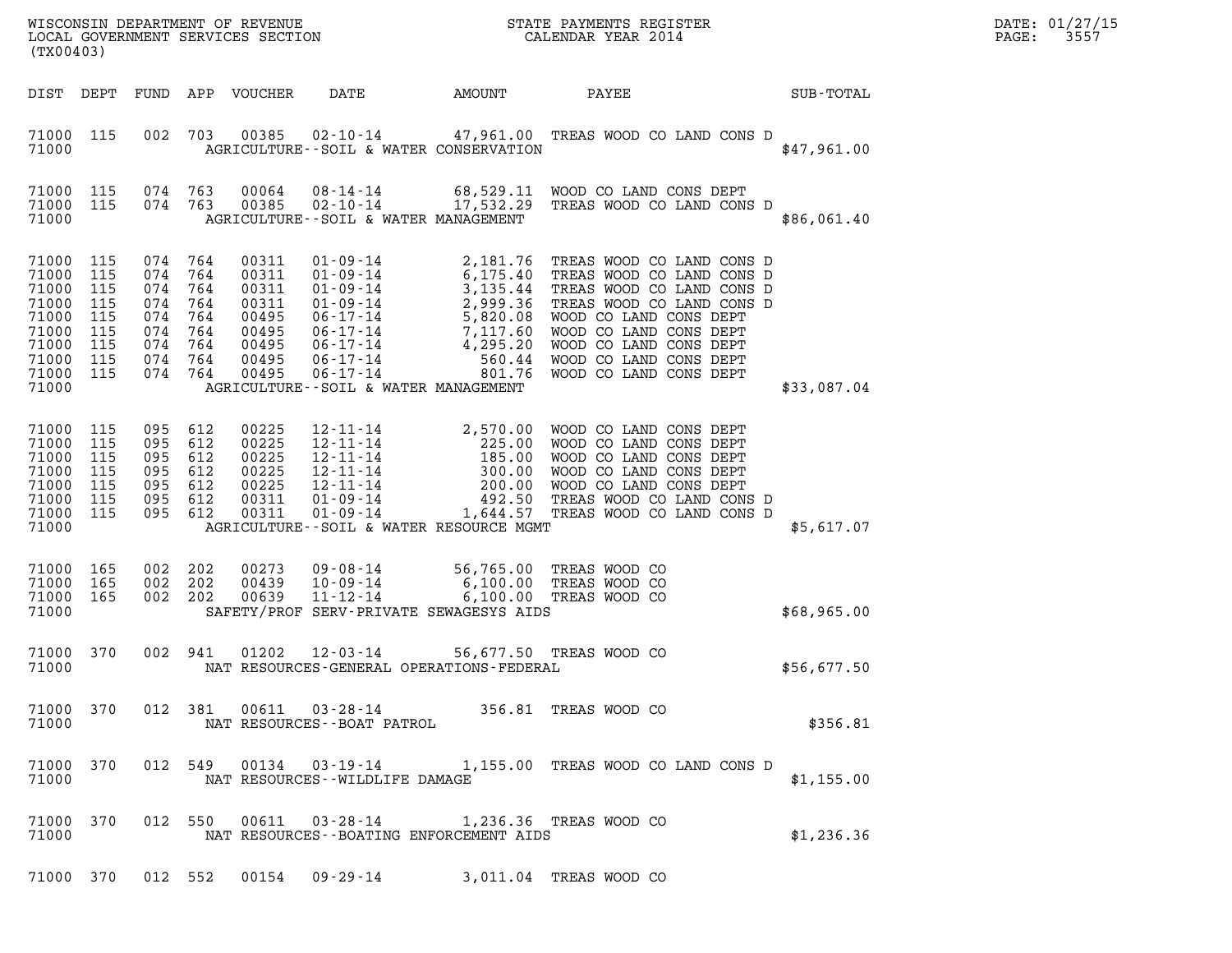| (TX00403)                                         |            |                                          |         |                |                                    | WISCONSIN DEPARTMENT OF REVENUE<br>LOCAL GOVERNMENT SERVICES SECTION FOR THE STATE PAYMENTS REGISTER<br>CALENDAR YEAR 2014                                                                                                |                                              |               | DATE: 01/27/15<br>PAGE: 3558 |
|---------------------------------------------------|------------|------------------------------------------|---------|----------------|------------------------------------|---------------------------------------------------------------------------------------------------------------------------------------------------------------------------------------------------------------------------|----------------------------------------------|---------------|------------------------------|
|                                                   |            |                                          |         |                |                                    | DIST DEPT FUND APP VOUCHER DATE AMOUNT PAYEE                                                                                                                                                                              |                                              | SUB-TOTAL     |                              |
|                                                   |            |                                          |         |                |                                    | 71000 NAT RESOURCES - SNOWMOBILE ENFORCEMENT                                                                                                                                                                              |                                              | \$3,011.04    |                              |
| 71000 370<br>71000<br>71000<br>71000 370<br>71000 | 370<br>370 | 012 553<br>012 553<br>012 553<br>012 553 |         |                |                                    | NAT RESOURCES--WILDLIFE DAMAGE CLAIMS                                                                                                                                                                                     |                                              | \$30,072.82   |                              |
| 71000                                             | 71000 370  |                                          |         |                |                                    | 012 564 00299 04-04-14 1,784.88 TREAS WOOD CO<br>NAT RESOURCES - - RECREATION AIDS - FISH                                                                                                                                 |                                              | \$1,784.88    |                              |
| 71000                                             | 71000 370  |                                          |         |                |                                    | 012 566 00001 09-16-14 20,651.83 TREAS WOOD CO<br>NAT RESOURCES-FOREST CROP/MANAGED FOREST                                                                                                                                |                                              | \$20,651.83   |                              |
| 71000 370<br>71000 370<br>71000                   |            | 012 572<br>012 572                       |         | 00005<br>00043 |                                    | 04-01-14 39,272.19 TREAS WOOD CO<br>04-08-14 4,940.68 TREAS WOOD CO<br>NAT RESOURCES - URBAN FORESTRY/CO FORESTS                                                                                                          |                                              | \$44, 212.87  |                              |
| 71000 370<br>71000<br>71000<br>71000 370<br>71000 | 370<br>370 | 012 575<br>012 575<br>012 575<br>012 575 |         |                |                                    | 00275 08-20-14 64,350.00 TREAS WOOD CNTY<br>00562 09-16-14 34,450.22 WOOD CO LAND CONS DEPT<br>01198 12-02-14 56,677.50 TREAS WOOD CO<br>01543 02-11-14 19,668.48 TREAS WOOD CO<br>NAT RESOURCES -- SNOWMOBILE TRAIL AIDS |                                              | \$175, 146.20 |                              |
| 71000<br>71000 370<br>71000                       | 370        | 012 576<br>012 576                       |         |                |                                    | 00846  10-07-14  715.00 TREAS WOOD CNTY<br>00926  10-20-14  6,000.00 TREAS WOOD CO<br>NAT RESOURCES--ALL-TERRAIN VEHICLE TRAIL                                                                                            |                                              | \$6,715.00    |                              |
| 71000                                             | 71000 370  |                                          | 012 584 |                |                                    | 00083  09-30-14  248.00 TREAS WOOD CO<br>NAT RESOURCES -- PMT IN LIEU OF TAXES                                                                                                                                            |                                              | \$248.00      |                              |
| 71000 370<br>71000                                |            | 095 512                                  |         |                | NAT RESOURCES - - STEWARDSHIP 2000 | 01197  12-02-14  25,268.80 TREAS WOOD CO                                                                                                                                                                                  |                                              | \$25,268.80   |                              |
| 71000 395<br>71000                                |            |                                          |         |                |                                    | 011  168  14071  05-05-14  193,380.00  COUNTY OF WOOD<br>TRANSPORTATION--ELDERLY & DISABLED                                                                                                                               |                                              | \$193,380.00  |                              |
| 71000 395<br>71000                                |            |                                          |         |                | 011 170 05303 03-03-14             | TRANSPORTATION--COUNTY FOREST ROAD AIDS                                                                                                                                                                                   | 3,267.25 TREAS WOOD CO                       | \$3, 267.25   |                              |
| 71000 395<br>71000 395                            |            | 011 185<br>011 185                       |         | 01230<br>05327 | $01 - 21 - 14$<br>$03 - 03 - 14$   |                                                                                                                                                                                                                           | 969.58 TREAS WOOD CO<br>981.76 TREAS WOOD CO |               |                              |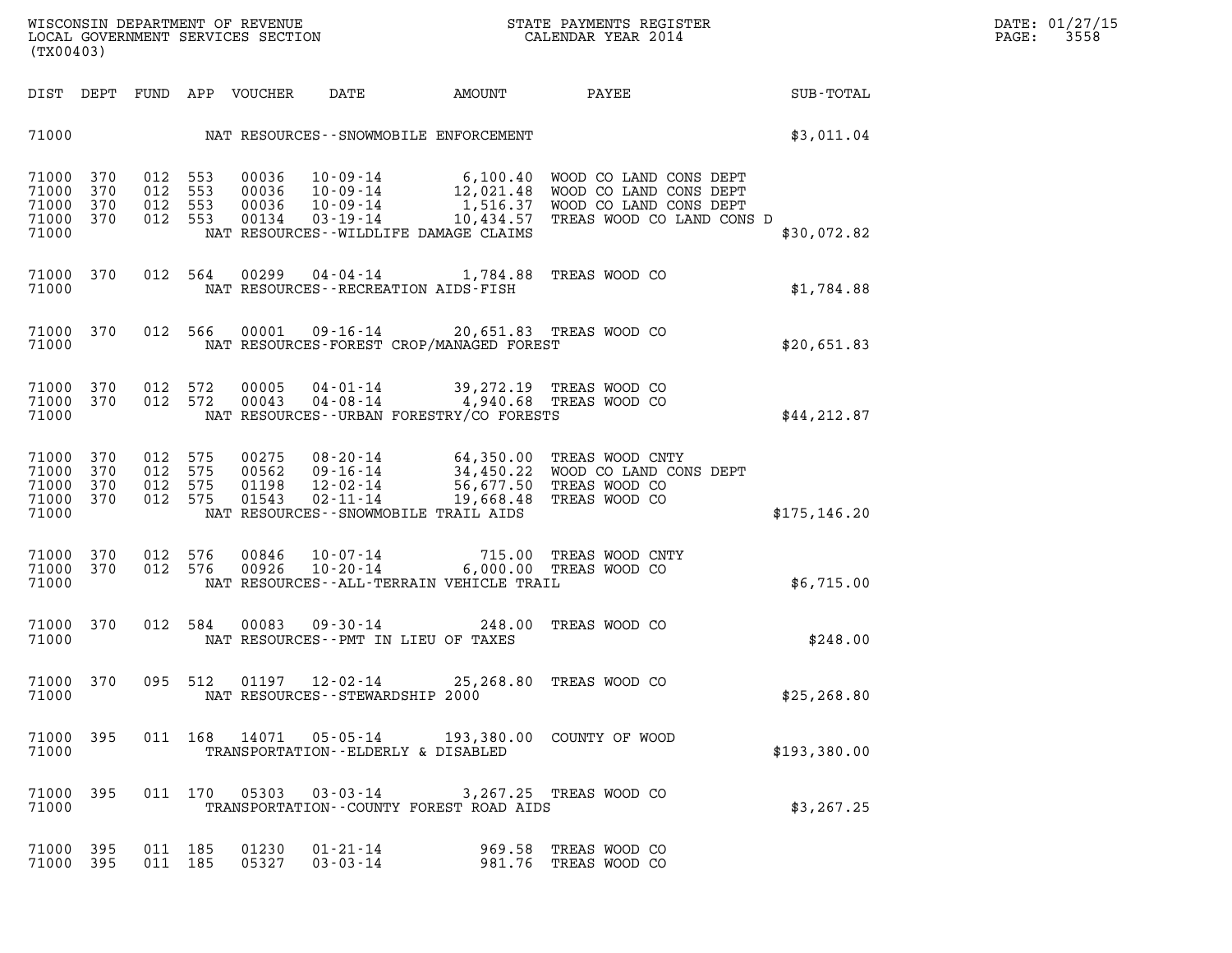| (TX00403)                                                                                                                  |                                                                                         |                                                                                         |                                                                                         |                                                                                                                   |                                                                                                                                                                                                                                                                           |                                                                                                                                                                                       |                                                                                                                                                                                                                      |                |
|----------------------------------------------------------------------------------------------------------------------------|-----------------------------------------------------------------------------------------|-----------------------------------------------------------------------------------------|-----------------------------------------------------------------------------------------|-------------------------------------------------------------------------------------------------------------------|---------------------------------------------------------------------------------------------------------------------------------------------------------------------------------------------------------------------------------------------------------------------------|---------------------------------------------------------------------------------------------------------------------------------------------------------------------------------------|----------------------------------------------------------------------------------------------------------------------------------------------------------------------------------------------------------------------|----------------|
| DIST                                                                                                                       | DEPT                                                                                    | FUND                                                                                    | APP                                                                                     | <b>VOUCHER</b>                                                                                                    | DATE                                                                                                                                                                                                                                                                      | AMOUNT                                                                                                                                                                                | PAYEE                                                                                                                                                                                                                | SUB-TOTAL      |
| 71000<br>71000<br>71000<br>71000<br>71000                                                                                  | 395<br>395<br>395<br>395                                                                | 011<br>011<br>011<br>011                                                                | 185<br>185<br>185<br>185                                                                | 07481<br>11830<br>18085<br>20738                                                                                  | $03 - 24 - 14$<br>$05 - 12 - 14$<br>$07 - 16 - 14$<br>$08 - 11 - 14$                                                                                                                                                                                                      | 139.00<br>1,327.84<br>112.00<br>469.82<br>TRANSPORTATION - - HIGHWAY SAFETY - FEDERAL                                                                                                 | TREAS WOOD CO<br>TREAS WOOD CO<br>TREAS WOOD CO<br>TREAS WOOD CO                                                                                                                                                     | \$4,000.00     |
| 71000<br>71000<br>71000<br>71000                                                                                           | 395<br>395<br>395                                                                       | 011<br>011<br>011                                                                       | 190<br>190<br>190                                                                       | 02071<br>18071<br>28071                                                                                           | $01 - 06 - 14$<br>$07 - 07 - 14$<br>$10 - 06 - 14$                                                                                                                                                                                                                        | 405,570.32<br>811,140.64<br>405,570.35<br>TRANSPORTATION - - GENERAL TRANSP AIDS - GTA                                                                                                | COUNTY OF WOOD<br>COUNTY OF WOOD<br>COUNTY OF WOOD                                                                                                                                                                   | \$1,622,281.31 |
| 71000<br>71000<br>71000<br>71000<br>71000                                                                                  | 395<br>395<br>395<br>395                                                                | 011<br>011<br>011<br>011                                                                | 278<br>278<br>278<br>278                                                                | 00022<br>19301<br>26329<br>30600                                                                                  | $01 - 07 - 14$<br>$07 - 23 - 14$<br>$10 - 01 - 14$<br>$11 - 07 - 14$                                                                                                                                                                                                      | 6,867.06<br>7,061.53<br>198,960.62<br>201,809.33<br>TRANSPORTATION--LRIP/TRIP/MSIP GRANTS                                                                                             | TREAS WOOD CO<br>TREAS WOOD CO<br>TREAS WOOD CO<br>TREAS WOOD CO                                                                                                                                                     | \$414,698.54   |
| 71000<br>71000                                                                                                             | 410                                                                                     | 002                                                                                     | 116                                                                                     | 11261                                                                                                             | $11 - 05 - 14$<br>CORRECTIONS - - LOCAL AID                                                                                                                                                                                                                               | 82,264.20                                                                                                                                                                             | TREAS WOOD CO                                                                                                                                                                                                        | \$82, 264.20   |
| 71000<br>71000<br>71000<br>71000<br>71000<br>71000<br>71000<br>71000<br>71000<br>71000<br>71000<br>71000<br>71000<br>71000 | 435<br>435<br>435<br>435<br>435<br>435<br>435<br>435<br>435<br>435<br>435<br>435<br>435 | 005<br>005<br>005<br>005<br>005<br>005<br>005<br>005<br>005<br>005<br>005<br>005<br>005 | 000<br>000<br>000<br>000<br>000<br>000<br>000<br>000<br>000<br>000<br>000<br>000<br>000 | 90412<br>90415<br>90416<br>90417<br>90419<br>90420<br>90500<br>90501<br>90502<br>90506<br>90508<br>90509<br>90510 | $01 - 01 - 14$<br>$02 - 01 - 14$<br>$03 - 01 - 14$<br>$04 - 01 - 14$<br>$05 - 01 - 14$<br>$06 - 01 - 14$<br>$07 - 01 - 14$<br>$07 - 14 - 14$<br>$08 - 01 - 14$<br>$09 - 01 - 14$<br>$10 - 01 - 14$<br>$11 - 01 - 14$<br>$12 - 01 - 14$<br>HEALTH SERVICES--STATE/FED AIDS | 289,341.00<br>259,520.00<br>313,199.00<br>764,700.00<br>364, 341.00<br>296,233.00<br>2,427,833.00<br>610,224.00<br>695,467.00<br>667,252.00<br>385,880.00<br>342,665.00<br>362,821.00 | WOOD CO<br>WOOD CO<br>WOOD CO<br>WOOD CO<br>WOOD CO<br>WOOD CO<br>WOOD CO<br>WOOD CO<br>WOOD CO<br>WOOD CO<br>WOOD CO<br>WOOD CO<br>WOOD CO                                                                          | \$7,779,476.00 |
| 71000<br>71000<br>71000<br>71000<br>71000<br>71000<br>71000<br>71000<br>71000<br>71000<br>71000<br>71000<br>71000          | 437<br>437<br>437<br>437<br>437<br>437<br>437<br>437<br>437<br>437<br>437<br>437<br>437 | 005<br>005<br>005<br>005<br>005<br>005<br>005<br>005<br>005<br>005<br>005<br>005<br>005 | 000<br>000<br>000<br>000<br>000<br>000<br>000<br>000<br>000<br>000<br>000<br>000<br>000 | 00000<br>00000<br>00000<br>00000<br>00000<br>00000<br>00000<br>00000<br>00000<br>00000<br>00000<br>00000<br>00000 | $01 - 06 - 14$<br>$01 - 30 - 14$<br>$02 - 05 - 14$<br>$03 - 05 - 14$<br>$04 - 07 - 14$<br>$04 - 30 - 14$<br>$05 - 05 - 14$<br>$06 - 05 - 14$<br>$07 - 07 - 14$<br>$07 - 30 - 14$<br>$08 - 05 - 14$<br>$08 - 29 - 14$<br>$09 - 05 - 14$                                    | 40,313.91<br>168,085.86<br>41,807.68<br>288,877.97<br>85,743.40<br>218,001.50<br>37,528.89<br>43,802.95<br>33,304.74<br>231,589.25<br>68,885.24<br>853,618.55<br>48,907.89            | <b>WOOD</b><br>WOOD CHILD SUPPORT<br><b>WOOD</b><br><b>WOOD</b><br><b>WOOD</b><br>WOOD CHILD SUPPORT<br><b>WOOD</b><br><b>WOOD</b><br><b>WOOD</b><br>WOOD CHILD SUPPORT<br><b>WOOD</b><br><b>WOOD</b><br><b>WOOD</b> |                |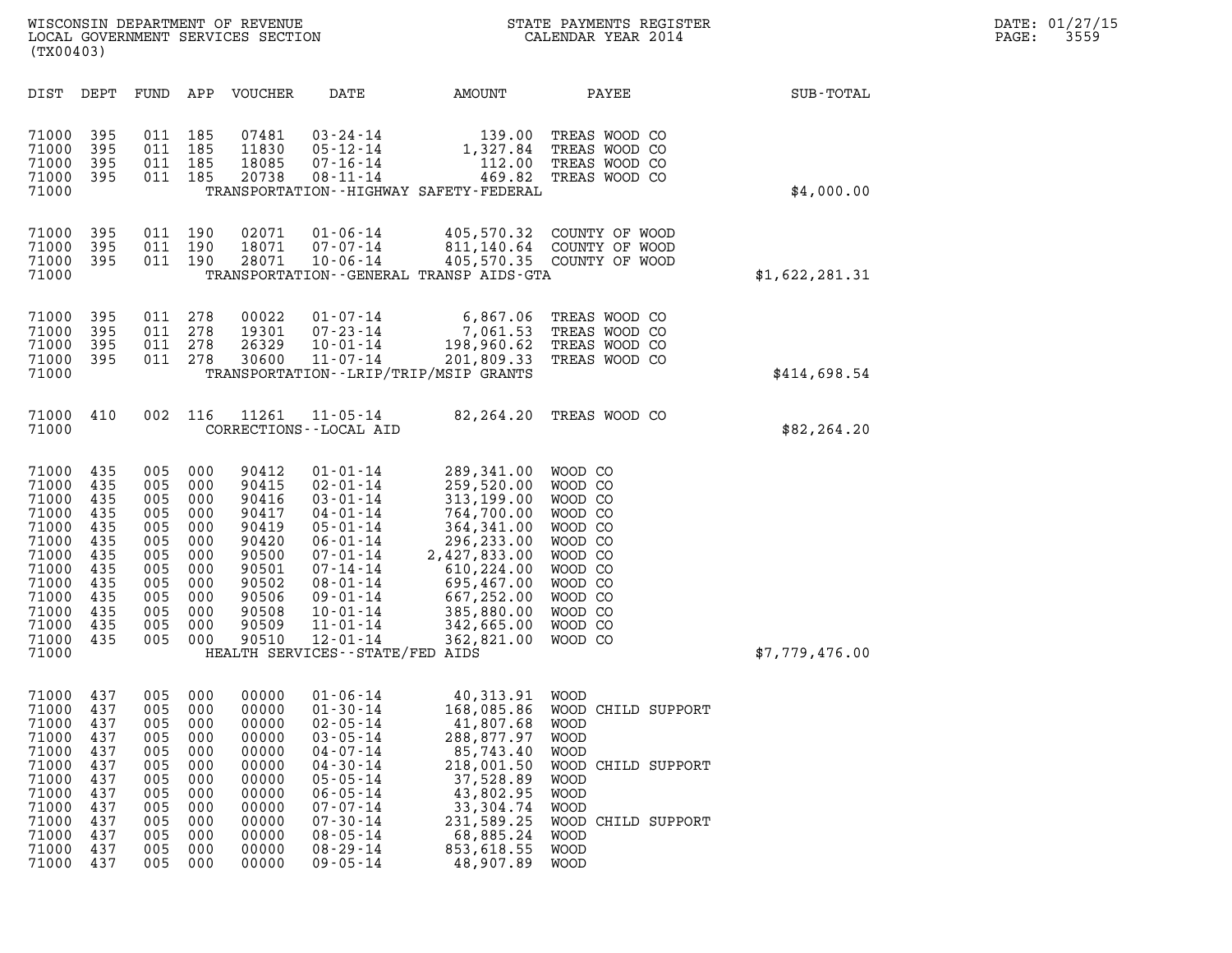| (TX00403)                                                                     |                                                      |                                                      |                                                      |                                                                      |                                                                                                                                                                                           |                                                                                                                                        |                                                                                                                                      |                                                                |                |  |
|-------------------------------------------------------------------------------|------------------------------------------------------|------------------------------------------------------|------------------------------------------------------|----------------------------------------------------------------------|-------------------------------------------------------------------------------------------------------------------------------------------------------------------------------------------|----------------------------------------------------------------------------------------------------------------------------------------|--------------------------------------------------------------------------------------------------------------------------------------|----------------------------------------------------------------|----------------|--|
| DIST                                                                          | DEPT                                                 | FUND                                                 | APP                                                  | <b>VOUCHER</b>                                                       | DATE                                                                                                                                                                                      | AMOUNT                                                                                                                                 | PAYEE                                                                                                                                |                                                                | SUB-TOTAL      |  |
| 71000<br>71000<br>71000<br>71000<br>71000<br>71000<br>71000<br>71000          | 437<br>437<br>437<br>437<br>437<br>437<br>437        | 005<br>005<br>005<br>005<br>005<br>005<br>005        | 000<br>000<br>000<br>000<br>000<br>000<br>000        | 00000<br>00000<br>00000<br>00000<br>00000<br>00000<br>00000          | $10 - 06 - 14$<br>$10 - 30 - 14$<br>$11 - 03 - 14$<br>$11 - 04 - 14$<br>$11 - 05 - 14$<br>$11 - 14 - 14$<br>$12 - 05 - 14$                                                                | 39,874.50<br>155,044.80<br>3,743.00<br>55,866.76<br>4,930.55<br>39, 154. 14<br>47,877.04<br>CHILDREN & FAMILIES - - STATE/FEDERAL AIDS | <b>WOOD</b><br><b>WOOD</b><br><b>WOOD</b><br><b>WOOD</b>                                                                             | WOOD CHILD SUPPORT<br>WOOD CHILD SUPPORT<br>WOOD CHILD SUPPORT | \$2,506,958.62 |  |
| 71000<br>71000                                                                | 455                                                  | 002                                                  | 221                                                  | 13                                                                   | $07 - 30 - 14$                                                                                                                                                                            | 660.00<br>JUSTICE--LAW ENFORCEMENT SERVICES AID                                                                                        |                                                                                                                                      | TREAS WOOD CNTY                                                | \$660.00       |  |
| 71000<br>71000                                                                | 455                                                  | 002                                                  | 231                                                  | 01850                                                                | $02 - 26 - 14$<br>JUSTICE--LAW ENFORCEMENT TRAINING                                                                                                                                       | 11,680.00                                                                                                                              |                                                                                                                                      | TREAS WOOD CNTY                                                | \$11,680.00    |  |
| 71000<br>71000<br>71000<br>71000<br>71000<br>71000<br>71000<br>71000<br>71000 | 455<br>455<br>455<br>455<br>455<br>455<br>455<br>455 | 002<br>002<br>002<br>002<br>002<br>002<br>002<br>002 | 251<br>251<br>251<br>251<br>251<br>251<br>251<br>251 | 00373<br>01238<br>01238<br>02128<br>02128<br>02281<br>02323<br>03276 | $08 - 06 - 14$<br>$02 - 18 - 14$<br>$02 - 18 - 14$<br>$03 - 25 - 14$<br>$03 - 25 - 14$<br>$11 - 06 - 14$<br>$11 - 10 - 14$<br>$06 - 02 - 14$<br>JUSTICE - - TRUANCY PROGRAM - GRANT FUNDS | 14,938.78<br>23,992.48<br>438.26<br>13,696.08<br>10,732.14<br>18,493.89<br>4,361.00<br>11,564.87                                       | TREAS WOOD CO<br>TREAS WOOD CO<br>TREAS WOOD CO<br>TREAS WOOD CO<br>TREAS WOOD CO<br>TREAS WOOD CO<br>TREAS WOOD CO<br>TREAS WOOD CO |                                                                | \$98, 217.50   |  |
| 71000<br>71000                                                                | 455                                                  | 002                                                  | 263                                                  | 004                                                                  | $01 - 10 - 14$<br>JUSTICE - - TRIBAL LAW ENFORCEMENT                                                                                                                                      | 18,027.00                                                                                                                              | TREAS WOOD CO                                                                                                                        |                                                                | \$18,027.00    |  |
| 71000<br>71000<br>71000<br>71000<br>71000                                     | 455<br>455<br>455<br>455                             | 002<br>002<br>002<br>002                             | 279<br>279<br>279<br>279                             | 00336<br>00336<br>02524<br>02628                                     | $08 - 05 - 14$<br>$08 - 05 - 14$<br>$11 - 17 - 14$<br>$05 - 05 - 14$                                                                                                                      | 26,178.84<br>32,145.02<br>43,078.60<br>11,711.85<br>JUSTICE - - TREAT ALTERN TO DETENTION - GRANT                                      | TREAS WOOD CO<br>TREAS WOOD CO<br>TREAS WOOD CO<br>TREAS WOOD CO                                                                     |                                                                | \$113,114.31   |  |
| 71000<br>71000<br>71000                                                       | 455<br>455                                           | 002<br>002                                           | 532<br>532                                           | 009                                                                  | $07 - 22 - 14$<br>$03 - 10 - 14$                                                                                                                                                          | 35,721.05<br>36,652.20<br>JUSTICE -- VICTIM/WITNESS ASSISTANCE SERV                                                                    | TREAS WOOD CO<br>TREAS WOOD CO                                                                                                       |                                                                | \$72, 373.25   |  |
| 71000<br>71000                                                                | 465                                                  | 002                                                  | 308                                                  | 00127                                                                | $11 - 20 - 14$                                                                                                                                                                            | 8,365.00 TREAS WOOD CO<br>MILITARY AFFAIRS-EMER MGMT-RESPONSE EOMT                                                                     |                                                                                                                                      |                                                                | \$8,365.00     |  |
| 71000<br>71000                                                                | 465                                                  | 002                                                  | 337                                                  | 01592                                                                | $07 - 09 - 14$                                                                                                                                                                            | 12,320.00 TREAS WOOD CO<br>MILITARY AFFAIRS-EMERGENCY MGMT PLANNING                                                                    |                                                                                                                                      |                                                                | \$12,320.00    |  |
| 71000 465                                                                     |                                                      |                                                      | 002 342                                              | 00276                                                                | $10 - 08 - 14$                                                                                                                                                                            | 15,934.81 TREAS WOOD CO                                                                                                                |                                                                                                                                      |                                                                |                |  |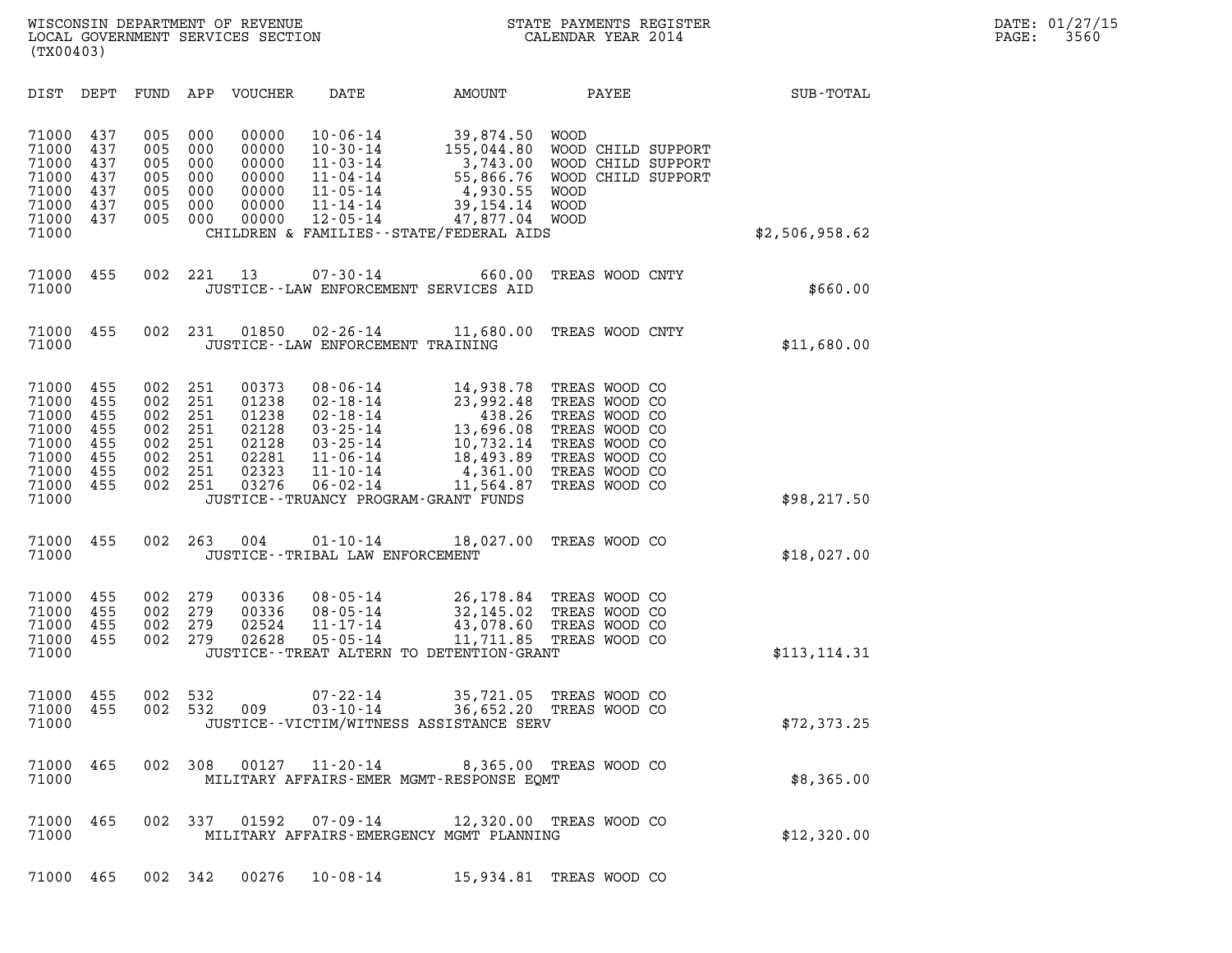| WISCONSIN DEPARTMENT OF REVENUE<br>LOCAL GOVERNMENT SERVICES SECTION<br>(TX00403) | STATE PAYMENTS REGISTER<br>CALENDAR YEAR 2014 | DATE: 01/27/15<br>3561<br>PAGE: |
|-----------------------------------------------------------------------------------|-----------------------------------------------|---------------------------------|

| (TX00403)                                                                                                                                                                        |                                                                                                                                   |                                                                                                                                   |                                                                                                                                   |                                                                                                                                                                         |                                                                                                                                                                                                                                                                                                                                                                          |                                                                                                                                                                                                                                                                                      |                                                                                                                                                                                                                                                                                                                                               |             |
|----------------------------------------------------------------------------------------------------------------------------------------------------------------------------------|-----------------------------------------------------------------------------------------------------------------------------------|-----------------------------------------------------------------------------------------------------------------------------------|-----------------------------------------------------------------------------------------------------------------------------------|-------------------------------------------------------------------------------------------------------------------------------------------------------------------------|--------------------------------------------------------------------------------------------------------------------------------------------------------------------------------------------------------------------------------------------------------------------------------------------------------------------------------------------------------------------------|--------------------------------------------------------------------------------------------------------------------------------------------------------------------------------------------------------------------------------------------------------------------------------------|-----------------------------------------------------------------------------------------------------------------------------------------------------------------------------------------------------------------------------------------------------------------------------------------------------------------------------------------------|-------------|
| DIST                                                                                                                                                                             | DEPT                                                                                                                              | FUND                                                                                                                              |                                                                                                                                   | APP VOUCHER DATE                                                                                                                                                        |                                                                                                                                                                                                                                                                                                                                                                          |                                                                                                                                                                                                                                                                                      | AMOUNT PAYEE                                                                                                                                                                                                                                                                                                                                  | SUB-TOTAL   |
| 71000<br>71000<br>71000<br>71000<br>71000                                                                                                                                        | 465<br>465<br>465<br>465                                                                                                          | 002<br>002<br>002<br>002                                                                                                          | 342<br>342<br>342<br>342                                                                                                          | 01024<br>01053<br>01440<br>01659                                                                                                                                        | 05-02-14<br>MILITARY AFFAIRS-EMERGENCY MGMT-FED FUND                                                                                                                                                                                                                                                                                                                     |                                                                                                                                                                                                                                                                                      | $\begin{array}{cccc} 01\texttt{-}15\texttt{-}14 & 26\texttt{,}728.06 & \texttt{TREAS WOOD CO} \\ 05\texttt{-}02\texttt{-}14 & 1\texttt{,}390.00 & \texttt{TREAS WOOD CO} \\ 05\texttt{-}06\texttt{-}14 & 12\texttt{,}306.16 & \texttt{TREAS WOOD CO} \\ 07\texttt{-}11\texttt{-}14 & 27\texttt{,}942.02 & \texttt{TREAS WOOD CO} \end{array}$ | \$84,301.05 |
| 71000<br>71000                                                                                                                                                                   | 465                                                                                                                               | 002                                                                                                                               | 350                                                                                                                               | 00227                                                                                                                                                                   | MILITARY AFFAIRS -- HOMELAND SEC GRANT                                                                                                                                                                                                                                                                                                                                   |                                                                                                                                                                                                                                                                                      | 09-24-14 14,178.80 TREAS WOOD CO                                                                                                                                                                                                                                                                                                              | \$14,178.80 |
| 71000<br>71000                                                                                                                                                                   | 465                                                                                                                               | 072                                                                                                                               | 364                                                                                                                               | 00964                                                                                                                                                                   | MILITARY AFFAIRS-EMER MGMT-PLANNING AID                                                                                                                                                                                                                                                                                                                                  |                                                                                                                                                                                                                                                                                      | 01-10-14 11,522.00 TREAS WOOD CO                                                                                                                                                                                                                                                                                                              | \$11,522.00 |
| 71000<br>71000                                                                                                                                                                   | 485                                                                                                                               | 002                                                                                                                               | 127                                                                                                                               | 05705                                                                                                                                                                   | $05 - 22 - 14$<br>VETERANS AFFAIRS GRANTS                                                                                                                                                                                                                                                                                                                                |                                                                                                                                                                                                                                                                                      | 1,150.00 TREAS WOOD CO                                                                                                                                                                                                                                                                                                                        | \$1,150.00  |
| 71000<br>71000                                                                                                                                                                   | 485                                                                                                                               | 082                                                                                                                               | 267                                                                                                                               | 05705                                                                                                                                                                   | VETERANS AFFAIRS -- GRANTS TO COUNTIES                                                                                                                                                                                                                                                                                                                                   |                                                                                                                                                                                                                                                                                      | 05-22-14 5,175.00 TREAS WOOD CO                                                                                                                                                                                                                                                                                                               | \$5,175.00  |
| 71000<br>71000                                                                                                                                                                   | 485                                                                                                                               | 083                                                                                                                               | 370                                                                                                                               | 05705                                                                                                                                                                   | $05 - 22 - 14$<br>VETERANS AFFAIRS -- GRANTS TO COUNTIES                                                                                                                                                                                                                                                                                                                 |                                                                                                                                                                                                                                                                                      | 5,175.00 TREAS WOOD CO                                                                                                                                                                                                                                                                                                                        | \$5,175.00  |
| 71000<br>71000<br>71000<br>71000<br>71000<br>71000<br>71000<br>71000<br>71000<br>71000<br>71000<br>71000<br>71000<br>71000<br>71000<br>71000<br>71000<br>71000<br>71000<br>71000 | 505<br>505<br>505<br>505<br>505<br>505<br>505<br>505<br>505<br>505<br>505<br>505<br>505<br>505<br>505<br>505<br>505<br>505<br>505 | 002<br>002<br>002<br>002<br>002<br>002<br>002<br>002<br>002<br>002<br>002<br>002<br>002<br>002<br>002<br>002<br>002<br>002<br>002 | 155<br>155<br>155<br>155<br>155<br>155<br>155<br>155<br>155<br>155<br>155<br>155<br>155<br>155<br>155<br>155<br>155<br>155<br>155 | 60025<br>60025<br>60145<br>60145<br>60184<br>60334<br>60418<br>60418<br>60491<br>60491<br>60559<br>60559<br>60636<br>60636<br>60636<br>60707<br>60707<br>60778<br>60778 | $07 - 24 - 14$<br>$07 - 24 - 14$<br>$09 - 09 - 14$<br>$09 - 09 - 14$<br>09-24-14<br>$12 - 12 - 14$<br>$01 - 24 - 14$<br>$01 - 24 - 14$<br>$02 - 26 - 14$<br>$02 - 26 - 14$<br>$03 - 26 - 14$<br>$03 - 26 - 14$<br>04-24-14<br>$04 - 24 - 14$<br>04-24-14<br>$05 - 27 - 14$<br>$05 - 27 - 14$<br>$06 - 25 - 14$<br>$06 - 25 - 14$<br>DOA-HOUSING ASSISTANCE-FEDERAL FUNDS | 2,467.00<br>3,628.00<br>$3,628.00$<br>$3,779.00$<br>$198.00$<br>$4,352.00$<br>$8,627.71$<br>$3,922.00$<br>$3,902.00$<br>$912.00$<br>$5,733.00$<br>$4,482.00$<br>$6,971.00$<br>$6,971.00$<br>$7,046.00$<br>$4,023.00$<br>$6,067.00$<br>$2,444.00$<br>2,444.00<br>4,053.00<br>4,032.00 | TREAS WOOD CO<br>TREAS WOOD CO<br>TREAS WOOD CO<br>TREAS WOOD CO<br>TREAS WOOD CO<br>TREAS WOOD CO<br>TREAS WOOD CO<br>TREAS WOOD CO<br>TREAS WOOD CO<br>TREAS WOOD CO<br>TREAS WOOD CO<br>TREAS WOOD CO<br>TREAS WOOD CO<br>TREAS WOOD CO<br>TREAS WOOD CO<br>TREAS WOOD CO<br>TREAS WOOD CO<br>TREAS WOOD CO<br>TREAS WOOD CO               | \$77,333.71 |
| 71000<br>71000<br>71000<br>71000                                                                                                                                                 | 505<br>505<br>505<br>505                                                                                                          | 035<br>035<br>035<br>035                                                                                                          | 371<br>371<br>371<br>371                                                                                                          | 60025<br>60025<br>60025<br>60145                                                                                                                                        | 07-24-14<br>$07 - 24 - 14$<br>$07 - 24 - 14$<br>$09 - 09 - 14$                                                                                                                                                                                                                                                                                                           | 1,718.00<br>241.00<br>150.00<br>631.00                                                                                                                                                                                                                                               | TREAS WOOD CO<br>TREAS WOOD CO<br>TREAS WOOD CO<br>TREAS WOOD CO                                                                                                                                                                                                                                                                              |             |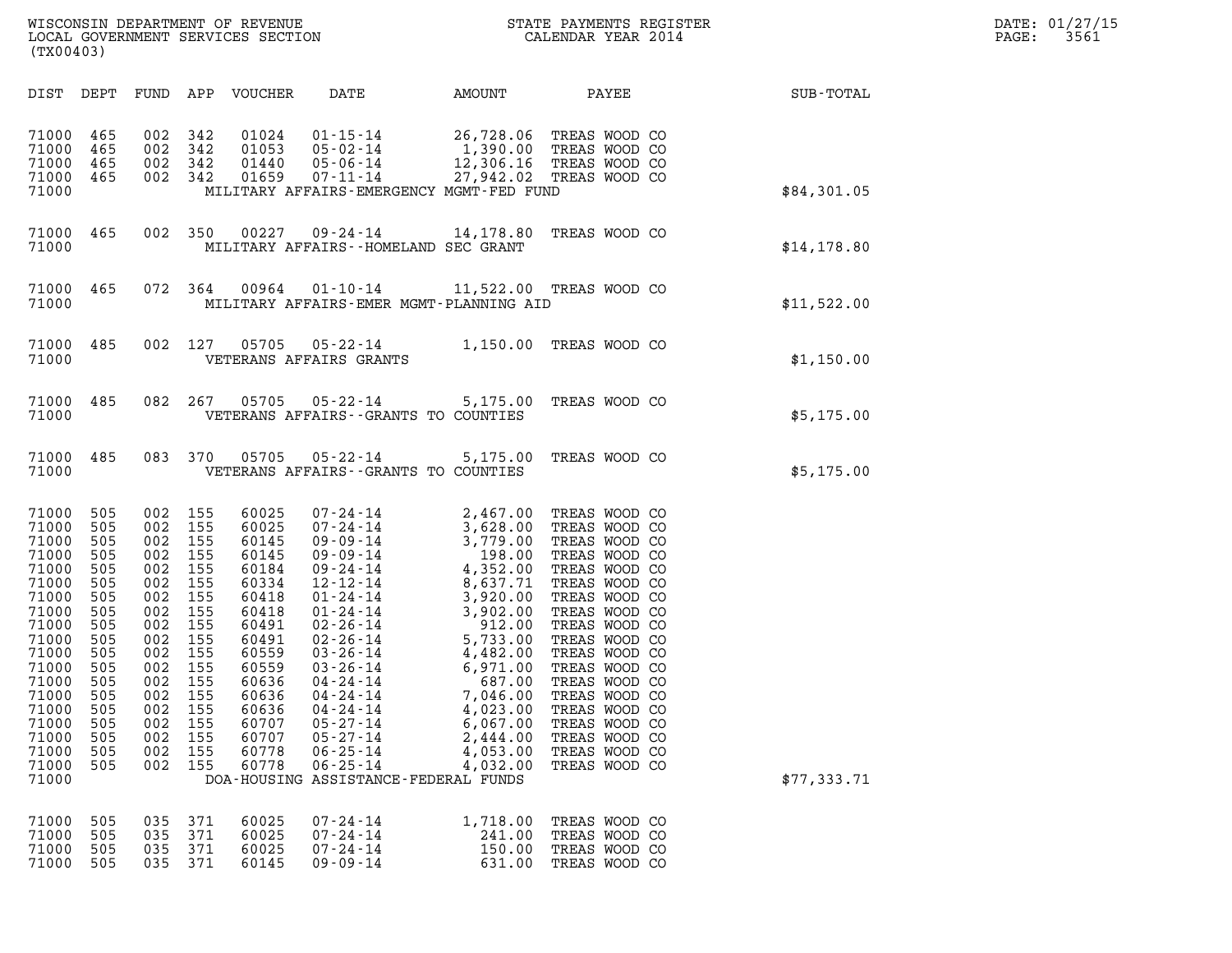| (TX00403)                                                                                                                                                                                                                     |                                                                                                                                                                      |                                                                                                                                                                      |                                                                                                                                                                      |                                                                                                                                                                                                                      |                                          |                                                                                                                                                                                                                                                                                                                                            |                                                                                                                                                                                                                                                                                                                                                                                                                      |                   |  |
|-------------------------------------------------------------------------------------------------------------------------------------------------------------------------------------------------------------------------------|----------------------------------------------------------------------------------------------------------------------------------------------------------------------|----------------------------------------------------------------------------------------------------------------------------------------------------------------------|----------------------------------------------------------------------------------------------------------------------------------------------------------------------|----------------------------------------------------------------------------------------------------------------------------------------------------------------------------------------------------------------------|------------------------------------------|--------------------------------------------------------------------------------------------------------------------------------------------------------------------------------------------------------------------------------------------------------------------------------------------------------------------------------------------|----------------------------------------------------------------------------------------------------------------------------------------------------------------------------------------------------------------------------------------------------------------------------------------------------------------------------------------------------------------------------------------------------------------------|-------------------|--|
| DIST                                                                                                                                                                                                                          | DEPT                                                                                                                                                                 |                                                                                                                                                                      |                                                                                                                                                                      | FUND APP VOUCHER                                                                                                                                                                                                     | <b>DATE</b>                              |                                                                                                                                                                                                                                                                                                                                            | AMOUNT PAYEE                                                                                                                                                                                                                                                                                                                                                                                                         | SUB-TOTAL         |  |
| 71000<br>71000<br>71000<br>71000<br>71000<br>71000<br>71000<br>71000<br>71000<br>71000<br>71000<br>71000<br>71000<br>71000<br>71000<br>71000<br>71000<br>71000<br>71000<br>71000<br>71000<br>71000<br>71000<br>71000<br>71000 | 505<br>505<br>505<br>505<br>505<br>505<br>505<br>505<br>505<br>505<br>505<br>505<br>505<br>505<br>505<br>505<br>505<br>505<br>505<br>505<br>505<br>505<br>505<br>505 | 035<br>035<br>035<br>035<br>035<br>035<br>035<br>035<br>035<br>035<br>035<br>035<br>035<br>035<br>035<br>035<br>035<br>035<br>035<br>035<br>035<br>035<br>035<br>035 | 371<br>371<br>371<br>371<br>371<br>371<br>371<br>371<br>371<br>371<br>371<br>371<br>371<br>371<br>371<br>371<br>371<br>371<br>371<br>371<br>371<br>371<br>371<br>371 | 60145<br>60184<br>60184<br>60184<br>60334<br>60334<br>60334<br>60418<br>60418<br>60418<br>60491<br>60491<br>60491<br>60559<br>60559<br>60559<br>60636<br>60636<br>60707<br>60707<br>60707<br>60778<br>60778<br>60778 | DOA--PUBLIC BENEFITS FUND                | $\begin{array}{cccc} 09\text{-}09\text{-}14 & 704.00 \\ 09\text{-}24\text{-}14 & 108.00 \\ 09\text{-}24\text{-}14 & 108.00 \\ 09\text{-}24\text{-}14 & 316.00 \\ 12\text{-}12\text{-}14 & 2,429.04 \\ 12\text{-}12\text{-}14 & 14,191.00 \\ 01\text{-}24\text{-}14 & 1,879.00 \\ 01\text{-}24\text{-}14 & 1,879.00 \\ 01\text{-}24\text{-$ | TREAS WOOD CO<br>TREAS WOOD CO<br>TREAS WOOD CO<br>TREAS WOOD CO<br>TREAS WOOD CO<br>TREAS WOOD CO<br>TREAS WOOD CO<br>TREAS WOOD CO<br>TREAS WOOD CO<br>TREAS WOOD CO<br>TREAS WOOD CO<br>TREAS WOOD CO<br>TREAS WOOD CO<br>TREAS WOOD CO<br>TREAS WOOD CO<br>TREAS WOOD CO<br>TREAS WOOD CO<br>TREAS WOOD CO<br>TREAS WOOD CO<br>TREAS WOOD CO<br>TREAS WOOD CO<br>TREAS WOOD CO<br>TREAS WOOD CO<br>TREAS WOOD CO | \$45,843.04       |  |
| 71000<br>71000                                                                                                                                                                                                                | 505                                                                                                                                                                  | 089                                                                                                                                                                  | 166                                                                                                                                                                  | 05157                                                                                                                                                                                                                | DOA--LAND INFORMATION FUND               | 01-28-14 1,000.00 TREAS WOOD CO LAND CONS D                                                                                                                                                                                                                                                                                                |                                                                                                                                                                                                                                                                                                                                                                                                                      | \$1,000.00        |  |
| 71000<br>71000<br>71000                                                                                                                                                                                                       | 835<br>835                                                                                                                                                           | 002<br>002                                                                                                                                                           | 105<br>105                                                                                                                                                           | 44808<br>81917                                                                                                                                                                                                       | REVENUE - - STATE SHARED REVENUES        | 07-28-14 452, 217.14 TREAS WOOD CO<br>11-17-14 2, 579, 502.37 TREAS WOOD CO                                                                                                                                                                                                                                                                |                                                                                                                                                                                                                                                                                                                                                                                                                      | \$3,031,719.51    |  |
| 71000<br>71000                                                                                                                                                                                                                | 835                                                                                                                                                                  | 002                                                                                                                                                                  | 109                                                                                                                                                                  | 01071                                                                                                                                                                                                                | 07-28-14<br>REVENUE--EXEMPT COMPUTER AID |                                                                                                                                                                                                                                                                                                                                            | 244,949.00 TREAS WOOD CO                                                                                                                                                                                                                                                                                                                                                                                             | \$244,949.00      |  |
| 71000<br>71000<br>71000                                                                                                                                                                                                       | 835<br>835                                                                                                                                                           | 002<br>002                                                                                                                                                           | 302<br>302                                                                                                                                                           | 10144<br>11143                                                                                                                                                                                                       | 07-28-14<br>07-28-14                     | 5,639,454.48 TREAS WOOD CO<br>1,536,981.02 TREAS WOOD CO<br>REVENUE-FIRST DOLLAR/SCHOOL LEVY CREDITS                                                                                                                                                                                                                                       |                                                                                                                                                                                                                                                                                                                                                                                                                      | \$7, 176, 435.50  |  |
| 71000<br>71000                                                                                                                                                                                                                | 835                                                                                                                                                                  | 021                                                                                                                                                                  | 363                                                                                                                                                                  | 37423                                                                                                                                                                                                                | 03-24-14<br>REVENUE--LOTTERY CREDIT -    | 1,918,440.95 TREAS WOOD CO                                                                                                                                                                                                                                                                                                                 |                                                                                                                                                                                                                                                                                                                                                                                                                      | \$1,918,440.95    |  |
| 71000                                                                                                                                                                                                                         |                                                                                                                                                                      |                                                                                                                                                                      |                                                                                                                                                                      |                                                                                                                                                                                                                      | DISTRICT TOTAL APPROPRIATIONS            |                                                                                                                                                                                                                                                                                                                                            |                                                                                                                                                                                                                                                                                                                                                                                                                      | \$26, 166, 535.16 |  |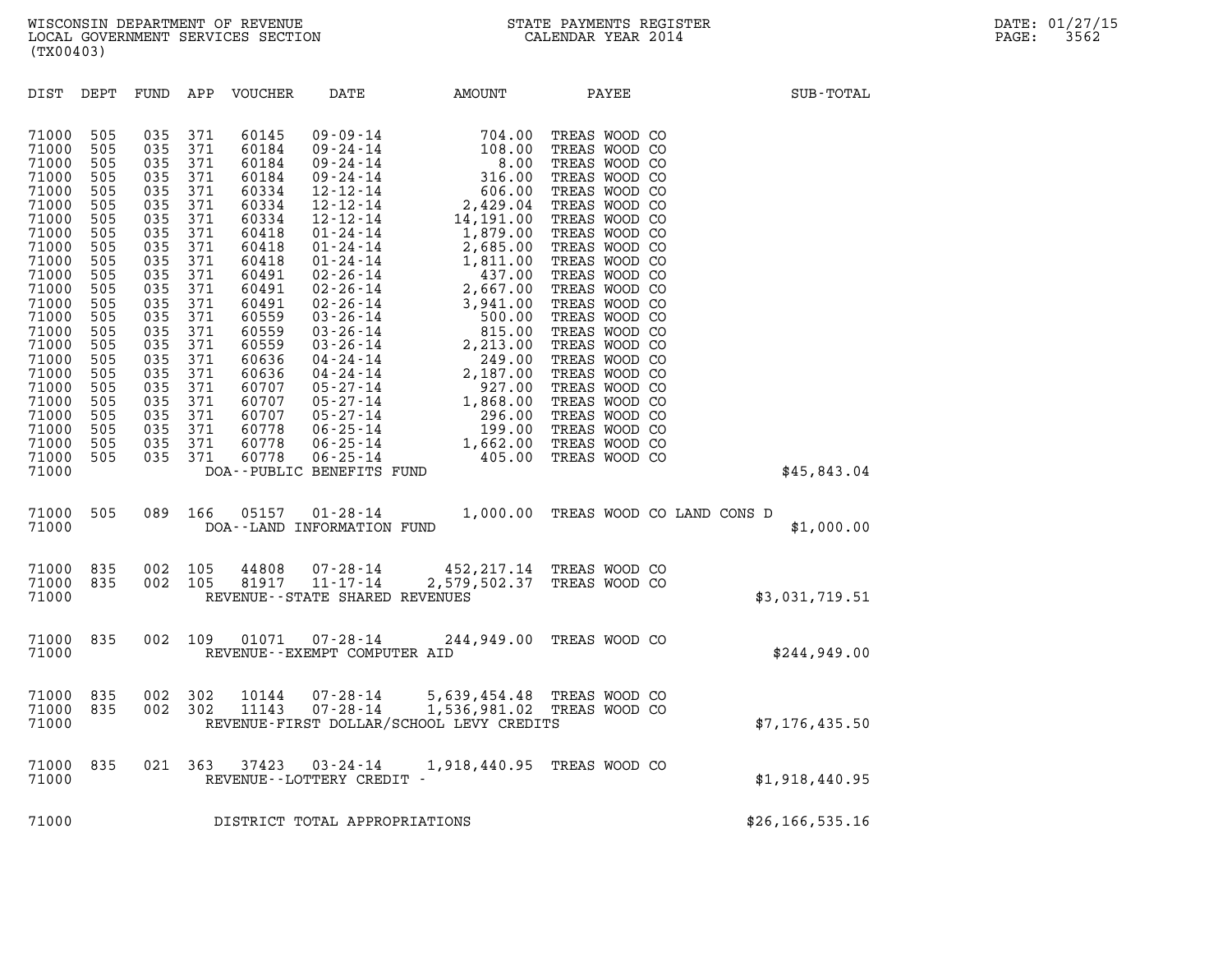| (TX00403)                                             |     |                                          |                            |                                                     |                                              | DATE: 01/27/15<br>3563<br>$\mathtt{PAGE:}$                                                                                                                                             |              |  |
|-------------------------------------------------------|-----|------------------------------------------|----------------------------|-----------------------------------------------------|----------------------------------------------|----------------------------------------------------------------------------------------------------------------------------------------------------------------------------------------|--------------|--|
|                                                       |     |                                          | DIST DEPT FUND APP VOUCHER | DATE                                                |                                              | AMOUNT PAYEE                                                                                                                                                                           | SUB-TOTAL    |  |
| 71002 165<br>71002                                    |     |                                          |                            | SAFETY/PROF SERV--FIRE INSURANCE DUES               |                                              | 002 225 01816 06-30-14 2,264.16 TREAS TN ARPIN                                                                                                                                         | \$2, 264.16  |  |
| 71002 370<br>71002                                    |     |                                          | 000 001<br>02DNR           |                                                     | NAT RESOURCES-SEVERANCE/YIELD/WITHDRAWAL     | 09-11-14 285.20 TREAS TOWN ARPIN                                                                                                                                                       | \$285.20     |  |
| 71002                                                 |     |                                          |                            | NAT RESOURCES--AIDS IN LIEU OF TAXES                |                                              | 71002 370 002 503 17171 02-14-14 2,512.69 TREAS TN ARPIN<br>TOWN SHARE 404.80                                                                                                          | \$2,512.69   |  |
| 71002 370<br>71002                                    |     |                                          | 012 571                    |                                                     | NAT RESOURCES--FOREST CROP/MFL/CO FOREST     | 38450  06-16-14  257.80  TREAS TN ARPIN                                                                                                                                                | \$257.80     |  |
| 71002 370<br>71002                                    |     |                                          | 074 670                    | NAT RESOURCES -- RU RECYCLING GRANT                 |                                              | 42206  05-23-14  537.99  TREAS TN ARPIN                                                                                                                                                | \$537.99     |  |
| 71002 395<br>71002<br>71002 395<br>71002 395<br>71002 | 395 | 011 191<br>011 191<br>011 191<br>011 191 | 21816<br>31816             | $07 - 07 - 14$<br>$10 - 06 - 14$                    | TRANSPORTATION - - GENERAL TRANSP AIDS - GTA | 05816  01-06-14  22,995.91 TOWN OF ARPIN<br>11816  04-07-14  22,995.91 TOWN OF ARPIN<br>21816  07-07-14  22,995.91 TOWN OF ARPIN<br>22,995.91 TOWN OF ARPIN<br>22,995.92 TOWN OF ARPIN | \$91,983.65  |  |
| 71002 835<br>71002 835<br>71002                       |     | 002 105                                  | 002 105<br>81883           | $11 - 17 - 14$<br>REVENUE - - STATE SHARED REVENUES |                                              | 44774 07-28-14 12,740.35 TREAS TN ARPIN<br>72,192.87 TREAS TN ARPIN                                                                                                                    | \$84,933.22  |  |
| 71002 835<br>71002                                    |     |                                          |                            | REVENUE--EXEMPT COMPUTER AID                        |                                              | 002 109 03658 07-28-14 115.00 TREAS TN ARPIN                                                                                                                                           | \$115.00     |  |
| 71002                                                 |     |                                          |                            | DISTRICT TOTAL APPROPRIATIONS                       |                                              |                                                                                                                                                                                        | \$182,889.71 |  |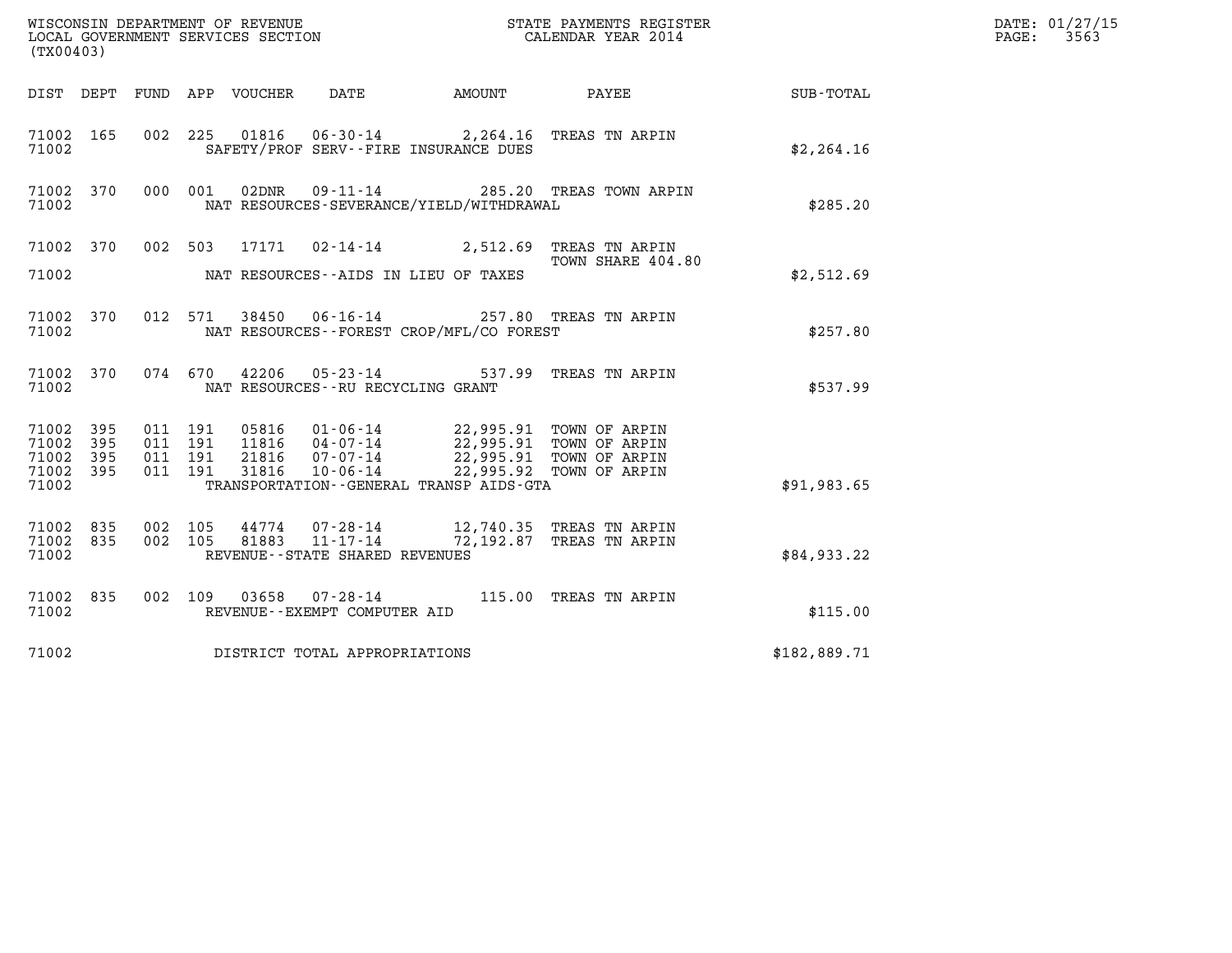| (TX00403)                                         |              |                                          |         |                |                                                     |                                                                   |                                                                                                                                                                           |              | DATE: 01/27/15<br>$\mathtt{PAGE}$ :<br>3564 |
|---------------------------------------------------|--------------|------------------------------------------|---------|----------------|-----------------------------------------------------|-------------------------------------------------------------------|---------------------------------------------------------------------------------------------------------------------------------------------------------------------------|--------------|---------------------------------------------|
|                                                   |              |                                          |         |                |                                                     | DIST DEPT FUND APP VOUCHER DATE AMOUNT PAYEE                      |                                                                                                                                                                           | SUB-TOTAL    |                                             |
| 71004 165<br>71004                                |              | 002 225                                  |         |                |                                                     | SAFETY/PROF SERV--FIRE INSURANCE DUES                             | $01817$ $06-30-14$ $2,102.44$ TREAS TN AUBURNDALE                                                                                                                         | \$2,102.44   |                                             |
| 71004 370<br>71004                                |              | 000 001                                  |         | 03DNR          |                                                     | NAT RESOURCES-SEVERANCE/YIELD/WITHDRAWAL                          | 11-04-14 2,326.52 TREAS TOWN AUBURNDALE                                                                                                                                   | \$2,326.52   |                                             |
| 71004 370<br>71004                                |              | 012 571                                  |         | 38451          |                                                     | NAT RESOURCES--FOREST CROP/MFL/CO FOREST                          | 06-16-14 92.80 TREAS TN AUBURNDALE                                                                                                                                        | \$92.80      |                                             |
| 71004 370<br>71004                                |              |                                          | 012 579 |                |                                                     | 19945 04 - 16 - 14 19.36<br>NAT RESOURCES - AIDS IN LIEU OF TAXES | TREAS TN AUBURNDALE                                                                                                                                                       | \$19.36      |                                             |
| 71004 370<br>71004                                |              |                                          | 074 670 | 42207          | NAT RESOURCES--RU RECYCLING GRANT                   | $05 - 23 - 14$ 634.66                                             | TREAS TN AUBURNDALE                                                                                                                                                       | \$634.66     |                                             |
| 71004 395<br>71004<br>71004<br>71004 395<br>71004 | 395<br>- 395 | 011 191<br>011 191<br>011 191<br>011 191 |         | 05817<br>31817 | 10-06-14                                            | TRANSPORTATION--GENERAL TRANSP AIDS-GTA                           | 01-06-14 26,208.46 TOWN OF AUBURNDALE<br>11817  04-07-14  26,208.46  TOWN OF AUBURNDALE<br>21817  07-07-14  26,208.46  TOWN OF AUBURNDALE<br>26,208.46 TOWN OF AUBURNDALE | \$104,833.84 |                                             |
| 71004 835<br>71004 835<br>71004                   |              | 002 105<br>002 105                       |         | 44775<br>81884 | $11 - 17 - 14$<br>REVENUE - - STATE SHARED REVENUES |                                                                   | 07-28-14 6,769.78 TREAS TN AUBURNDALE<br>38,360.12 TREAS TN AUBURNDALE                                                                                                    | \$45, 129.90 |                                             |
| 71004 835<br>71004                                |              | 002 109                                  |         | 03659          | $07 - 28 - 14$<br>REVENUE--EXEMPT COMPUTER AID      |                                                                   | 60.00 TREAS TN AUBURNDALE                                                                                                                                                 | \$60.00      |                                             |
| 71004 835<br>71004                                |              |                                          |         | 002 501 00004  | $02 - 03 - 14$                                      | DOA-PAYMENT FOR MUNICIPAL SERVICES AID                            | 121.68 TREAS TN AUBURNDALE                                                                                                                                                | \$121.68     |                                             |
| 71004                                             |              |                                          |         |                | DISTRICT TOTAL APPROPRIATIONS                       |                                                                   |                                                                                                                                                                           | \$155,321.20 |                                             |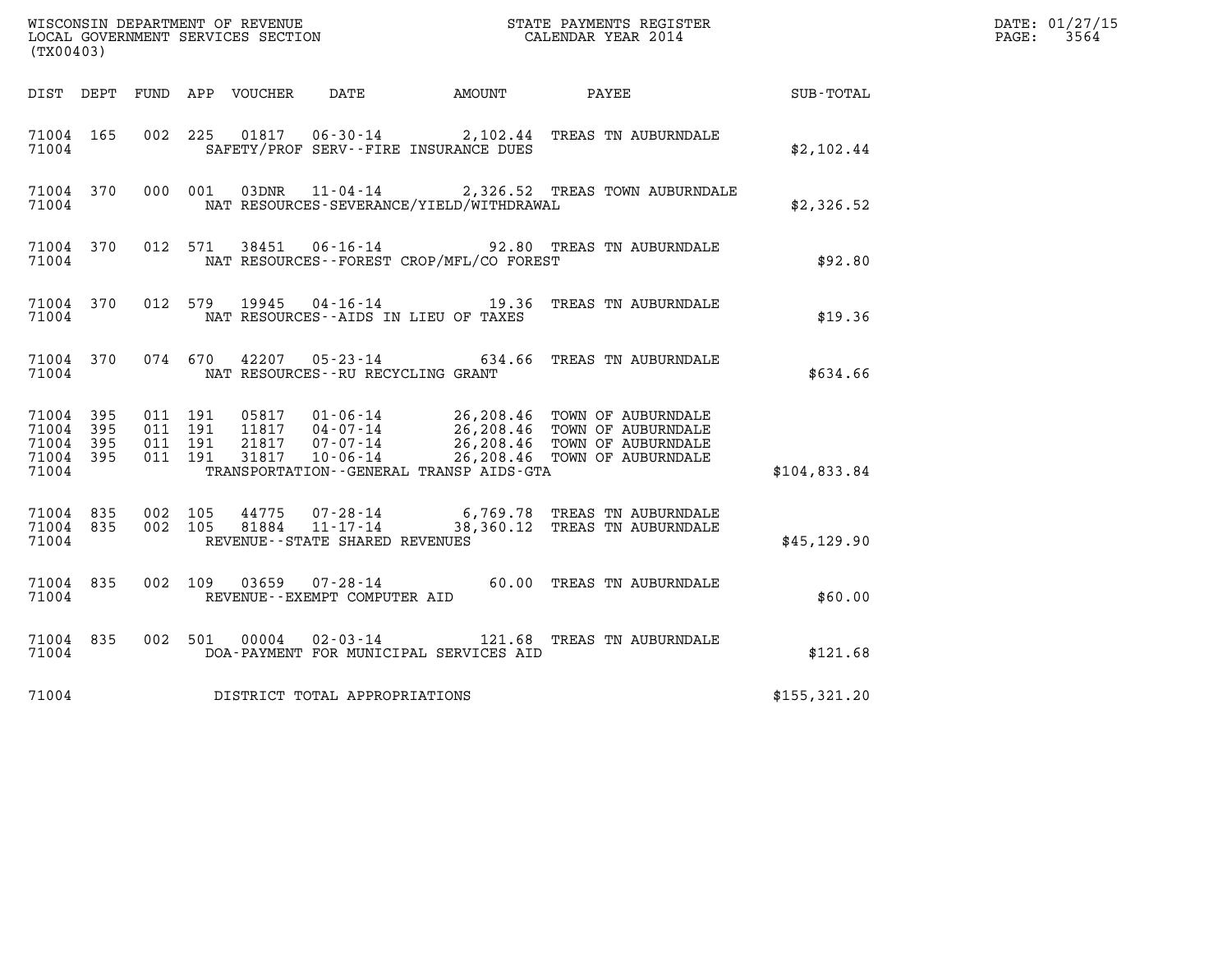| (TX00403)                                                          | WISCONSIN DEPARTMENT OF REVENUE<br>LOCAL GOVERNMENT SERVICES SECTION                                                                                                                                                                                                             | STATE PAYMENTS REGISTER<br>CALENDAR YEAR 2014 | DATE: 01/27/15<br>3565<br>$\mathtt{PAGE:}$ |
|--------------------------------------------------------------------|----------------------------------------------------------------------------------------------------------------------------------------------------------------------------------------------------------------------------------------------------------------------------------|-----------------------------------------------|--------------------------------------------|
|                                                                    | DIST DEPT FUND APP VOUCHER DATE                                                                                                                                                                                                                                                  | AMOUNT PAYEE<br>SUB-TOTAL                     |                                            |
| 71006 165<br>71006                                                 | 002 225 01818 06-30-14 2,210.26 TREAS TN CAMERON<br>SAFETY/PROF SERV--FIRE INSURANCE DUES                                                                                                                                                                                        | \$2,210.26                                    |                                            |
| 71006 370<br>71006                                                 | 012 571 38452 06-16-14 15.58 TREAS TN CAMERON<br>NAT RESOURCES--FOREST CROP/MFL/CO FOREST                                                                                                                                                                                        | \$15.58                                       |                                            |
| 71006 395<br>71006<br>395<br>395<br>71006<br>395<br>71006<br>71006 | 011 191<br>05818<br>01-06-14 7,187.21 TOWN OF CAMERON<br>04-07-14 7,187.21 TOWN OF CAMERON<br>011 191<br>11818<br>07-07-14 7,187.21 TOWN OF CAMERON<br>011 191<br>21818<br>011 191<br>10-06-14 7,187.23 TOWN OF CAMERON<br>31818<br>TRANSPORTATION - - GENERAL TRANSP AIDS - GTA | \$28,748.86                                   |                                            |
| 71006 395<br>71006                                                 | 011 278 29431 10-29-14 23,385.27 TREAS TN CAMERON<br>TRANSPORTATION - - LRIP/TRIP/MSIP GRANTS                                                                                                                                                                                    | \$23,385.27                                   |                                            |
| 71006 835<br>835<br>71006<br>71006                                 | 44776  07-28-14  2,005.03  TREAS TN CAMERON<br>002 105<br>$81885$ $11 - 17 - 14$<br>002 105<br>REVENUE - - STATE SHARED REVENUES                                                                                                                                                 | 11,361.83 TREAS TN CAMERON<br>\$13,366.86     |                                            |
| 71006 835<br>71006                                                 | 002 109 03660 07-28-14 154.00 TREAS TN CAMERON<br>REVENUE - - EXEMPT COMPUTER AID                                                                                                                                                                                                | \$154.00                                      |                                            |
| 71006                                                              | DISTRICT TOTAL APPROPRIATIONS                                                                                                                                                                                                                                                    | \$67,880.83                                   |                                            |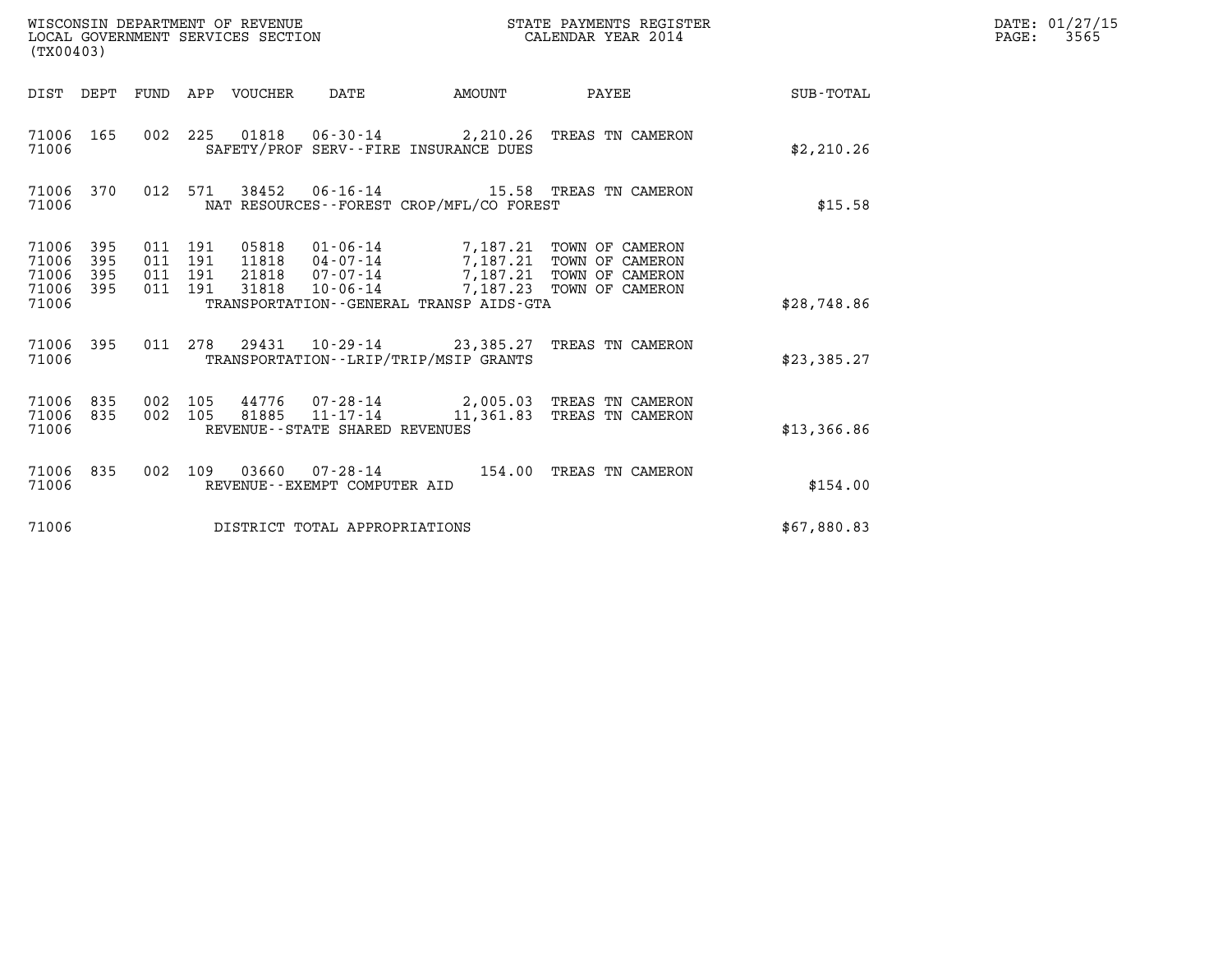| WISCONSIN DEPARTMENT OF REVENUE<br>LOCAL GOVERNMENT SERVICES SECTION<br>(TX00403)                                                                                                                                                     |                                                                                                               | STATE PAYMENTS REGISTER<br>CALENDAR YEAR 2014 |             | DATE: 01/27/15<br>$\mathtt{PAGE:}$<br>3566 |
|---------------------------------------------------------------------------------------------------------------------------------------------------------------------------------------------------------------------------------------|---------------------------------------------------------------------------------------------------------------|-----------------------------------------------|-------------|--------------------------------------------|
| DIST DEPT<br>FUND APP VOUCHER<br>DATE                                                                                                                                                                                                 | AMOUNT                                                                                                        | PAYEE                                         | SUB-TOTAL   |                                            |
| 002 225 01819 06-30-14 1,347.72 TREAS TN CARY<br>71008 165<br>71008<br>SAFETY/PROF SERV--FIRE INSURANCE DUES                                                                                                                          |                                                                                                               |                                               | \$1,347.72  |                                            |
| 71008 370<br>01DNR  06-19-14  887.29 TREAS TOWN CARY<br>000 001<br>02DNR<br>71008<br>370<br>000 001<br>NAT RESOURCES-SEVERANCE/YIELD/WITHDRAWAL<br>71008                                                                              |                                                                                                               | 09-11-14 2,733.89 TREAS TOWN CARY             | \$3,621.18  |                                            |
| 012 571 38453<br>71008 370<br>012 571 38453<br>71008<br>370<br>NAT RESOURCES - - FOREST CROP/MFL/CO FOREST<br>71008                                                                                                                   | 06-16-14 210.41 TREAS TN CARY<br>06-16-14 1,360.68 TREAS TN CARY                                              |                                               | \$1,571.09  |                                            |
| 71008<br>395<br>011 191<br>05819<br>71008<br>395<br>011 191<br>11819  04-07-14<br>21819<br>71008<br>395<br>011 191<br>07-07-14<br>$10 - 06 - 14$<br>71008 395<br>011 191<br>31819<br>71008<br>TRANSPORTATION--GENERAL TRANSP AIDS-GTA | 01-06-14 17,661.07 TOWN OF CARY<br>17,661.07 TOWN OF CARY<br>17,661.07 TOWN OF CARY<br>17,661.08 TOWN OF CARY |                                               | \$70,644.29 |                                            |
| 002 105 44777 07-28-14 2,968.13 TREAS TN CARY<br>71008 835<br>81886 11-17-14 16,819.37 TREAS TN CARY<br>71008<br>835<br>002 105<br>REVENUE - - STATE SHARED REVENUES<br>71008                                                         |                                                                                                               |                                               | \$19,787.50 |                                            |
| 002 109 03661 07-28-14 3.00 TREAS TN CARY<br>71008 835<br>71008<br>REVENUE--EXEMPT COMPUTER AID                                                                                                                                       |                                                                                                               |                                               | \$3.00      |                                            |
| 71008<br>DISTRICT TOTAL APPROPRIATIONS                                                                                                                                                                                                |                                                                                                               |                                               | \$96,974.78 |                                            |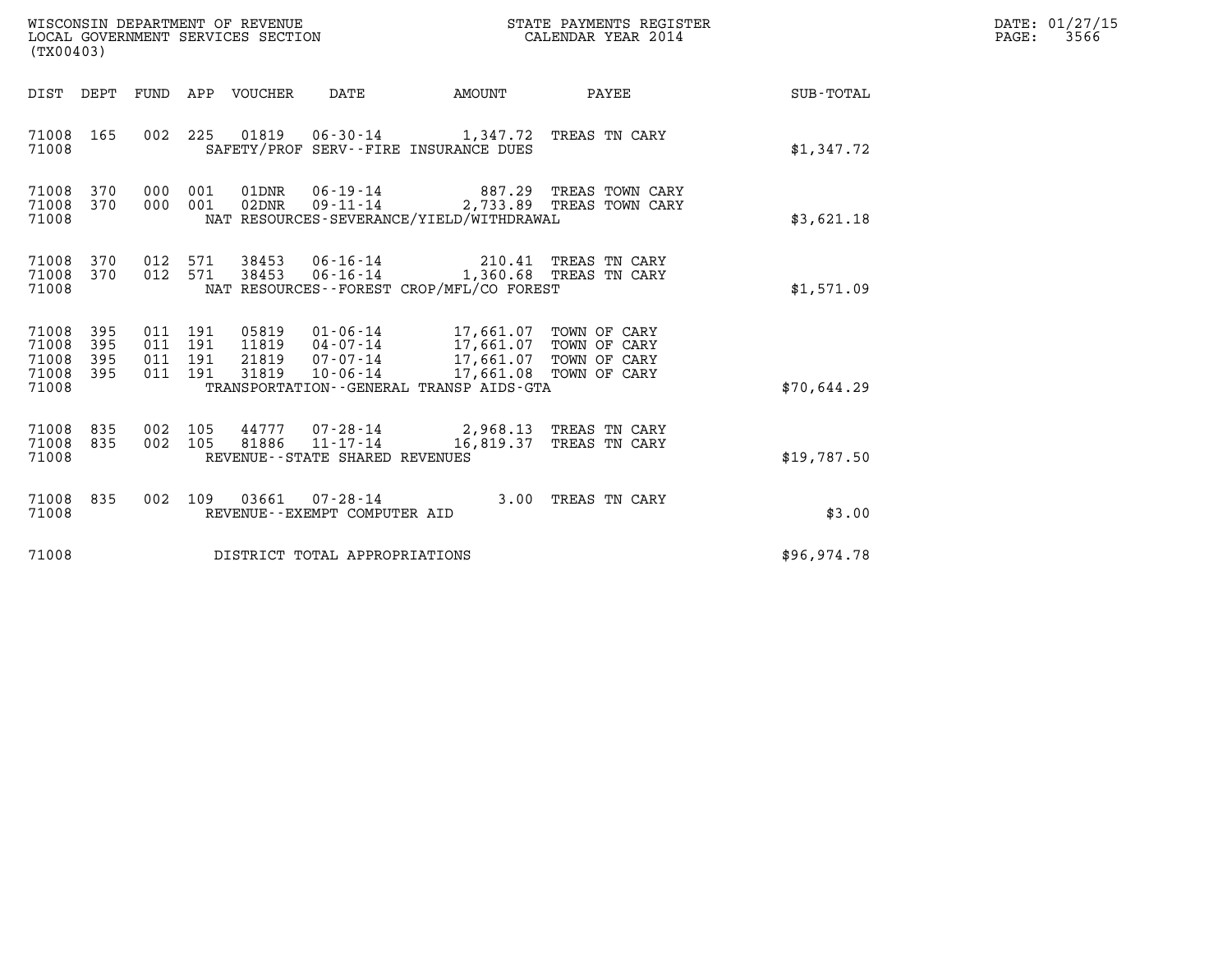| WISCONSIN DEPARTMENT OF REVENUE   | STATE PAYMENTS REGISTER | DATE: 01/27/15 |
|-----------------------------------|-------------------------|----------------|
| LOCAL GOVERNMENT SERVICES SECTION | CALENDAR YEAR 2014      | 3567<br>PAGE:  |

| (TX00403)                                 |                          |                                          |         |                                  |                                                  |                                                     |                                                                                                                           |              | DATE: 01/27/15<br>PAGE:<br>3567 |
|-------------------------------------------|--------------------------|------------------------------------------|---------|----------------------------------|--------------------------------------------------|-----------------------------------------------------|---------------------------------------------------------------------------------------------------------------------------|--------------|---------------------------------|
|                                           |                          |                                          |         | DIST DEPT FUND APP VOUCHER DATE  |                                                  | <b>EXAMPLE THE PROPERTY OF AMOUNT</b>               | <b>PAYEE</b>                                                                                                              | SUB-TOTAL    |                                 |
| 71010 165<br>71010                        |                          |                                          |         |                                  |                                                  | SAFETY/PROF SERV--FIRE INSURANCE DUES               | 002 225 01820 06-30-14 1,078.17 TREAS TN CRANMOOR                                                                         | \$1,078.17   |                                 |
| 71010<br>71010<br>71010                   | 370<br>370               | 012<br>012 571                           | 571     |                                  |                                                  | NAT RESOURCES - - FOREST CROP/MFL/CO FOREST         | 38454  06-16-14   1,068.32   TREAS TN CRANMOOR<br>38454  06-16-14  81.22  TREAS TN CRANMOOR                               | \$1,149.54   |                                 |
| 71010<br>71010                            | 370                      |                                          |         |                                  | NAT RESOURCES--RU RECYCLING GRANT                |                                                     | 074 670 42208 05-23-14 679.03 TREAS TN CRANMOOR                                                                           | \$679.03     |                                 |
| 71010<br>71010<br>71010<br>71010<br>71010 | 395<br>395<br>395<br>395 | 011 191<br>011 191<br>011 191<br>011 191 |         | 05820<br>11820<br>21820<br>31820 | $07 - 07 - 14$<br>$10 - 06 - 14$                 | 3,689.78<br>TRANSPORTATION--GENERAL TRANSP AIDS-GTA | 01-06-14 3,689.78 TOWN OF CRANMOOR<br>04-07-14 3,689.78 TOWN OF CRANMOOR<br>TOWN OF CRANMOOR<br>3,689.78 TOWN OF CRANMOOR | \$14,759.12  |                                 |
| 71010 835<br>71010 835<br>71010           |                          | 002 105                                  | 002 105 | 44778                            | 81887 11-17-14<br>REVENUE--STATE SHARED REVENUES | $07 - 28 - 14$ 969.77<br>5,490.72                   | TREAS TN CRANMOOR<br>TREAS TN CRANMOOR                                                                                    | \$6,460.49   |                                 |
| 71010<br>71010                            | 835                      |                                          |         |                                  | REVENUE--EXEMPT COMPUTER AID                     |                                                     | 002 109 03662 07-28-14 1.00 TREAS TN CRANMOOR                                                                             | \$1.00       |                                 |
| 71010                                     |                          |                                          |         |                                  | DISTRICT TOTAL APPROPRIATIONS                    |                                                     |                                                                                                                           | \$24, 127.35 |                                 |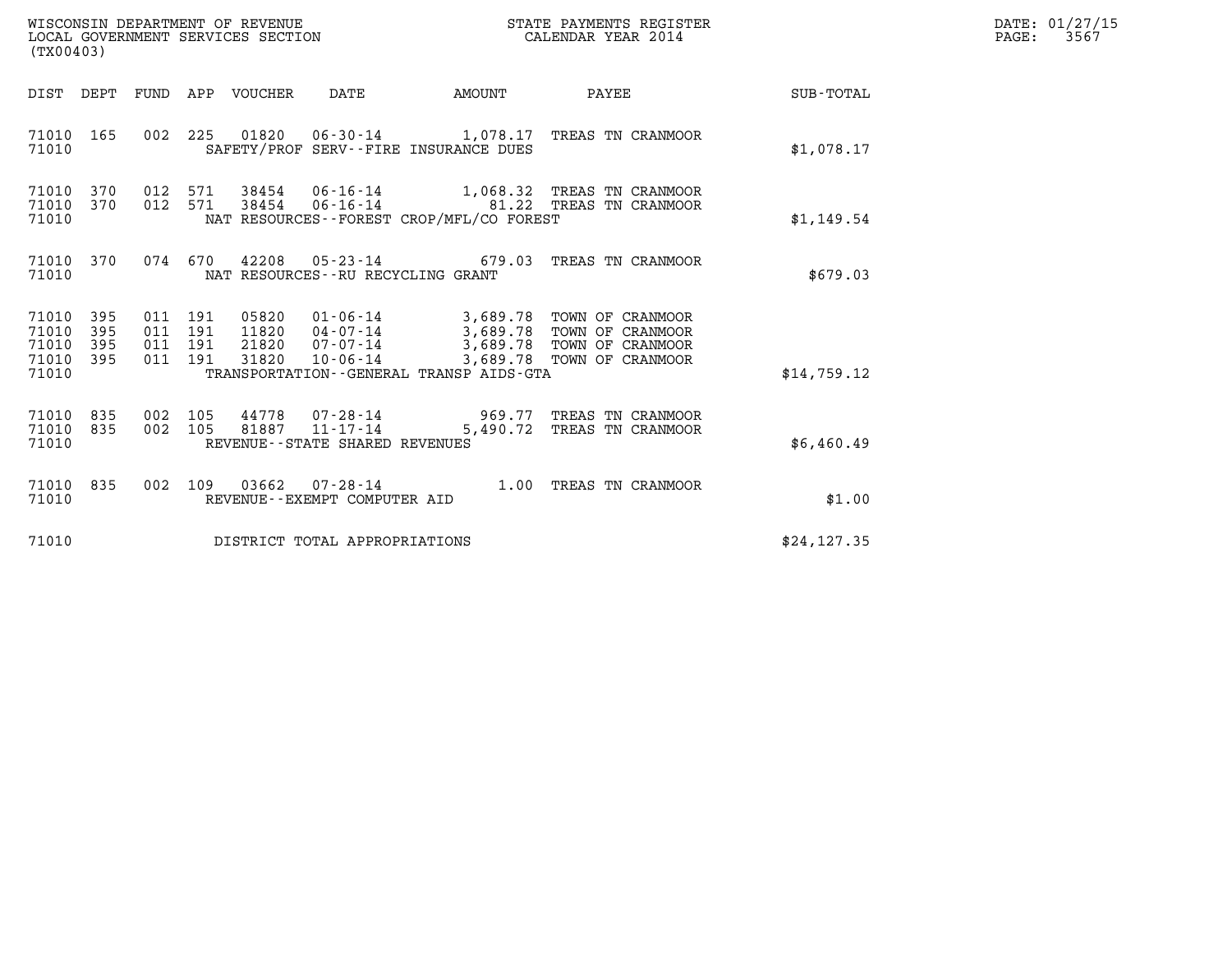| WISCONSIN DEPARTMENT OF REVENUE<br>LOCAL GOVERNMENT SERVICES SECTION<br>CALENDAR YEAR 2014<br>(TX00403)                                                                           |                                                                                                                                                                                      |              |             | DATE: 01/27/15<br>PAGE: 3568 |
|-----------------------------------------------------------------------------------------------------------------------------------------------------------------------------------|--------------------------------------------------------------------------------------------------------------------------------------------------------------------------------------|--------------|-------------|------------------------------|
| DIST DEPT FUND APP VOUCHER DATE AMOUNT                                                                                                                                            |                                                                                                                                                                                      | <b>PAYEE</b> | SUB-TOTAL   |                              |
| 002 225 01821 06-30-14 970.36 TREAS TN DEXTER<br>71012 165<br>71012<br>SAFETY/PROF SERV--FIRE INSURANCE DUES                                                                      |                                                                                                                                                                                      |              | \$970.36    |                              |
| 71012 370<br>012 571 38455 06-16-14 2,366.37 TREAS TN DEXTER<br>012 571 38455 06-16-14 263.01 TREAS TN DEXTER<br>71012 370<br>NAT RESOURCES -- FOREST CROP/MFL/CO FOREST<br>71012 |                                                                                                                                                                                      |              | \$2,629.38  |                              |
| 012 579 19946 04-16-14 384.52 TREAS TN DEXTER<br>012 579 19946 04-16-14 3,845.18 TREAS TN DEXTER<br>71012 370<br>71012 370<br>NAT RESOURCES -- AIDS IN LIEU OF TAXES<br>71012     |                                                                                                                                                                                      |              | \$4,229.70  |                              |
| 71012 395<br>011 191<br>71012<br>395<br>011 191<br>71012 395<br>011 191<br>71012 395<br>011 191<br>71012<br>TRANSPORTATION - - GENERAL TRANSP AIDS - GTA                          | 05821  01-06-14  10,690.85  TOWN OF DEXTER<br>11821  04-07-14  10,690.85  TOWN OF DEXTER<br>21821  07-07-14  10,690.85  TOWN OF DEXTER<br>31821  10-06-14  10,690.85  TOWN OF DEXTER |              | \$42,763.40 |                              |
| 011 278 05936 03-06-14 19,555.21 TREAS TN DEXTER<br>71012 395<br>TRANSPORTATION - - LRIP/TRIP/MSIP GRANTS<br>71012                                                                |                                                                                                                                                                                      |              | \$19,555.21 |                              |
| 002 105  44779  07-28-14  3,348.47 TREAS TN DEXTER<br>002  105  81888  11-17-14  18,974.63 TREAS TN DEXTER<br>71012 835<br>71012 835<br>71012<br>REVENUE--STATE SHARED REVENUES   |                                                                                                                                                                                      |              | \$22,323.10 |                              |
| 002 109 03663 07-28-14 1.00 TREAS TN DEXTER<br>71012 835<br>71012<br>REVENUE--EXEMPT COMPUTER AID                                                                                 |                                                                                                                                                                                      |              | \$1.00      |                              |
| 71012 DISTRICT TOTAL APPROPRIATIONS                                                                                                                                               |                                                                                                                                                                                      |              | \$92,472.15 |                              |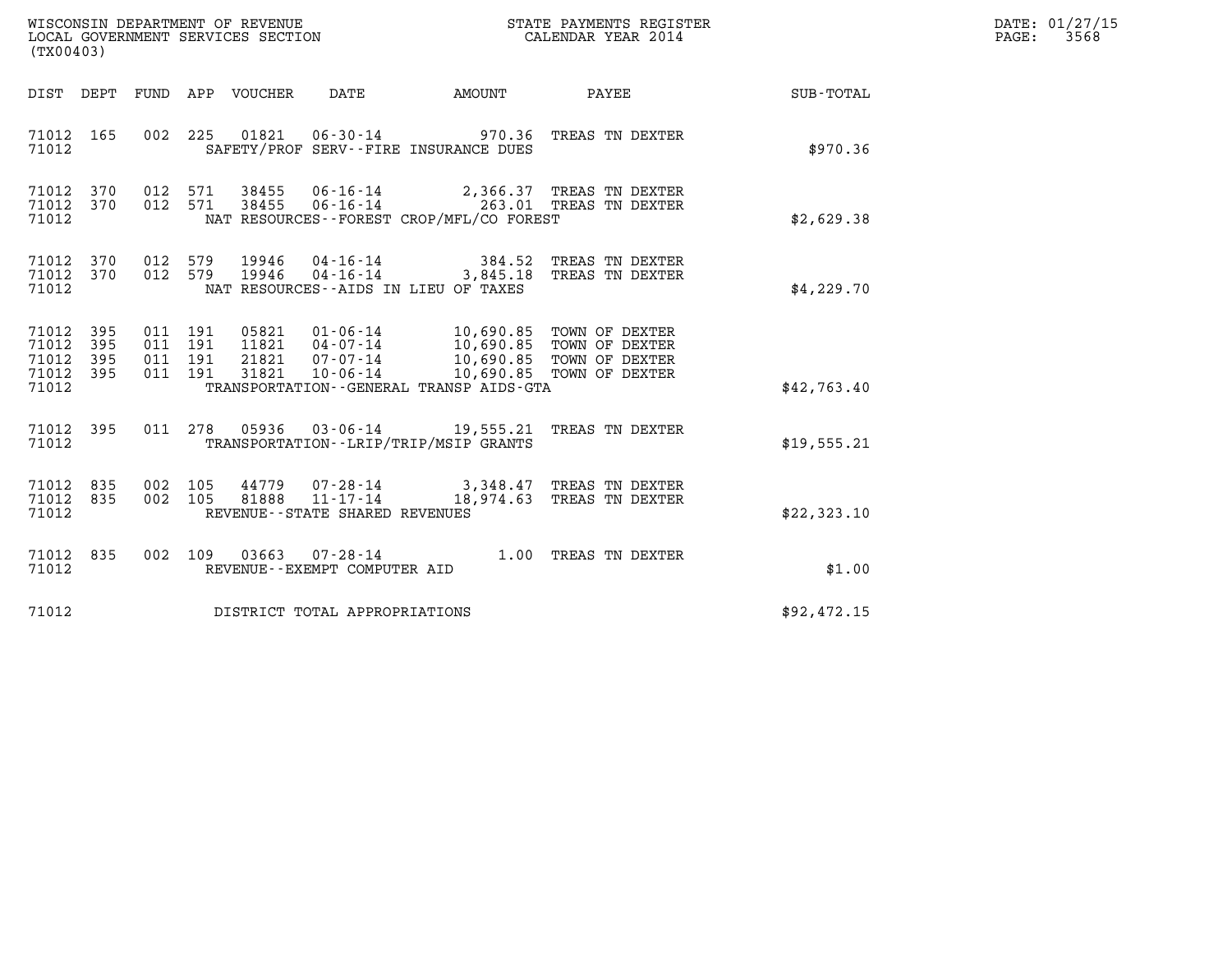| (TX00403)                                             |           |         |                                          |                                 |                                |                                             |                                                                                                                                                                                                              |              | DATE: 01/27/15<br>3569<br>$\mathtt{PAGE:}$ |
|-------------------------------------------------------|-----------|---------|------------------------------------------|---------------------------------|--------------------------------|---------------------------------------------|--------------------------------------------------------------------------------------------------------------------------------------------------------------------------------------------------------------|--------------|--------------------------------------------|
|                                                       |           |         |                                          | DIST DEPT FUND APP VOUCHER DATE |                                |                                             |                                                                                                                                                                                                              |              |                                            |
| 71014 165<br>71014                                    |           |         |                                          |                                 |                                | SAFETY/PROF SERV--FIRE INSURANCE DUES       | 002 225 01822 06-30-14 22,246.32 TREAS TN GRAND RAPIDS                                                                                                                                                       | \$22, 246.32 |                                            |
| 71014 370<br>71014                                    |           |         |                                          |                                 |                                | NAT RESOURCES--FOREST CROP/MFL/CO FOREST    | 012 571 38456 06-16-14 252.10 TREAS TN GRAND RAPIDS                                                                                                                                                          | \$252.10     |                                            |
| 71014 370<br>71014                                    |           |         |                                          |                                 |                                | NAT RESOURCES--AIDS IN LIEU OF TAXES        | 012 579 19947 04-16-14 126.10 TREAS TN GRAND RAPIDS                                                                                                                                                          | \$126.10     |                                            |
| 71014 370<br>71014                                    |           |         |                                          |                                 |                                | NAT RESOURCES--RU RECYCLING GRANT           | 074 670 42209 05-23-14 11,365.97 TREAS TN GRAND RAPIDS                                                                                                                                                       | \$11,365.97  |                                            |
| 71014 370<br>71014                                    |           |         |                                          |                                 |                                | NAT RESOURCES--RU CONSOLIDATED GRANT        | 074 673 42209 05-23-14 1,999.22 TREAS TN GRAND RAPIDS                                                                                                                                                        | \$1,999.22   |                                            |
| 71014 395<br>71014                                    |           |         |                                          |                                 |                                | TRANSPORTATION - - HIGHWAY SAFETY - FEDERAL | 011 185 26684 10-08-14 4,000.00 TREAS TN GRAND RAPIDS                                                                                                                                                        | \$4,000.00   |                                            |
| 71014 395<br>71014<br>71014 395<br>71014 395<br>71014 | 395       |         | 011 191<br>011 191<br>011 191<br>011 191 |                                 |                                | TRANSPORTATION--GENERAL TRANSP AIDS-GTA     | 05822  01-06-14  49,453.12  TOWN OF GRAND RAPIDS<br>11822  04-07-14  49,453.12  TOWN OF GRAND RAPIDS<br>21822  07-07-14  49,453.12  TOWN OF GRAND RAPIDS<br>31822  10-06-14  49,453.12  TOWN OF GRAND RAPIDS | \$197,812.48 |                                            |
| 71014 455<br>71014                                    |           |         |                                          |                                 |                                | JUSTICE -- LAW ENFORCEMENT TRAINING         | 002 231 01415 02-19-14 1,120.00 TREAS TN GRAND RAPIDS                                                                                                                                                        | \$1,120.00   |                                            |
| 71014 835<br>71014 835<br>71014                       |           | 002 105 | 002 105                                  |                                 | REVENUE--STATE SHARED REVENUES |                                             | 44780  07-28-14  36,193.87 TREAS TN GRAND RAPIDS<br>81889  11-17-14  204,786.41 TREAS TN GRAND RAPIDS                                                                                                        | \$240,980.28 |                                            |
| 71014                                                 | 71014 835 |         |                                          | 002 109 03664                   | REVENUE--EXEMPT COMPUTER AID   |                                             | 07-28-14 694.00 TREAS TN GRAND RAPIDS                                                                                                                                                                        | \$694.00     |                                            |
| 71014 835<br>71014                                    |           |         |                                          | 002 501 00004                   | $02 - 03 - 14$                 | DOA-PAYMENT FOR MUNICIPAL SERVICES AID      | 2,168.43 TREAS TN GRAND RAPIDS                                                                                                                                                                               | \$2,168.43   |                                            |
| 71014 835<br>71014                                    |           |         |                                          | 021 363 36429                   | REVENUE--LOTTERY CREDIT -      |                                             | 03-24-14 2,421.74 TREAS TN GRAND RAPIDS                                                                                                                                                                      | \$2,421.74   |                                            |
| 71014                                                 |           |         |                                          |                                 | DISTRICT TOTAL APPROPRIATIONS  |                                             |                                                                                                                                                                                                              | \$485,186.64 |                                            |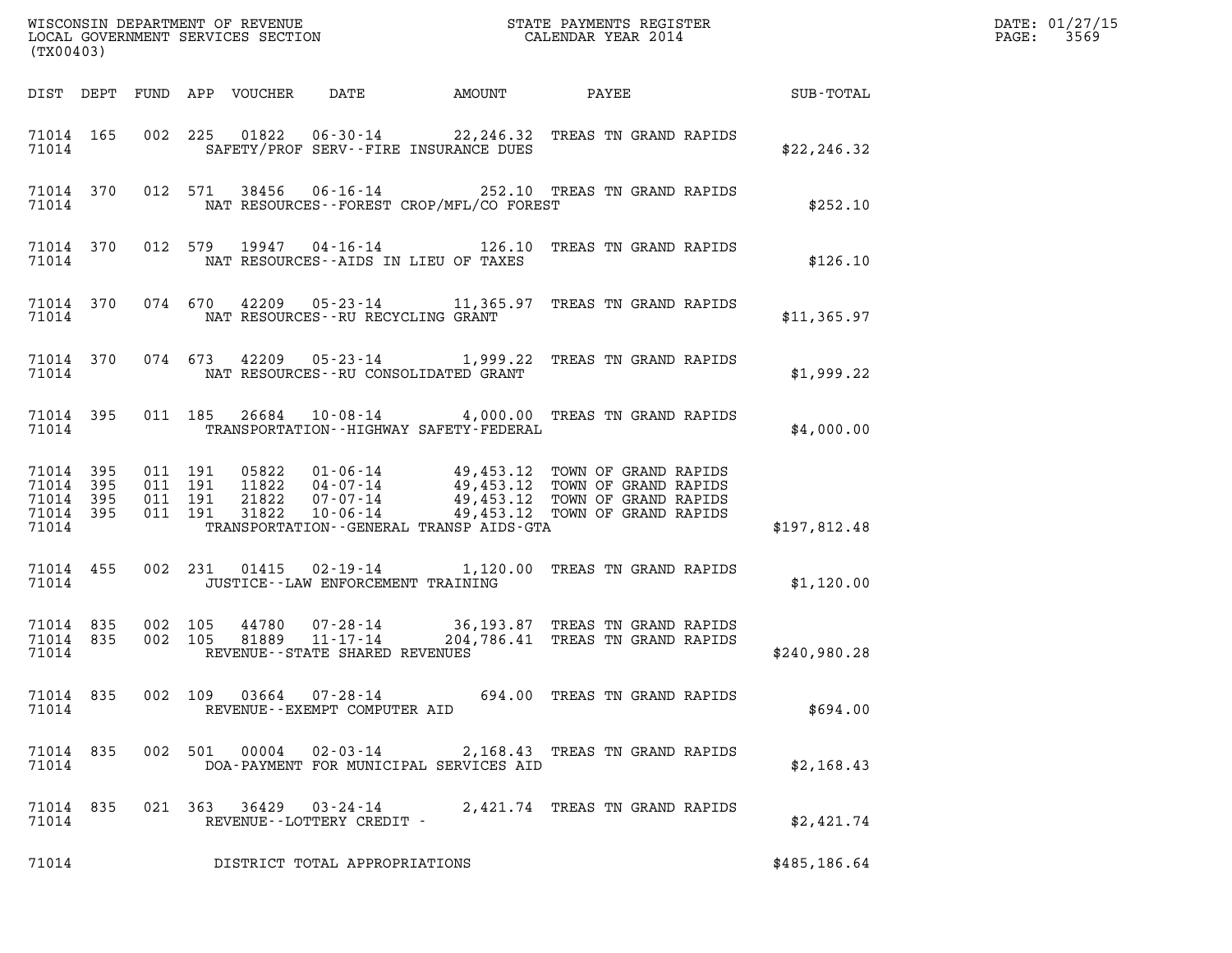| (TX00403)                                         |            |                                          | WISCONSIN DEPARTMENT OF REVENUE | WISCONSIN DEPARTMENT OF REVENUE<br>LOCAL GOVERNMENT SERVICES SECTION | STATE PAYMENTS REGISTER                  | DATE: 01/27/15<br>$\mathtt{PAGE:}$<br>3570                                              |              |  |
|---------------------------------------------------|------------|------------------------------------------|---------------------------------|----------------------------------------------------------------------|------------------------------------------|-----------------------------------------------------------------------------------------|--------------|--|
|                                                   |            |                                          | DIST DEPT FUND APP VOUCHER DATE |                                                                      | AMOUNT                                   | PAYEE SUB-TOTAL                                                                         |              |  |
| 71016 165<br>71016                                |            |                                          |                                 |                                                                      | SAFETY/PROF SERV--FIRE INSURANCE DUES    | 002 225 01823 06-30-14 1,850.86 TREAS TN HANSEN                                         | \$1,850.86   |  |
| 71016 370<br>71016                                |            | 000 001                                  |                                 |                                                                      | NAT RESOURCES-SEVERANCE/YIELD/WITHDRAWAL | 01DNR  06-19-14  268.51 TREAS TOWN HANSEN                                               | \$268.51     |  |
| 71016 370<br>71016                                |            |                                          |                                 |                                                                      | NAT RESOURCES--FOREST CROP/MFL/CO FOREST | 012 571 38457 06-16-14 354.01 TREAS TN HANSEN                                           | \$354.01     |  |
| 71016 395<br>71016<br>71016<br>71016 395<br>71016 | 395<br>395 | 011 191<br>011 191<br>011 191<br>011 191 | 31823                           |                                                                      | TRANSPORTATION--GENERAL TRANSP AIDS-GTA  | 10-06-14 23,922.10 TOWN OF HANSEN                                                       | \$95,688.40  |  |
| 71016 835<br>71016 835<br>71016                   |            | 002 105<br>002 105                       |                                 | REVENUE--STATE SHARED REVENUES                                       |                                          | 44781  07-28-14  7,899.25 TREAS TN HANSEN<br>81890  11-17-14  44,762.41 TREAS TN HANSEN | \$52,661.66  |  |
| 71016                                             |            |                                          |                                 | REVENUE--EXEMPT COMPUTER AID                                         |                                          | 71016 835 002 109 03665 07-28-14 9.00 TREAS TN HANSEN                                   | \$9.00       |  |
| 71016                                             |            |                                          |                                 | DISTRICT TOTAL APPROPRIATIONS                                        |                                          |                                                                                         | \$150,832.44 |  |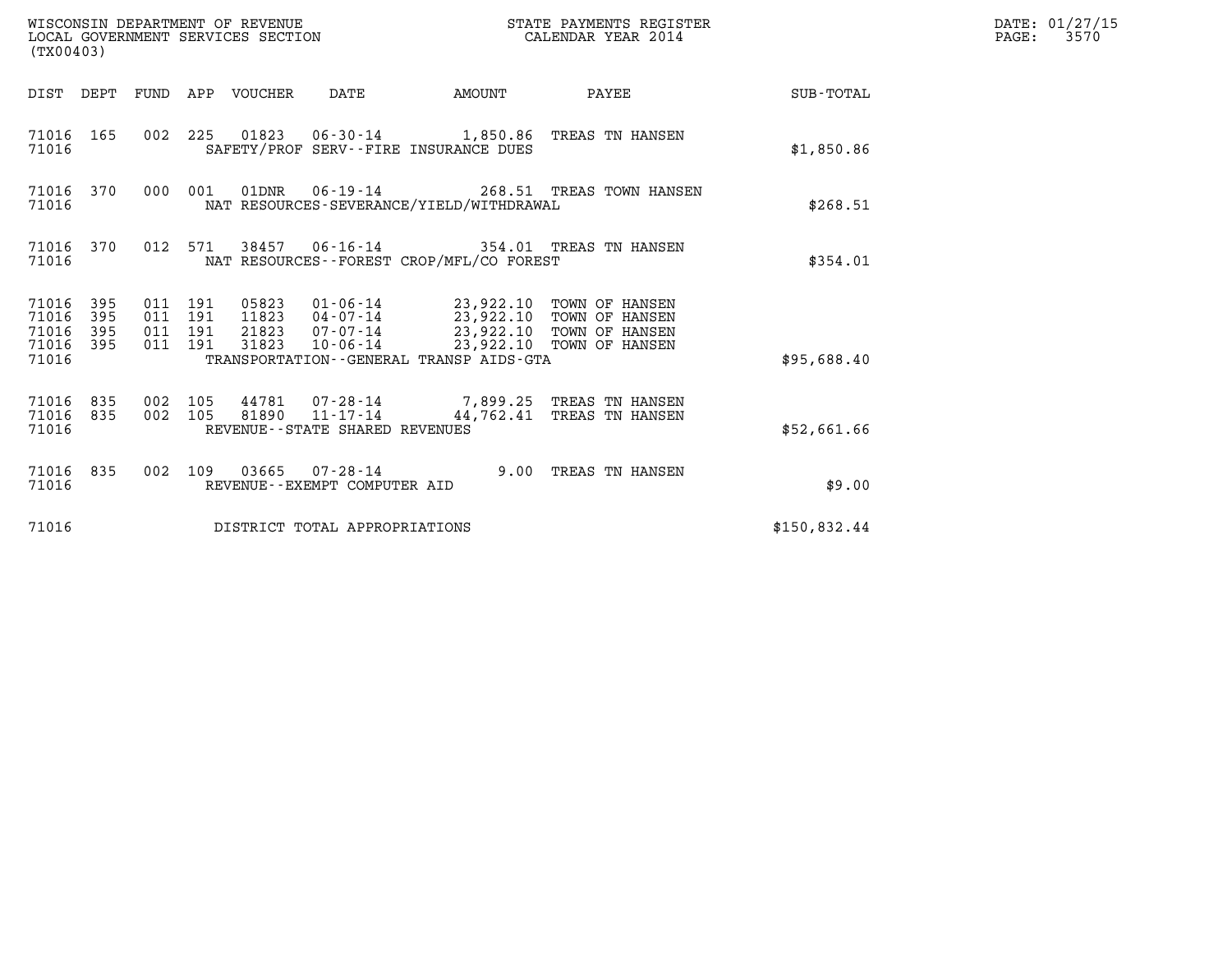| (TX00403)                                     |                   |  |                                 | WISCONSIN DEPARTMENT OF REVENUE<br>LOCAL GOVERNMENT SERVICES SECTION |                                                                                                                                                                                                                                                  | STATE PAYMENTS REGISTER<br>CALENDAR YEAR 2014              |                  | DATE: 01/27/15<br>PAGE: 3571 |
|-----------------------------------------------|-------------------|--|---------------------------------|----------------------------------------------------------------------|--------------------------------------------------------------------------------------------------------------------------------------------------------------------------------------------------------------------------------------------------|------------------------------------------------------------|------------------|------------------------------|
|                                               |                   |  | DIST DEPT FUND APP VOUCHER DATE |                                                                      | AMOUNT PAYEE                                                                                                                                                                                                                                     |                                                            | <b>SUB-TOTAL</b> |                              |
| 71018                                         |                   |  |                                 |                                                                      | 71018  165  002  225  01824  06-30-14  610.97  TREAS TN HILES<br>SAFETY/PROF SERV--FIRE INSURANCE DUES                                                                                                                                           |                                                            | \$610.97         |                              |
| 71018                                         |                   |  |                                 |                                                                      | NAT RESOURCES-SEVERANCE/YIELD/WITHDRAWAL                                                                                                                                                                                                         | 71018 370 000 001 01DNR 06-19-14 1,277.19 TREAS TOWN HILES | \$1,277.19       |                              |
| 71018                                         |                   |  |                                 |                                                                      | 71018 370 012 571 38458 06-16-14 2,796.03 TREAS TN HILES<br>71018 370 012 571 38458 06-16-14 585.75 TREAS TN HILES<br>NAT RESOURCES - - FOREST CROP/MFL/CO FOREST                                                                                |                                                            | \$3,381.78       |                              |
| 71018                                         |                   |  |                                 |                                                                      | 71018 370 012 579 19948 04-16-14 284.80 TREAS TN HILES<br>71018 370 012 579 19948 04-16-14 32.00 TREAS TN HILES<br>NAT RESOURCES--AIDS IN LIEU OF TAXES                                                                                          |                                                            | \$316.80         |                              |
| 71018 395<br>71018<br>71018<br>71018<br>71018 | 395<br>395<br>395 |  |                                 |                                                                      | 011 191 05824 01-06-14 8,002.26 TOWN OF HILES<br>011 191 11824 04-07-14 8,002.26 TOWN OF HILES<br>011 191 21824 07-07-14 8,002.26 TOWN OF HILES<br>011  191  31824  10-06-14  8,002.26  TOWN OF HILES<br>TRANSPORTATION--GENERAL TRANSP AIDS-GTA |                                                            | \$32,009.04      |                              |
| 71018 835<br>71018                            |                   |  |                                 | REVENUE--STATE SHARED REVENUES                                       | 002 105 44782 07-28-14 1,603.34 TREAS TN HILES<br>71018 835 002 105 81891 11-17-14 9,085.61 TREAS TN HILES                                                                                                                                       |                                                            | \$10,688.95      |                              |
| 71018                                         |                   |  |                                 | REVENUE--EXEMPT COMPUTER AID                                         | 71018 835 002 109 03666 07-28-14 19.00 TREAS TN HILES                                                                                                                                                                                            |                                                            | \$19.00          |                              |
| 71018                                         |                   |  |                                 | DISTRICT TOTAL APPROPRIATIONS                                        |                                                                                                                                                                                                                                                  |                                                            | \$48,303.73      |                              |
|                                               |                   |  |                                 |                                                                      |                                                                                                                                                                                                                                                  |                                                            |                  |                              |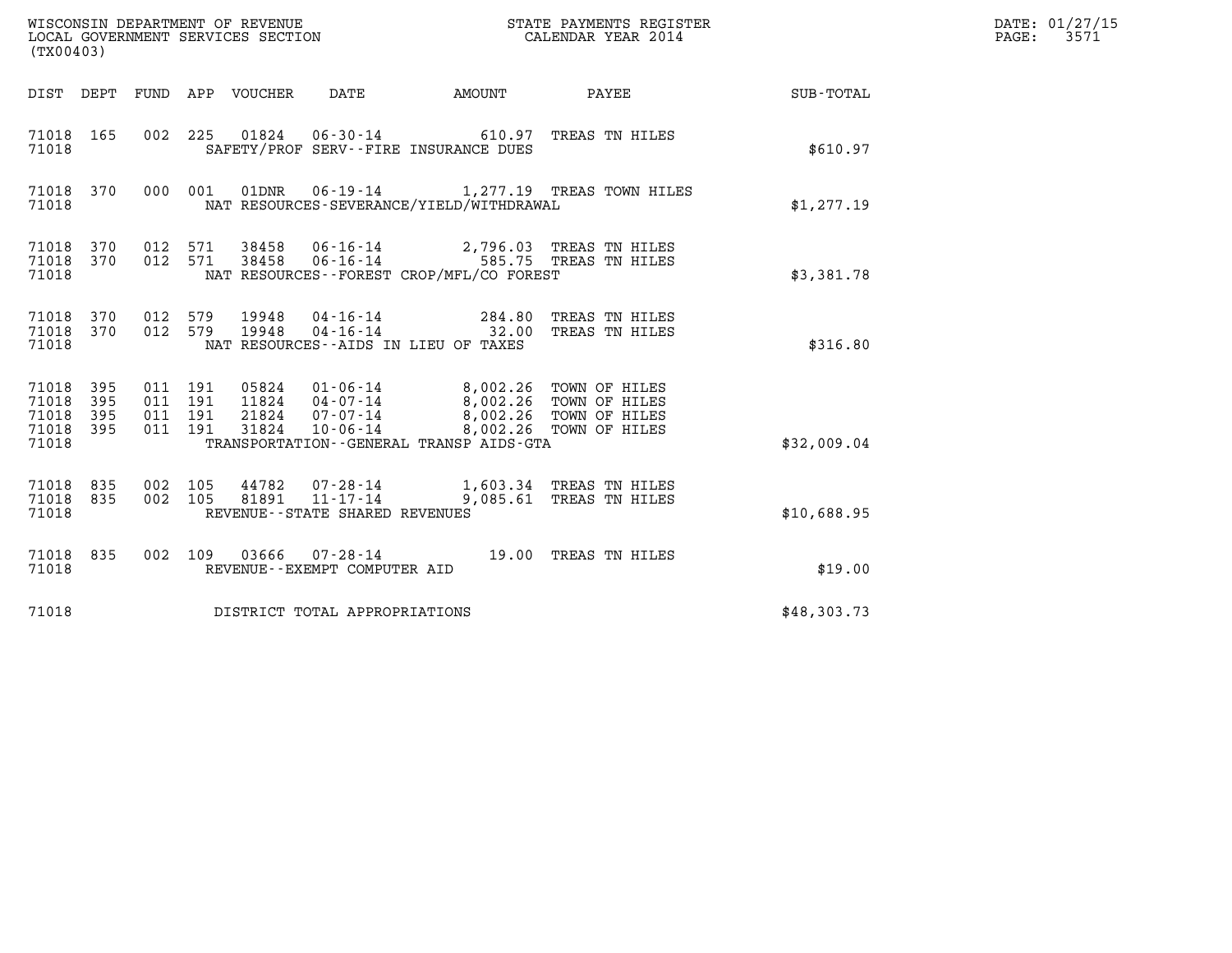| (TX00403)                                 |                          |                                  |            | WISCONSIN DEPARTMENT OF REVENUE<br>LOCAL GOVERNMENT SERVICES SECTION |                                                                       |                                             | STATE PAYMENTS REGISTER<br>CALENDAR YEAR 2014                                                                     |              | DATE: 01/27/15<br>PAGE:<br>3572 |
|-------------------------------------------|--------------------------|----------------------------------|------------|----------------------------------------------------------------------|-----------------------------------------------------------------------|---------------------------------------------|-------------------------------------------------------------------------------------------------------------------|--------------|---------------------------------|
| DIST                                      | DEPT                     | FUND                             |            | APP VOUCHER                                                          | DATE                                                                  | AMOUNT                                      | PAYEE                                                                                                             | SUB-TOTAL    |                                 |
| 71020<br>71020                            | 165                      | 002                              | 225        | 01825                                                                | $06 - 30 - 14$                                                        | SAFETY/PROF SERV--FIRE INSURANCE DUES       | 5,894.02 TREAS TN LINCOLN                                                                                         | \$5,894.02   |                                 |
| 71020<br>71020                            | 370                      | 012                              | 571        | 38459                                                                |                                                                       | NAT RESOURCES - - FOREST CROP/MFL/CO FOREST | 06-16-14 36.80 TREAS TN LINCOLN                                                                                   | \$36.80      |                                 |
| 71020<br>71020<br>71020<br>71020<br>71020 | 395<br>395<br>395<br>395 | 011 191<br>011<br>011<br>011 191 | 191<br>191 | 05825<br>11825<br>21825<br>31825                                     | 01-06-14<br>04-07-14<br>07-07-14<br>10-06-14                          | TRANSPORTATION--GENERAL TRANSP AIDS-GTA     | 25,261.10 TOWN OF LINCOLN<br>25,261.10 TOWN OF LINCOLN<br>25,261.10 TOWN OF LINCOLN<br>25, 261.11 TOWN OF LINCOLN | \$101,044.41 |                                 |
| 71020<br>71020<br>71020                   | 835<br>835               | 002<br>002                       | 105<br>105 | 81892                                                                | 44783 07-28-14<br>$11 - 17 - 14$<br>REVENUE - - STATE SHARED REVENUES | 24,035.49                                   | 4,243.92 TREAS TN LINCOLN<br>TREAS TN LINCOLN                                                                     | \$28, 279.41 |                                 |
| 71020<br>71020                            | 835                      | 002                              | 109        | 03667                                                                | 07-28-14<br>REVENUE - - EXEMPT COMPUTER AID                           | 265.00                                      | TREAS TN LINCOLN                                                                                                  | \$265.00     |                                 |
| 71020                                     |                          |                                  |            |                                                                      | DISTRICT TOTAL APPROPRIATIONS                                         |                                             |                                                                                                                   | \$135,519.64 |                                 |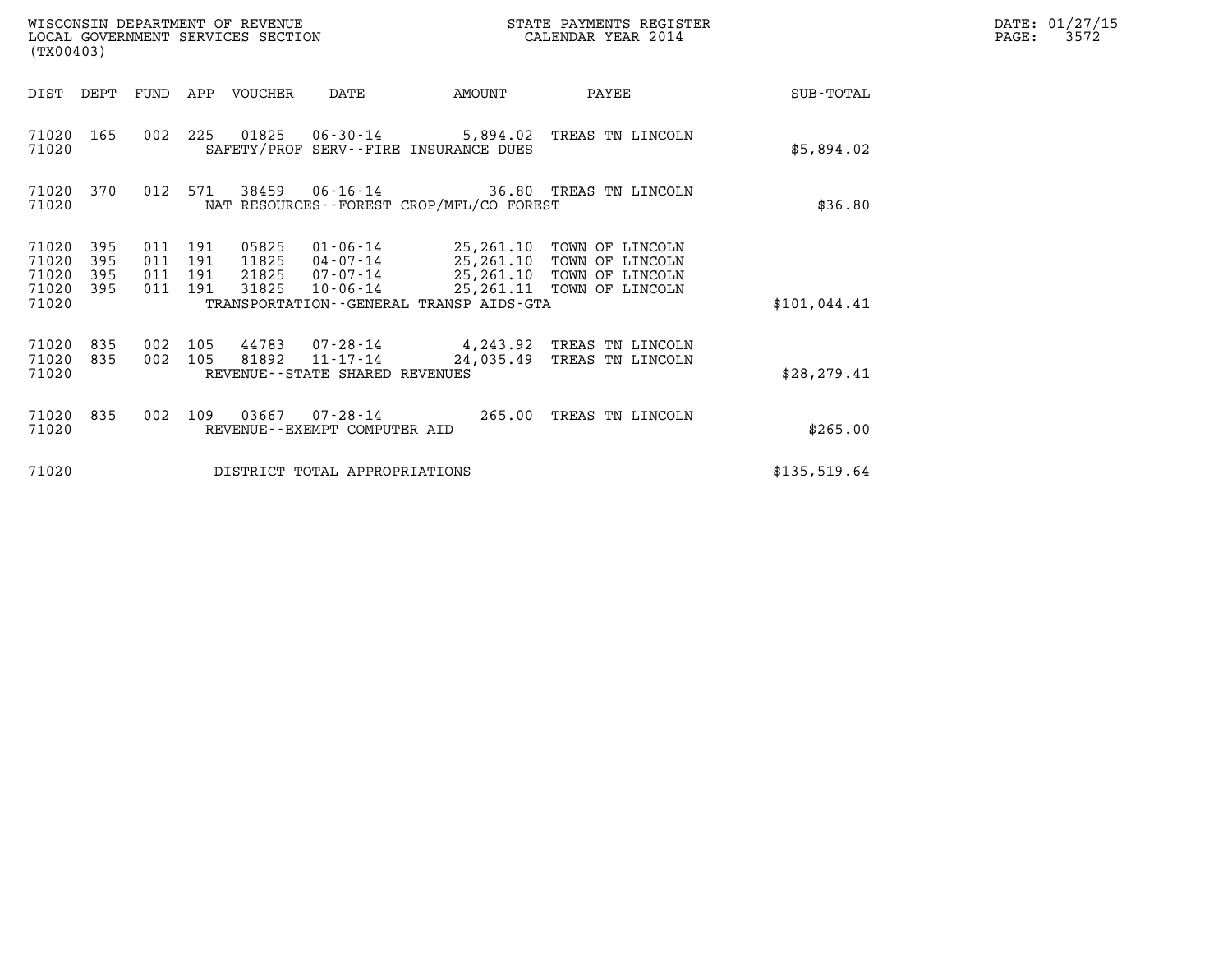| (TX00403)                                         |            |                               |         |                            | WISCONSIN DEPARTMENT OF REVENUE<br>LOCAL GOVERNMENT SERVICES SECTION |                                             | STATE PAYMENTS REGISTER<br>CALENDAR YEAR 2014                                                                                                                                      |              | DATE: 01/27/15<br>$\mathtt{PAGE:}$<br>3573 |
|---------------------------------------------------|------------|-------------------------------|---------|----------------------------|----------------------------------------------------------------------|---------------------------------------------|------------------------------------------------------------------------------------------------------------------------------------------------------------------------------------|--------------|--------------------------------------------|
|                                                   |            |                               |         | DIST DEPT FUND APP VOUCHER | DATE                                                                 | AMOUNT                                      | PAYEE                                                                                                                                                                              | SUB-TOTAL    |                                            |
| 71022                                             | 71022 165  |                               |         |                            |                                                                      | SAFETY/PROF SERV--FIRE INSURANCE DUES       | 002 225 01826 06-30-14 2,677.46 TREAS TN MARSHFIELD                                                                                                                                | \$2,677.46   |                                            |
| 71022                                             | 71022 370  |                               | 012 571 |                            |                                                                      | NAT RESOURCES - - FOREST CROP/MFL/CO FOREST | 38460  06-16-14  20.60 TREAS TN MARSHFIELD                                                                                                                                         | \$20.60      |                                            |
| 71022 395<br>71022<br>71022<br>71022 395<br>71022 | 395<br>395 | 011 191<br>011 191<br>011 191 | 011 191 |                            | 31826 10-06-14                                                       | TRANSPORTATION--GENERAL TRANSP AIDS-GTA     | 05826  01-06-14  13,135.98  TOWN OF MARSHFIELD<br>11826  04-07-14  13,135.98  TOWN OF MARSHFIELD<br>21826  07-07-14  13,135.98  TOWN OF MARSHFIELD<br>13,136.00 TOWN OF MARSHFIELD | \$52,543.94  |                                            |
| 71022 835<br>71022 835<br>71022                   |            | 002 105<br>002 105            |         |                            | REVENUE - - STATE SHARED REVENUES                                    |                                             | 44784 07-28-14 3,213.74 TREAS TN MARSHFIELD<br>81893 11-17-14 18, 211.18 TREAS TN MARSHFIELD                                                                                       | \$21,424.92  |                                            |
| 71022 835<br>71022                                |            | 002 109                       |         |                            | REVENUE--EXEMPT COMPUTER AID                                         |                                             | 603.00 TREAS TN MARSHFIELD                                                                                                                                                         | \$603.00     |                                            |
| 71022                                             |            |                               |         |                            | DISTRICT TOTAL APPROPRIATIONS                                        |                                             |                                                                                                                                                                                    | \$77, 269.92 |                                            |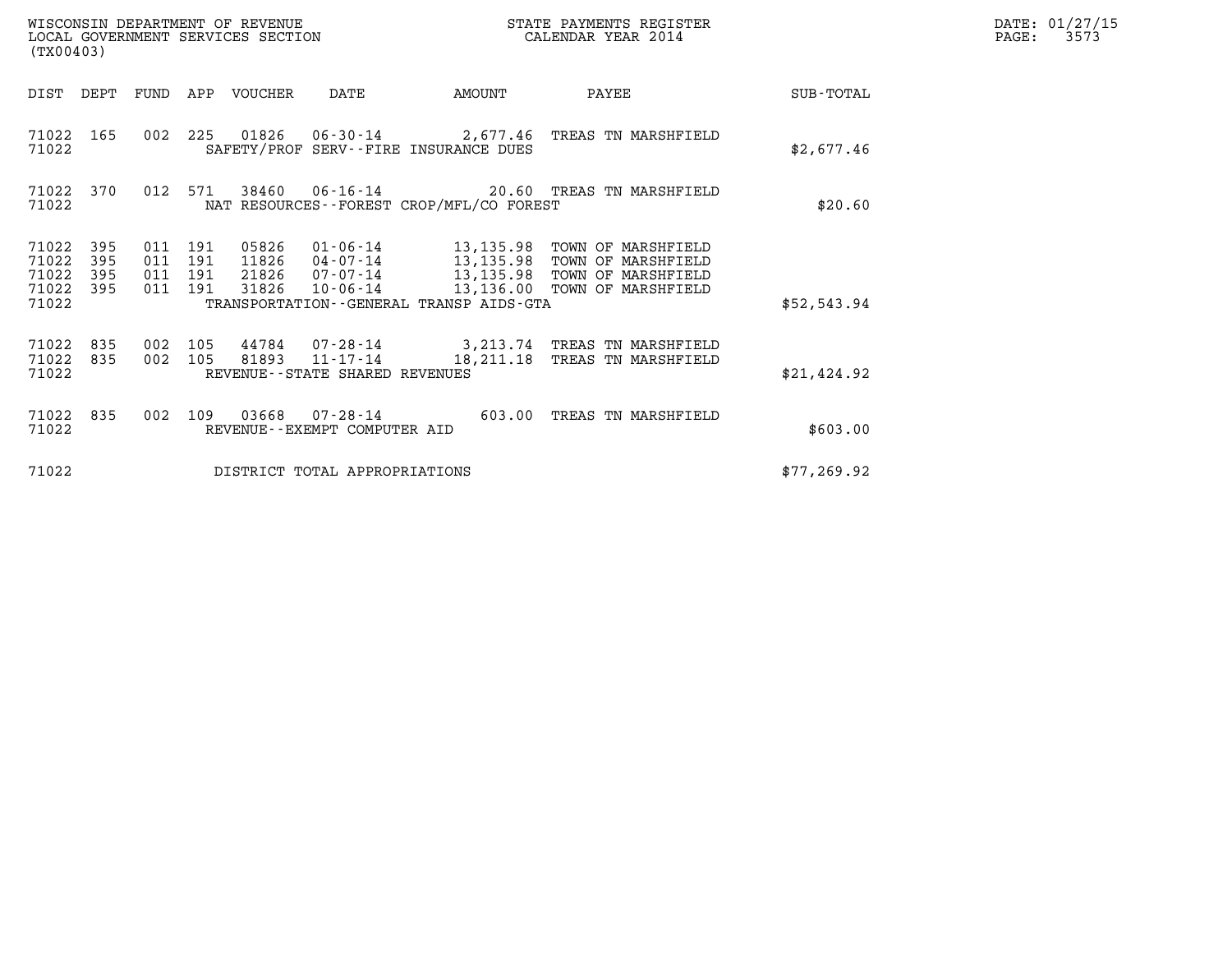| (TX00403)                                |                  |                               |         |                                                     | $\mathcal{L}(\mathcal{L}^{\text{max}}_{\mathcal{L}^{\text{max}}_{\mathcal{L}^{\text{max}}_{\mathcal{L}^{\text{max}}_{\mathcal{L}^{\text{max}}_{\mathcal{L}^{\text{max}}_{\mathcal{L}^{\text{max}}_{\mathcal{L}^{\text{max}}_{\mathcal{L}^{\text{max}}_{\mathcal{L}^{\text{max}}_{\mathcal{L}^{\text{max}}_{\mathcal{L}^{\text{max}}_{\mathcal{L}^{\text{max}}_{\mathcal{L}^{\text{max}}_{\mathcal{L}^{\text{max}}_{\mathcal{L}^{\text{max}}_{\mathcal{L}$ | DATE: 01/27/15<br>PAGE: 3574                                                                                                                                                                                               |               |  |
|------------------------------------------|------------------|-------------------------------|---------|-----------------------------------------------------|-----------------------------------------------------------------------------------------------------------------------------------------------------------------------------------------------------------------------------------------------------------------------------------------------------------------------------------------------------------------------------------------------------------------------------------------------------------|----------------------------------------------------------------------------------------------------------------------------------------------------------------------------------------------------------------------------|---------------|--|
|                                          |                  |                               |         |                                                     |                                                                                                                                                                                                                                                                                                                                                                                                                                                           |                                                                                                                                                                                                                            |               |  |
| 71024                                    |                  |                               |         |                                                     | SAFETY/PROF SERV--FIRE INSURANCE DUES                                                                                                                                                                                                                                                                                                                                                                                                                     | 71024 165 002 225 01827 06-30-14 1,617.26 TREAS TN MILLADORE                                                                                                                                                               | \$1,617.26    |  |
| 71024                                    |                  |                               |         |                                                     | NAT RESOURCES-SEVERANCE/YIELD/WITHDRAWAL                                                                                                                                                                                                                                                                                                                                                                                                                  | 71024 370 000 001 01DNR 06-19-14 614.15 TREAS TOWN MILLADORE                                                                                                                                                               | \$614.15      |  |
|                                          |                  |                               |         |                                                     |                                                                                                                                                                                                                                                                                                                                                                                                                                                           | 71024 370 002 503 17172 02-14-14 5,560.16 TREAS TN MILLADORE<br>TOWN SHARE 784.12                                                                                                                                          |               |  |
|                                          |                  |                               |         |                                                     | 71024 NAT RESOURCES--AIDS IN LIEU OF TAXES                                                                                                                                                                                                                                                                                                                                                                                                                |                                                                                                                                                                                                                            | \$5,560.16    |  |
|                                          |                  |                               |         |                                                     | 71024 NAT RESOURCES--FOREST CROP/MFL/CO FOREST                                                                                                                                                                                                                                                                                                                                                                                                            | 71024 370 012 571 38461 06-16-14 134.37 TREAS TN MILLADORE                                                                                                                                                                 | \$134.37      |  |
| 71024                                    |                  |                               |         |                                                     | NAT RESOURCES - AIDS IN LIEU OF TAXES                                                                                                                                                                                                                                                                                                                                                                                                                     | $\begin{array}{cccc} 71024 & 370 & 012 & 579 & 19949 & 04\cdot 16\cdot 14 & 2,178.43 & \text{TREAS TN MILLADORE} \\ 71024 & 370 & 012 & 579 & 19949 & 04\cdot 16\cdot 14 & 519.91 & \text{TREAS TN MILLADORE} \end{array}$ | \$2,698.34    |  |
|                                          |                  |                               |         | 71024 NAT RESOURCES--RU RECYCLING GRANT             |                                                                                                                                                                                                                                                                                                                                                                                                                                                           | 71024 370 074 670 42210 05-23-14 2,034.79 TREAS TN MILLADORE                                                                                                                                                               | \$2,034.79    |  |
|                                          |                  |                               |         |                                                     | 71024 NAT RESOURCES--RU CONSOLIDATED GRANT                                                                                                                                                                                                                                                                                                                                                                                                                | 71024 370 074 673 42210 05-23-14 178.91 TREAS TN MILLADORE                                                                                                                                                                 | \$178.91      |  |
| 71024 395<br>71024<br>71024 395<br>71024 | 395<br>71024 395 | 011 191<br>011 191<br>011 191 | 011 191 |                                                     | TRANSPORTATION--GENERAL TRANSP AIDS-GTA                                                                                                                                                                                                                                                                                                                                                                                                                   | 05827  01-06-14  23,784.49  TOWN OF MILLADORE<br>11827  04-07-14  23,784.49  TOWN OF MILLADORE<br>21827  07-07-14  23,784.49  TOWN OF MILLADORE<br>31827  10-06-14  23,784.51  TOWN OF MILLADORE                           | \$95,137.98   |  |
| 71024 835<br>71024 835<br>71024          |                  | 002 105<br>002 105            |         | 81894 11-17-14<br>REVENUE - - STATE SHARED REVENUES |                                                                                                                                                                                                                                                                                                                                                                                                                                                           | 44785 07-28-14 5,990.60 TREAS TN MILLADORE<br>35,719.17 TREAS TN MILLADORE                                                                                                                                                 | \$41,709.77   |  |
| 71024 835<br>71024                       |                  | 002 109                       |         | 03669 07-28-14<br>REVENUE--EXEMPT COMPUTER AID      |                                                                                                                                                                                                                                                                                                                                                                                                                                                           | 453.00 TREAS TN MILLADORE                                                                                                                                                                                                  | \$453.00      |  |
| 71024                                    |                  |                               |         | DISTRICT TOTAL APPROPRIATIONS                       |                                                                                                                                                                                                                                                                                                                                                                                                                                                           |                                                                                                                                                                                                                            | \$150, 138.73 |  |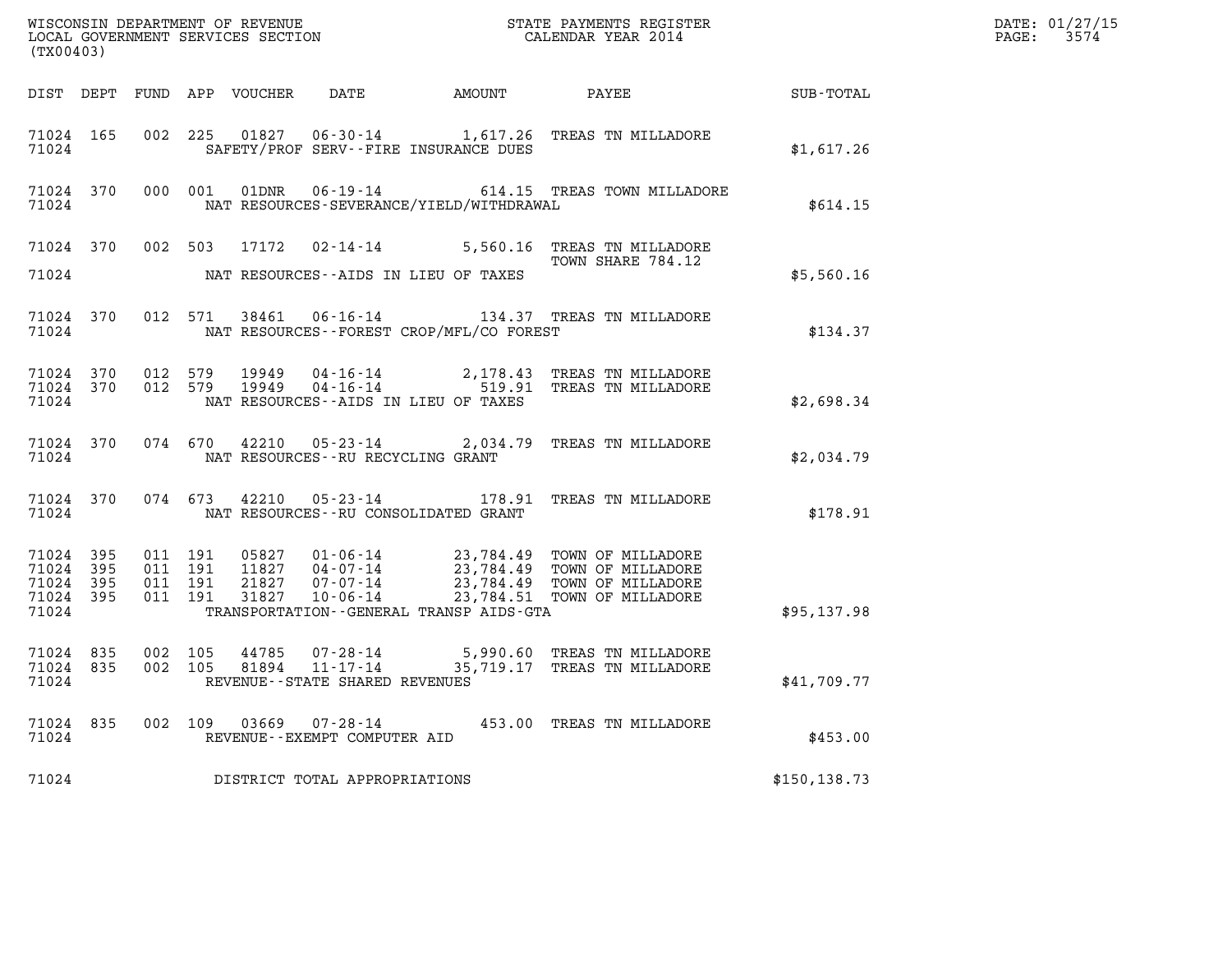|                                                   | WISCONSIN DEPARTMENT OF REVENUE<br>LOCAL GOVERNMENT SERVICES SECTION<br>CALENDAR YEAR 2014<br>(TX00403) |                    |                    |  |                                      |                                              |                                                                                                                                                                                                          |              | DATE: 01/27/15<br>PAGE: 3575 |
|---------------------------------------------------|---------------------------------------------------------------------------------------------------------|--------------------|--------------------|--|--------------------------------------|----------------------------------------------|----------------------------------------------------------------------------------------------------------------------------------------------------------------------------------------------------------|--------------|------------------------------|
|                                                   |                                                                                                         |                    |                    |  |                                      |                                              | DIST DEPT FUND APP VOUCHER DATE AMOUNT PAYEE TOTAL                                                                                                                                                       |              |                              |
| 71026 165<br>71026                                |                                                                                                         |                    |                    |  |                                      | SAFETY/PROF SERV--FIRE INSURANCE DUES        | 002 225 01828 06-30-14 3,036.86 TREAS TN PORT EDWARDS                                                                                                                                                    | \$3,036.86   |                              |
| 71026 370 000 001<br>71026 370<br>71026           |                                                                                                         |                    | 000 001            |  |                                      | NAT RESOURCES-SEVERANCE/YIELD/WITHDRAWAL     |                                                                                                                                                                                                          | \$1,885.72   |                              |
| 71026                                             |                                                                                                         |                    |                    |  |                                      | NAT RESOURCES - FOREST CROP/MFL/CO FOREST    | 71026 370 012 571 38462 06-16-14 587.02 TREAS TN PORT EDWARDS<br>71026 370 012 571 38462 06-16-14 1,680.65 TREAS TN PORT EDWARDS                                                                         | \$2,267.67   |                              |
| 71026                                             |                                                                                                         |                    |                    |  | NAT RESOURCES - - RU RECYCLING GRANT |                                              | 71026 370 074 670 42211 05-23-14 3,953.12 TREAS TN PORT EDWARDS                                                                                                                                          | \$3,953.12   |                              |
| 71026 395<br>71026<br>71026<br>71026 395<br>71026 | 395<br>395                                                                                              | 011 191<br>011 191 | 011 191<br>011 191 |  |                                      | TRANSPORTATION - - GENERAL TRANSP AIDS - GTA | 05828  01-06-14  21,371.11 TOWN OF PORT EDWARDS<br>11828  04-07-14  21,371.11 TOWN OF PORT EDWARDS<br>21828  07-07-14  21,371.11 TOWN OF PORT EDWARDS<br>31828  10-06-14  21,371.13 TOWN OF PORT EDWARDS | \$85,484.46  |                              |
| 71026 835<br>71026 835<br>71026                   |                                                                                                         |                    |                    |  | REVENUE - - STATE SHARED REVENUES    |                                              | 002 105 44786 07-28-14 6,870.79 TREAS TN PORT EDWARDS<br>002 105 81895 11-17-14 38,940.05 TREAS TN PORT EDWARDS                                                                                          | \$45,810.84  |                              |
| 71026 835<br>71026                                |                                                                                                         |                    |                    |  | REVENUE--EXEMPT COMPUTER AID         |                                              | 002 109 03670 07-28-14 6,457.00 TREAS TN PORT EDWARDS                                                                                                                                                    | \$6,457.00   |                              |
| 71026                                             |                                                                                                         |                    |                    |  | DISTRICT TOTAL APPROPRIATIONS        |                                              |                                                                                                                                                                                                          | \$148,895.67 |                              |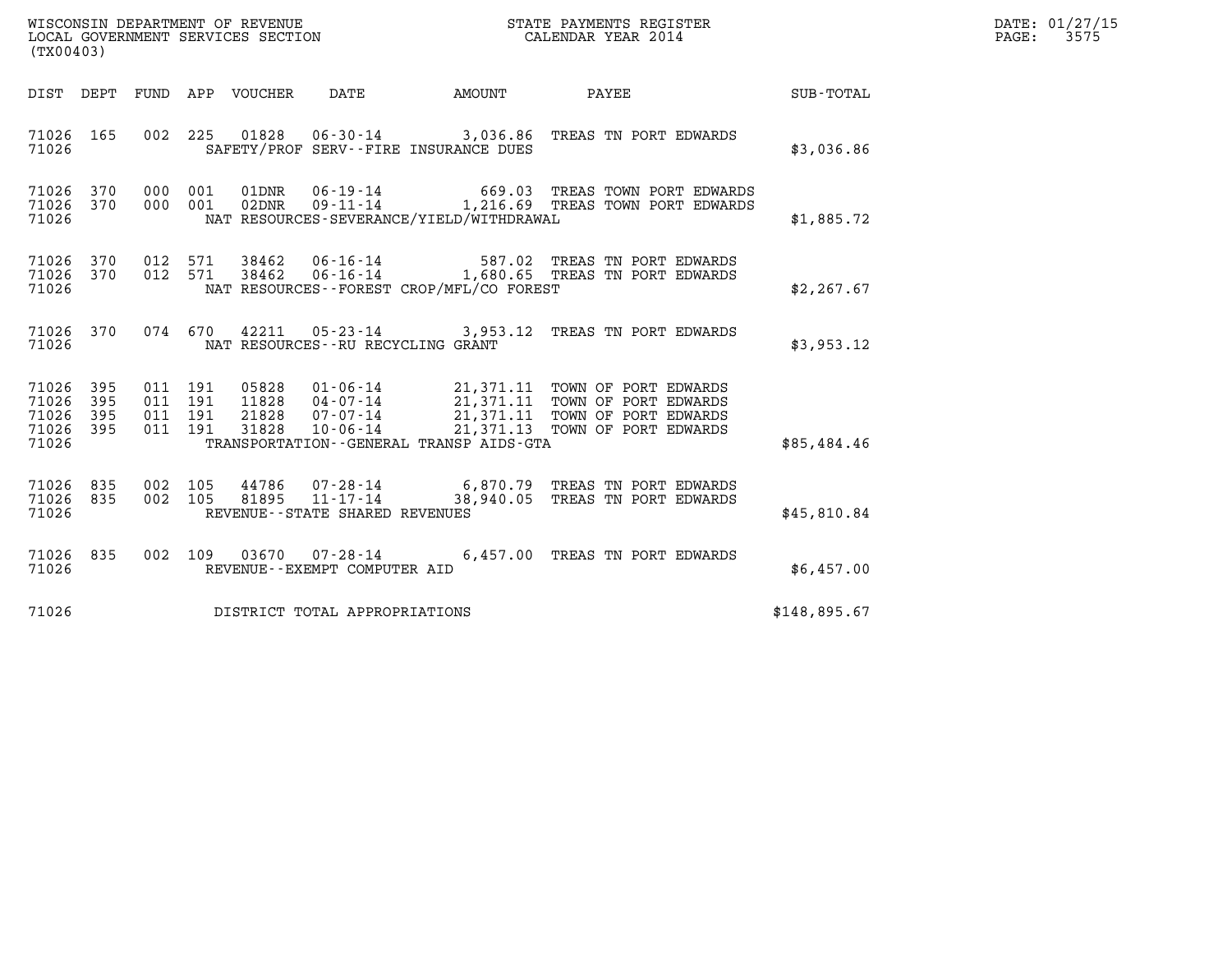| (TX00403)                                     |                   |                                          |         |                                  |                                                        |                                              |                                                                                                                                                              |               | DATE: 01/27/15<br>$\mathtt{PAGE:}$<br>3576 |
|-----------------------------------------------|-------------------|------------------------------------------|---------|----------------------------------|--------------------------------------------------------|----------------------------------------------|--------------------------------------------------------------------------------------------------------------------------------------------------------------|---------------|--------------------------------------------|
| DIST DEPT                                     |                   |                                          |         |                                  |                                                        |                                              |                                                                                                                                                              | SUB-TOTAL     |                                            |
| 71028 165<br>71028                            |                   |                                          | 002 225 |                                  |                                                        | SAFETY/PROF SERV--FIRE INSURANCE DUES        | 01829  06-30-14  1,006.30  TREAS TN REMINGTON                                                                                                                | \$1,006.30    |                                            |
| 71028 370<br>71028                            |                   | 000 001                                  |         | 01DNR                            |                                                        | NAT RESOURCES-SEVERANCE/YIELD/WITHDRAWAL     | 06-19-14 301.73 TREAS TOWN REMINGTON                                                                                                                         | \$301.73      |                                            |
| 71028 370<br>71028                            |                   |                                          |         |                                  |                                                        | NAT RESOURCES--AIDS IN LIEU OF TAXES         | 002 503 16723 01-30-14 1,466.16 TREAS TN REMINGTON<br>TOWN SHARE 201.87                                                                                      | \$1,466.16    |                                            |
| 71028 370<br>71028 370<br>71028               |                   | 012 571<br>012 571                       |         | 38463<br>38463                   |                                                        | NAT RESOURCES - - FOREST CROP/MFL/CO FOREST  | 06-16-14 568.96 TREAS TN REMINGTON<br>06-16-14 1,967.71 TREAS TN REMINGTON                                                                                   | \$2,536.67    |                                            |
| 71028 370<br>71028 370<br>71028               |                   | 012 579<br>012 579                       |         | 19950<br>19950                   |                                                        | NAT RESOURCES--AIDS IN LIEU OF TAXES         | 04-16-14 3,091.27 TREAS TN REMINGTON<br>04-16-14 3,559.90 TREAS TN REMINGTON                                                                                 | \$6.651.17    |                                            |
| 71028 395<br>71028<br>71028<br>71028<br>71028 | 395<br>395<br>395 | 011 191<br>011 191<br>011 191<br>011 191 |         | 05829<br>11829<br>21829<br>31829 |                                                        | TRANSPORTATION - - GENERAL TRANSP AIDS - GTA | 01-06-14 22,974.74 TOWN OF REMINGTON<br>04-07-14 22,974.74 TOWN OF REMINGTON<br>07-07-14 22,974.74 TOWN OF REMINGTON<br>10-06-14 22,974.75 TOWN OF REMINGTON | \$91,898.97   |                                            |
| 71028 835<br>71028 835<br>71028               |                   | 002 105<br>002 105                       |         | 44787<br>81896                   | 07-28-14<br>11-17-14<br>REVENUE--STATE SHARED REVENUES |                                              | 3,286.58 TREAS TN REMINGTON<br>18,635.65 TREAS TN REMINGTON                                                                                                  | \$21,922.23   |                                            |
| 71028 835<br>71028                            |                   |                                          | 002 109 |                                  | REVENUE--EXEMPT COMPUTER AID                           |                                              | 03671  07-28-14  50.00 TREAS TN REMINGTON                                                                                                                    | \$50.00       |                                            |
| 71028 835<br>71028                            |                   |                                          | 002 501 | 00004                            | $02 - 03 - 14$                                         | DOA-PAYMENT FOR MUNICIPAL SERVICES AID       | 531.78 TREAS TN REMINGTON                                                                                                                                    | \$531.78      |                                            |
| 71028                                         |                   |                                          |         |                                  | DISTRICT TOTAL APPROPRIATIONS                          |                                              |                                                                                                                                                              | \$126, 365.01 |                                            |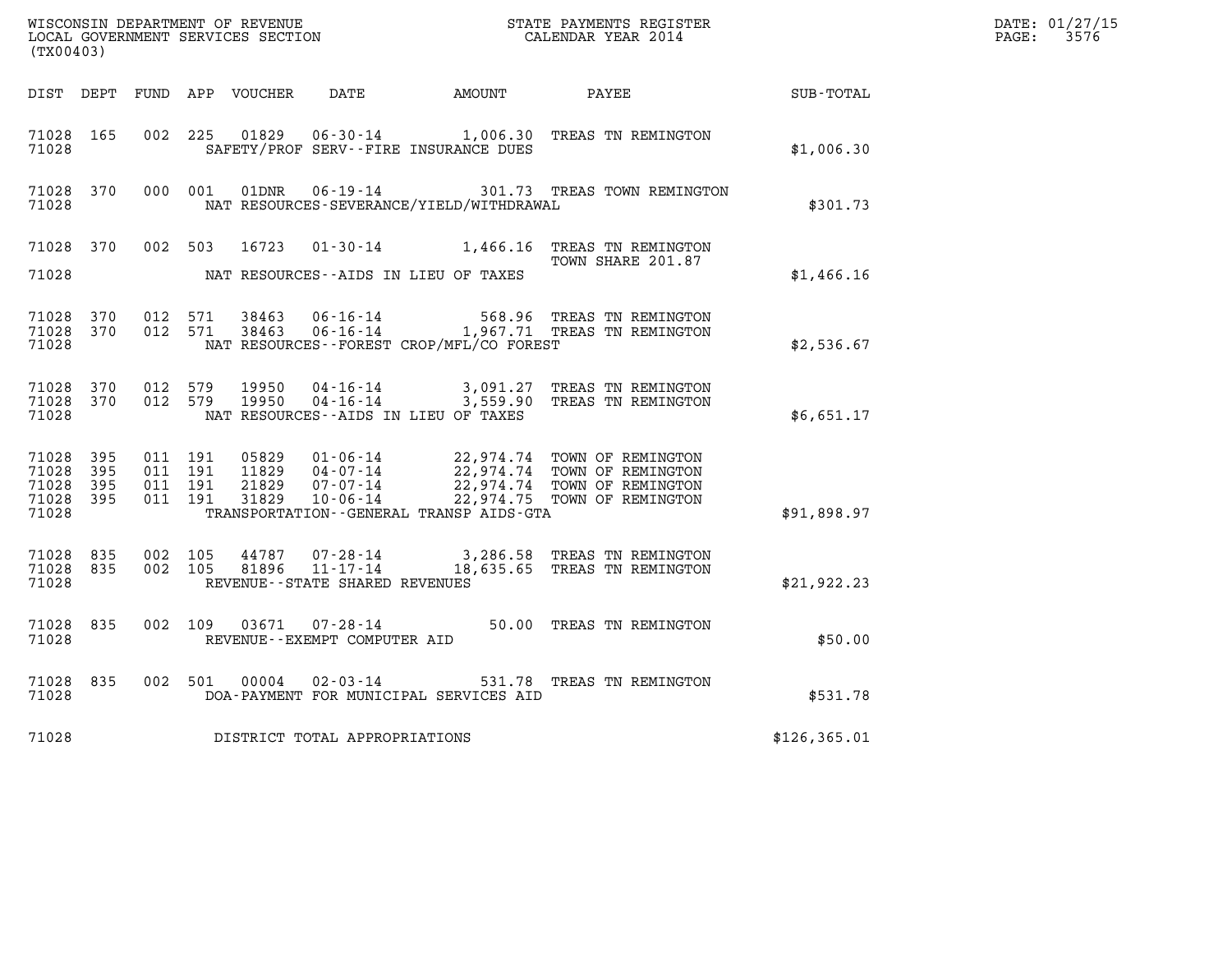| WISCONSIN DEPARTMENT OF REVENUE<br>LOCAL GOVERNMENT SERVICES SECTION | STATE PAYMENTS REGISTER<br>CALENDAR YEAR 2014 | DATE: 01/27/15<br>3577<br>PAGE: |
|----------------------------------------------------------------------|-----------------------------------------------|---------------------------------|

| WISCONSIN DEPARTMENT OF REVENUE<br>LOCAL GOVERNMENT SERVICES SECTION<br>(TX00403) |                          |                          |                          |                                  |                                                     |                                                                   |                                                                                                      |                  |
|-----------------------------------------------------------------------------------|--------------------------|--------------------------|--------------------------|----------------------------------|-----------------------------------------------------|-------------------------------------------------------------------|------------------------------------------------------------------------------------------------------|------------------|
| DIST                                                                              | DEPT                     | FUND                     | APP                      | <b>VOUCHER</b>                   | DATE                                                | AMOUNT                                                            | PAYEE                                                                                                | <b>SUB-TOTAL</b> |
| 71030<br>71030                                                                    | 165                      | 002                      | 225                      |                                  |                                                     | SAFETY/PROF SERV--FIRE INSURANCE DUES                             | 01830  06-30-14  3,773.61  TREAS TN RICHFIELD                                                        | \$3,773.61       |
| 71030<br>71030<br>71030                                                           | 370<br>370               | 012<br>012               | 571<br>571               | 38464<br>38464                   |                                                     | NAT RESOURCES--FOREST CROP/MFL/CO FOREST                          | 06-16-14 294.86 TREAS TN RICHFIELD                                                                   | \$402.26         |
| 71030<br>71030<br>71030<br>71030<br>71030                                         | 395<br>395<br>395<br>395 | 011<br>011<br>011<br>011 | 191<br>191<br>191<br>191 | 05830<br>11830<br>21830<br>31830 | 01-06-14<br>$04 - 07 - 14$<br>07-07-14<br>10-06-14  | 20,942.42<br>20,942.43<br>TRANSPORTATION--GENERAL TRANSP AIDS-GTA | 20,942.42 TOWN OF RICHFIELD<br>TOWN OF RICHFIELD<br>20,942.42 TOWN OF RICHFIELD<br>TOWN OF RICHFIELD | \$83,769.69      |
| 71030<br>71030<br>71030                                                           | 835<br>835               | 002<br>002               | 105<br>105               | 81897                            | $11 - 17 - 14$<br>REVENUE - - STATE SHARED REVENUES |                                                                   | 64,172.28 TREAS TN RICHFIELD                                                                         | \$75,496.55      |
| 71030<br>71030                                                                    | 835                      | 002                      | 109                      | 03672                            | $07 - 28 - 14$<br>REVENUE - - EXEMPT COMPUTER AID   |                                                                   | 10.00 TREAS TN RICHFIELD                                                                             | \$10.00          |
| 71030                                                                             |                          |                          |                          |                                  | DISTRICT TOTAL APPROPRIATIONS                       |                                                                   |                                                                                                      | \$163, 452.11    |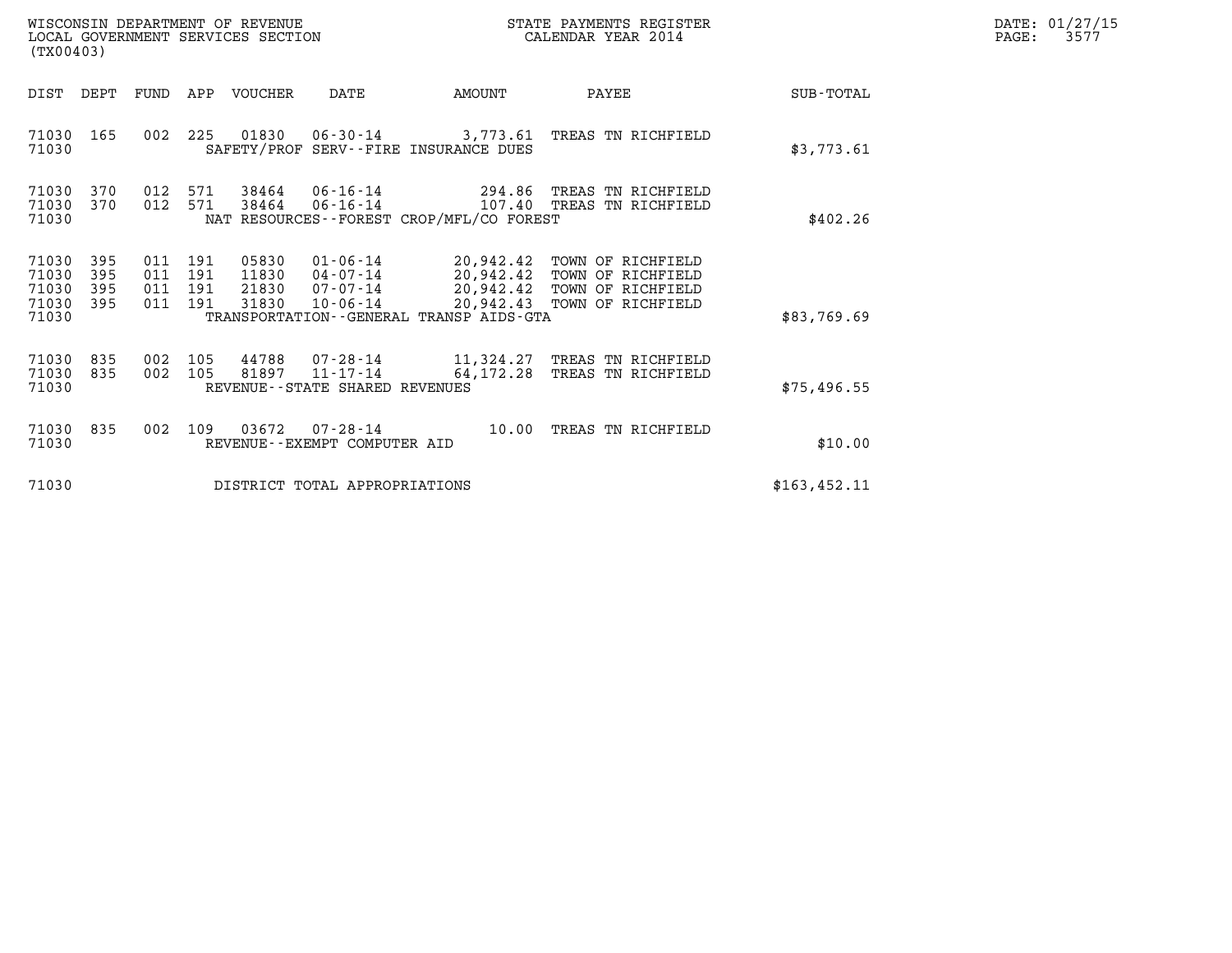| WISCONSIN DEPARTMENT OF REVENUE   | STATE PAYMENTS REGISTER | DATE: 01/27/15 |
|-----------------------------------|-------------------------|----------------|
| LOCAL GOVERNMENT SERVICES SECTION | CALENDAR YEAR 2014      | 3578<br>PAGE:  |

| (TX00403)                                                                                         |                                                                                                                                                                                                                                                                        |                  |
|---------------------------------------------------------------------------------------------------|------------------------------------------------------------------------------------------------------------------------------------------------------------------------------------------------------------------------------------------------------------------------|------------------|
| DEPT<br>FUND<br>DIST                                                                              | APP<br>VOUCHER<br>DATE<br>AMOUNT<br>PAYEE                                                                                                                                                                                                                              | <b>SUB-TOTAL</b> |
| 71032<br>165<br>002<br>71032                                                                      | 225<br>01831  06-30-14  2,569.65  TREAS TN ROCK<br>SAFETY/PROF SERV--FIRE INSURANCE DUES                                                                                                                                                                               | \$2,569.65       |
| 71032<br>370<br>000<br>71032<br>370<br>000<br>71032<br>370<br>000<br>71032                        | 001<br>01DNR<br>06-19-14 311.49 TREAS TOWN ROCK<br>09-11-14 23,713.29 TREAS TOWN ROCK<br>001<br>02DNR<br>001<br>11-04-14  485.14 TREAS TOWN ROCK<br>03DNR<br>NAT RESOURCES-SEVERANCE/YIELD/WITHDRAWAL                                                                  | \$24,509.92      |
| 012<br>71032<br>370<br>71032                                                                      | 571<br>38465 06-16-14 922.75 TREAS TN ROCK<br>NAT RESOURCES - - FOREST CROP/MFL/CO FOREST                                                                                                                                                                              | \$922.75         |
| 395<br>011<br>71032<br>71032<br>395<br>011<br>71032<br>395<br>011<br>71032<br>395<br>011<br>71032 | 191<br>05831<br>01-06-14 22,905.94 TOWN OF ROCK<br>191<br>11831  04-07-14<br>22,905.94 TOWN OF ROCK<br>21831<br>$07 - 07 - 14$<br>22,905.94 TOWN OF ROCK<br>191<br>22,905.94 TOWN OF ROCK<br>191<br>31831<br>$10 - 06 - 14$<br>TRANSPORTATION--GENERAL TRANSP AIDS-GTA | \$91,623.76      |
| 71032<br>835<br>002<br>71032<br>002<br>835<br>71032                                               | 105<br>44789  07-28-14  3,515.36 TREAS TN ROCK<br>11-17-14 19,920.39 TREAS TN ROCK<br>105<br>81898<br>REVENUE - - STATE SHARED REVENUES                                                                                                                                | \$23,435.75      |
| 002<br>71032<br>835<br>71032                                                                      | 109<br>03673<br>$07 - 28 - 14$<br>15.00<br>TREAS TN ROCK<br>REVENUE--EXEMPT COMPUTER AID                                                                                                                                                                               | \$15.00          |
| 71032<br>835<br>002<br>71032                                                                      | 501<br>00004<br>$02 - 03 - 14$<br>91.81 TREAS TN ROCK<br>DOA-PAYMENT FOR MUNICIPAL SERVICES AID                                                                                                                                                                        | \$91.81          |
| 71032                                                                                             | DISTRICT TOTAL APPROPRIATIONS                                                                                                                                                                                                                                          | \$143, 168.64    |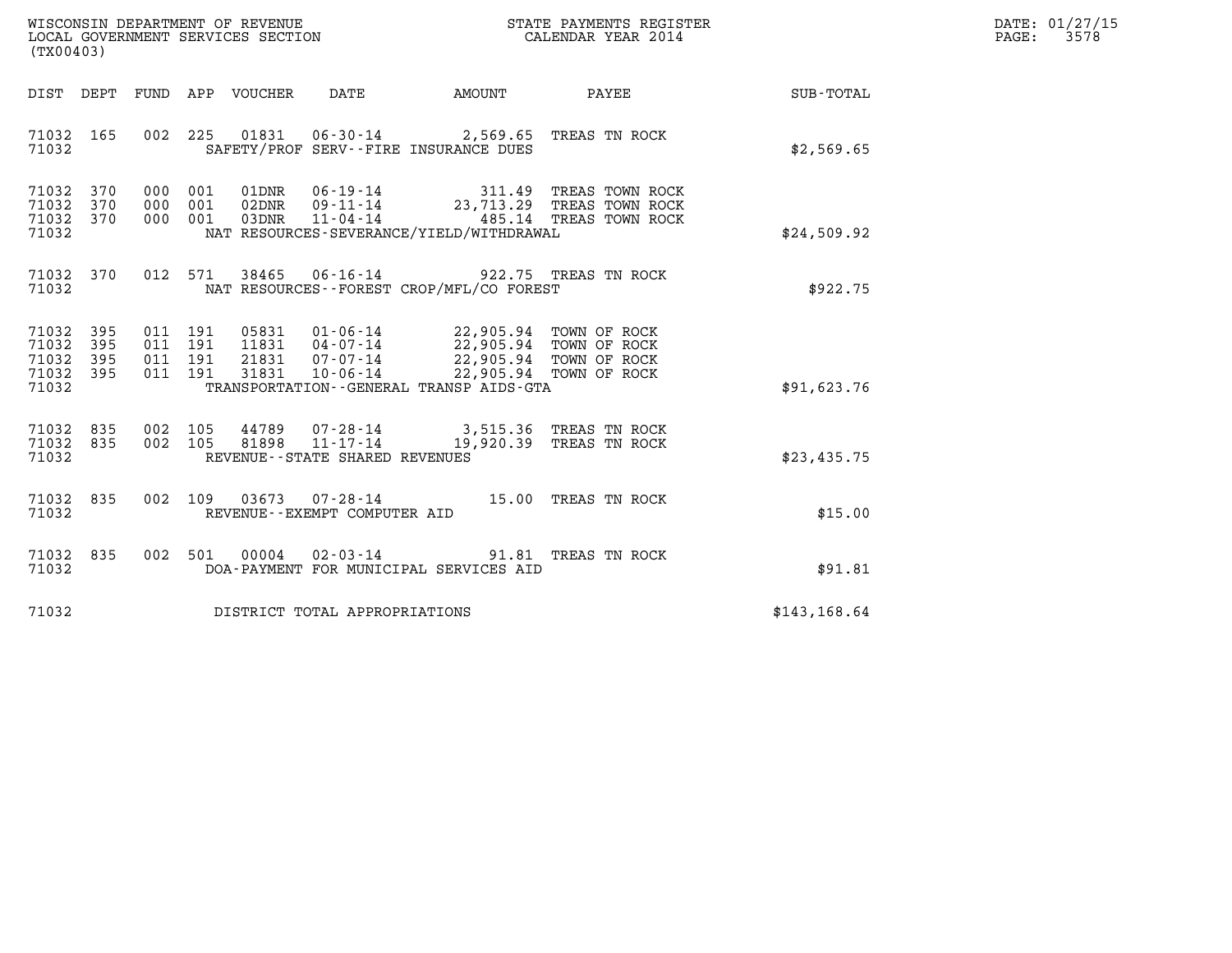| (TX00403)                                             |     |                                          |                            |                                                                |  |                                                                                                                                                                        |              | DATE: 01/27/15<br>3579<br>$\mathtt{PAGE}$ : |
|-------------------------------------------------------|-----|------------------------------------------|----------------------------|----------------------------------------------------------------|--|------------------------------------------------------------------------------------------------------------------------------------------------------------------------|--------------|---------------------------------------------|
|                                                       |     |                                          | DIST DEPT FUND APP VOUCHER | DATE                                                           |  | AMOUNT PAYEE                                                                                                                                                           | SUB-TOTAL    |                                             |
| 71034 165<br>71034                                    |     |                                          |                            | SAFETY/PROF SERV--FIRE INSURANCE DUES                          |  | 002 225 01832 06-30-14 2,336.04 TREAS TN RUDOLPH                                                                                                                       | \$2,336.04   |                                             |
| 71034 370<br>71034                                    |     |                                          | 000 001<br>01DNR           | NAT RESOURCES-SEVERANCE/YIELD/WITHDRAWAL                       |  | 06-19-14 1,203.44 TREAS TOWN RUDOLPH                                                                                                                                   | \$1,203.44   |                                             |
|                                                       |     |                                          |                            |                                                                |  | 71034 370 002 503 17173 02-14-14 3,839.67 TREAS TN RUDOLPH<br>TOWN SHARE 679.93                                                                                        |              |                                             |
| 71034                                                 |     |                                          |                            | NAT RESOURCES--AIDS IN LIEU OF TAXES                           |  |                                                                                                                                                                        | \$3,839.67   |                                             |
| 71034 370<br>71034                                    |     |                                          | 012 571                    | NAT RESOURCES--FOREST CROP/MFL/CO FOREST                       |  | 38466  06-16-14  143.70  TREAS TN RUDOLPH                                                                                                                              | \$143.70     |                                             |
| 71034 370<br>71034                                    |     |                                          | 074 670<br>42212           | NAT RESOURCES - - RU RECYCLING GRANT                           |  | 05-23-14 839.87 TREAS TN RUDOLPH                                                                                                                                       | \$839.87     |                                             |
| 71034 395<br>71034<br>71034 395<br>71034 395<br>71034 | 395 | 011 191<br>011 191<br>011 191<br>011 191 | 31832                      | $10 - 06 - 14$<br>TRANSPORTATION - - GENERAL TRANSP AIDS - GTA |  | 05832  01-06-14  21,667.49  TOWN OF RUDOLPH<br>11832  04-07-14  21,667.49  TOWN OF RUDOLPH<br>21832  07-07-14  21,667.49  TOWN OF RUDOLPH<br>21,667.51 TOWN OF RUDOLPH | \$86,669.98  |                                             |
| 71034 835<br>71034 835<br>71034                       |     | 002 105                                  |                            | REVENUE--STATE SHARED REVENUES                                 |  | 44790 07-28-14 8,696.68 TREAS TN RUDOLPH<br>002 105 81899 11-17-14 49,299.70 TREAS TN RUDOLPH                                                                          | \$57,996.38  |                                             |
| 71034 835<br>71034                                    |     |                                          |                            | REVENUE--EXEMPT COMPUTER AID                                   |  | 002 109 03674 07-28-14 18.00 TREAS TN RUDOLPH                                                                                                                          | \$18.00      |                                             |
| 71034                                                 |     |                                          |                            | DISTRICT TOTAL APPROPRIATIONS                                  |  |                                                                                                                                                                        | \$153,047.08 |                                             |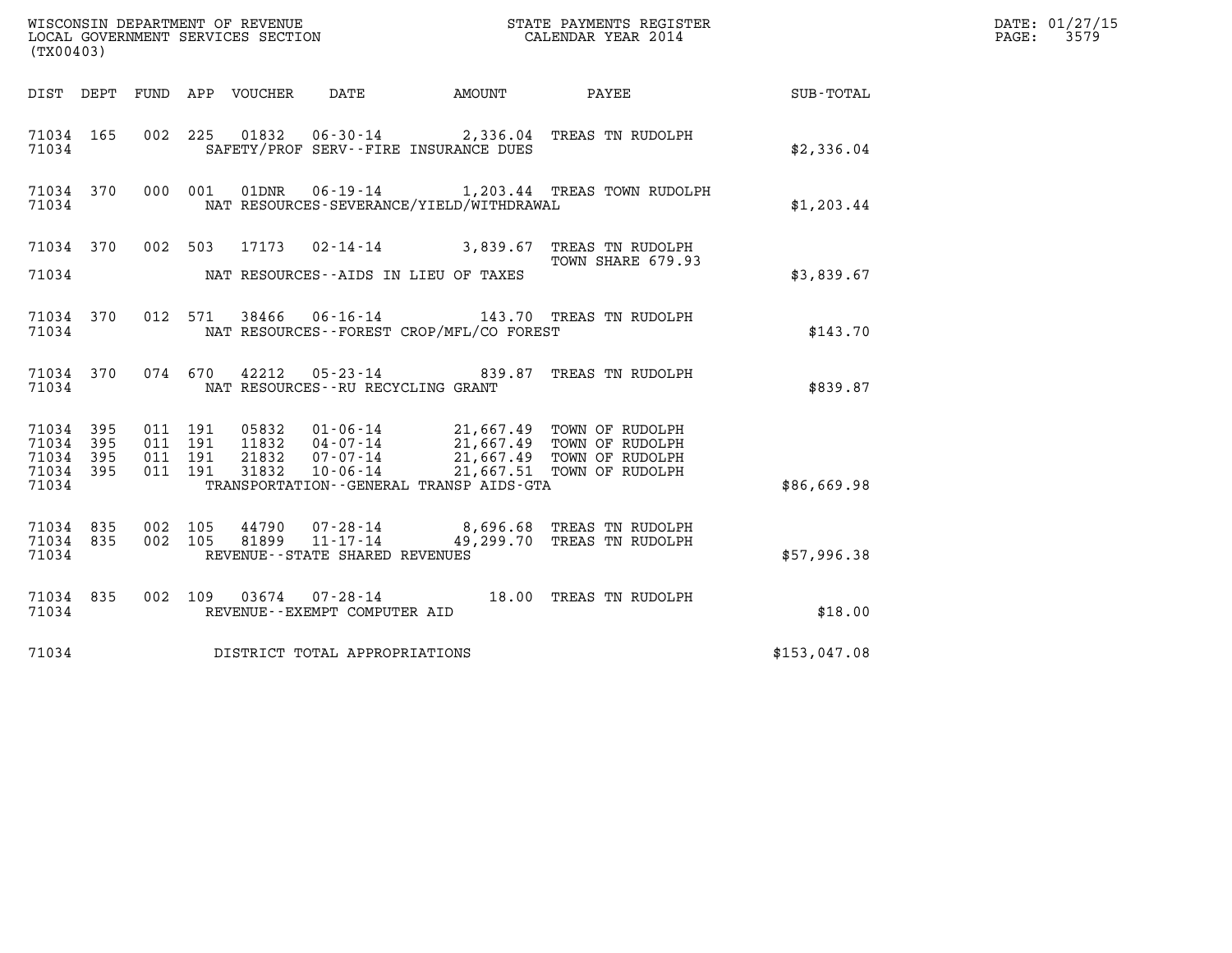| $\mathcal{L}(\mathcal{L}^{\text{max}}_{\mathcal{L}^{\text{max}}_{\mathcal{L}^{\text{max}}_{\mathcal{L}^{\text{max}}_{\mathcal{L}^{\text{max}}_{\mathcal{L}^{\text{max}}_{\mathcal{L}^{\text{max}}_{\mathcal{L}^{\text{max}}_{\mathcal{L}^{\text{max}}_{\mathcal{L}^{\text{max}}_{\mathcal{L}^{\text{max}}_{\mathcal{L}^{\text{max}}_{\mathcal{L}^{\text{max}}_{\mathcal{L}^{\text{max}}_{\mathcal{L}^{\text{max}}_{\mathcal{L}^{\text{max}}_{\mathcal{L}$<br>(TX00403) |           |  |                                          |                                                        |                                              |                                                                                                                                                                                              |                | DATE: 01/27/15<br>PAGE: 3580 |
|------------------------------------------------------------------------------------------------------------------------------------------------------------------------------------------------------------------------------------------------------------------------------------------------------------------------------------------------------------------------------------------------------------------------------------------------------------------------|-----------|--|------------------------------------------|--------------------------------------------------------|----------------------------------------------|----------------------------------------------------------------------------------------------------------------------------------------------------------------------------------------------|----------------|------------------------------|
|                                                                                                                                                                                                                                                                                                                                                                                                                                                                        |           |  |                                          |                                                        |                                              | DIST DEPT FUND APP VOUCHER DATE AMOUNT PAYEE SUB-TOTAL                                                                                                                                       |                |                              |
| 71036                                                                                                                                                                                                                                                                                                                                                                                                                                                                  | 71036 165 |  |                                          |                                                        | SAFETY/PROF SERV--FIRE INSURANCE DUES        | 002 225 01833 06-30-14 11,159.10 TREAS TN SARATOGA                                                                                                                                           | \$11,159.10    |                              |
| 71036                                                                                                                                                                                                                                                                                                                                                                                                                                                                  |           |  |                                          |                                                        |                                              | 71036 370 000 001 01DNR 06-19-14 21,630.04 TREAS TOWN SARATOGA<br>NAT RESOURCES-SEVERANCE/YIELD/WITHDRAWAL                                                                                   | \$21,630.04    |                              |
|                                                                                                                                                                                                                                                                                                                                                                                                                                                                        |           |  |                                          |                                                        |                                              | 71036 370 002 503 16724 01-30-14 25,884.62 TREAS TN SARATOGA<br>71036 370 002 503 16724 01-30-14 681.52 TREAS TN SARATOGA                                                                    |                |                              |
| 71036                                                                                                                                                                                                                                                                                                                                                                                                                                                                  |           |  |                                          |                                                        | NAT RESOURCES--AIDS IN LIEU OF TAXES         |                                                                                                                                                                                              | \$26,566.14    |                              |
| 71036                                                                                                                                                                                                                                                                                                                                                                                                                                                                  |           |  |                                          |                                                        | NAT RESOURCES--FOREST CROP/MFL/CO FOREST     | 71036 370 012 571 38467 06-16-14 2,046.20 TREAS TN SARATOGA                                                                                                                                  | \$2,046.20     |                              |
| 71036                                                                                                                                                                                                                                                                                                                                                                                                                                                                  |           |  |                                          |                                                        | NAT RESOURCES--AIDS IN LIEU OF TAXES         | 71036 370 012 579 19951 04-16-14 20.00 TREAS TN SARATOGA                                                                                                                                     | \$20.00        |                              |
| 71036                                                                                                                                                                                                                                                                                                                                                                                                                                                                  |           |  | NAT RESOURCES--RU RECYCLING GRANT        |                                                        |                                              | 71036 370 074 670 42213 05-23-14 8,957.28 TREAS TN SARATOGA                                                                                                                                  | \$8,957.28     |                              |
| 71036                                                                                                                                                                                                                                                                                                                                                                                                                                                                  |           |  |                                          |                                                        | NAT RESOURCES--RU CONSOLIDATED GRANT         | 71036 370 074 673 42213 05-23-14 1,342.45 TREAS TN SARATOGA                                                                                                                                  | \$1,342.45     |                              |
| 71036 395<br>71036<br>71036 395<br>71036 395<br>71036                                                                                                                                                                                                                                                                                                                                                                                                                  | 395       |  | 011 191<br>011 191<br>011 191<br>011 191 |                                                        | TRANSPORTATION - - GENERAL TRANSP AIDS - GTA | 05833  01-06-14  47,854.78  TOWN OF SARATOGA<br>11833  04-07-14  47,854.78  TOWN OF SARATOGA<br>21833  07-07-14  47,854.78  TOWN OF SARATOGA<br>31833  10-06-14  47,854.80  TOWN OF SARATOGA | \$191,419.14   |                              |
| 71036                                                                                                                                                                                                                                                                                                                                                                                                                                                                  | 71036 395 |  |                                          |                                                        | TRANSPORTATION - - LRIP/TRIP/MSIP GRANTS     | 011 278 02735 01-31-14 863, 212.17 TREAS TN SARATOGA                                                                                                                                         | \$863,212.17   |                              |
| 71036<br>71036 835<br>71036                                                                                                                                                                                                                                                                                                                                                                                                                                            | 835       |  | 002 105<br>44791<br>002 105<br>81900     | 07-28-14<br>11-17-14<br>REVENUE--STATE SHARED REVENUES |                                              | 27,178.39 TREAS TN SARATOGA<br>156,098.99 TREAS TN SARATOGA                                                                                                                                  | \$183, 277.38  |                              |
| 71036 835<br>71036                                                                                                                                                                                                                                                                                                                                                                                                                                                     |           |  | 002 109<br>03675                         | 07-28-14<br>REVENUE--EXEMPT COMPUTER AID               |                                              | 95.00 TREAS TN SARATOGA                                                                                                                                                                      | \$95.00        |                              |
| 71036<br>71036                                                                                                                                                                                                                                                                                                                                                                                                                                                         | 835       |  | 021 363<br>36430                         | $03 - 24 - 14$<br>REVENUE--LOTTERY CREDIT -            |                                              | 7,712.29 TREAS TN SARATOGA                                                                                                                                                                   | \$7,712.29     |                              |
| 71036                                                                                                                                                                                                                                                                                                                                                                                                                                                                  |           |  |                                          | DISTRICT TOTAL APPROPRIATIONS                          |                                              |                                                                                                                                                                                              | \$1,317,437.19 |                              |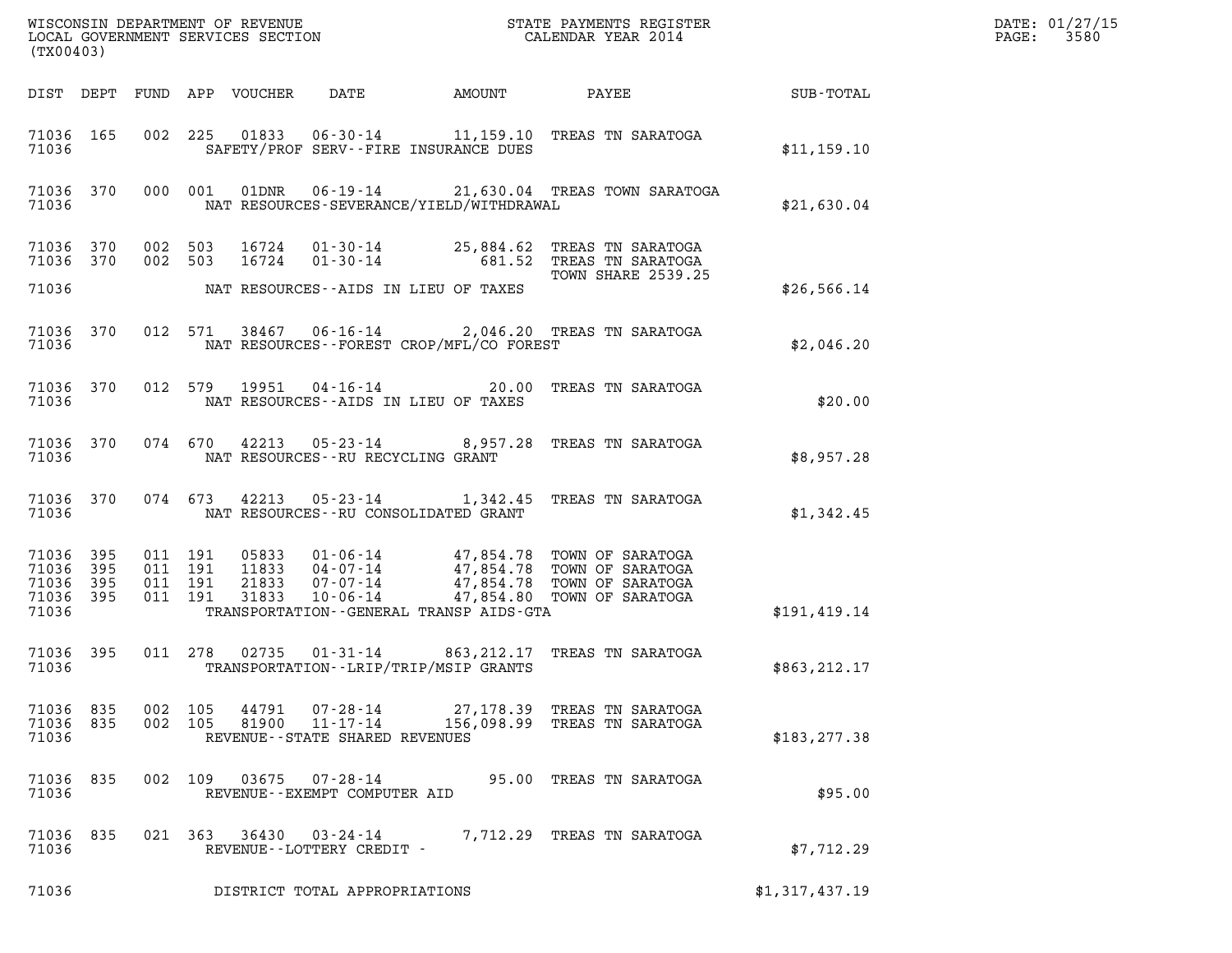| (TX00403)                                     |                   |                                          | WISCONSIN DEPARTMENT OF REVENUE<br>LOCAL GOVERNMENT SERVICES SECTION |                                                  |                                          | STATE PAYMENTS REGISTER<br>CALENDAR YEAR 2014                                                                                                                      |               | DATE: 01/27/15<br>3581<br>$\mathtt{PAGE}$ : |
|-----------------------------------------------|-------------------|------------------------------------------|----------------------------------------------------------------------|--------------------------------------------------|------------------------------------------|--------------------------------------------------------------------------------------------------------------------------------------------------------------------|---------------|---------------------------------------------|
|                                               |                   |                                          | DIST DEPT FUND APP VOUCHER                                           | DATE                                             | AMOUNT                                   | PAYEE                                                                                                                                                              | SUB-TOTAL     |                                             |
| 71038 165<br>71038                            |                   |                                          |                                                                      |                                                  | SAFETY/PROF SERV--FIRE INSURANCE DUES    | 002 225 01834 06-30-14 2,731.37 TREAS TN SENECA                                                                                                                    | \$2,731.37    |                                             |
| 71038 370<br>71038                            |                   |                                          | 000 001<br>01DNR                                                     |                                                  | NAT RESOURCES-SEVERANCE/YIELD/WITHDRAWAL | 06-19-14 829.29 TREAS TOWN SENECA                                                                                                                                  | \$829.29      |                                             |
| 71038 370<br>71038 370<br>71038               |                   |                                          | 012 571<br>012 571                                                   |                                                  | NAT RESOURCES--FOREST CROP/MFL/CO FOREST | 38468  06-16-14   1,120.43  TREAS TN SENECA<br>38468  06-16-14   690.84  TREAS TN SENECA                                                                           | \$1,811.27    |                                             |
| 71038 370<br>71038                            |                   |                                          | 074 670                                                              | NAT RESOURCES -- RU RECYCLING GRANT              |                                          | 42214  05-23-14  3,589.64  TREAS TN SENECA                                                                                                                         | \$3,589.64    |                                             |
| 71038 395<br>71038<br>71038<br>71038<br>71038 | 395<br>395<br>395 | 011 191<br>011 191<br>011 191<br>011 191 | 31834                                                                | $10 - 06 - 14$                                   | TRANSPORTATION--GENERAL TRANSP AIDS-GTA  | 05834  01-06-14  20,407.88  TOWN OF SENECA<br>11834  04-07-14  20,407.88  TOWN OF SENECA<br>21834  07-07-14  20,407.88  TOWN OF SENECA<br>20,407.88 TOWN OF SENECA | \$81,631.52   |                                             |
| 71038 395<br>71038                            |                   |                                          |                                                                      |                                                  | TRANSPORTATION--LRIP/TRIP/MSIP GRANTS    | 011 278 34907 12-19-14 8,854.83 TREAS TN SENECA                                                                                                                    | \$8,854.83    |                                             |
| 71038 835<br>71038 835<br>71038               |                   | 002 105<br>002 105                       |                                                                      | 81901 11-17-14<br>REVENUE--STATE SHARED REVENUES |                                          | 44792 07-28-14 4,310.31 TREAS TN SENECA<br>25,475.22 TREAS TN SENECA                                                                                               | \$29,785.53   |                                             |
| 71038 835<br>71038                            |                   |                                          | 002 109 03676 07-28-14                                               | REVENUE--EXEMPT COMPUTER AID                     |                                          | 31.00 TREAS TN SENECA                                                                                                                                              | \$31.00       |                                             |
| 71038                                         |                   |                                          | DISTRICT TOTAL APPROPRIATIONS                                        |                                                  |                                          |                                                                                                                                                                    | \$129, 264.45 |                                             |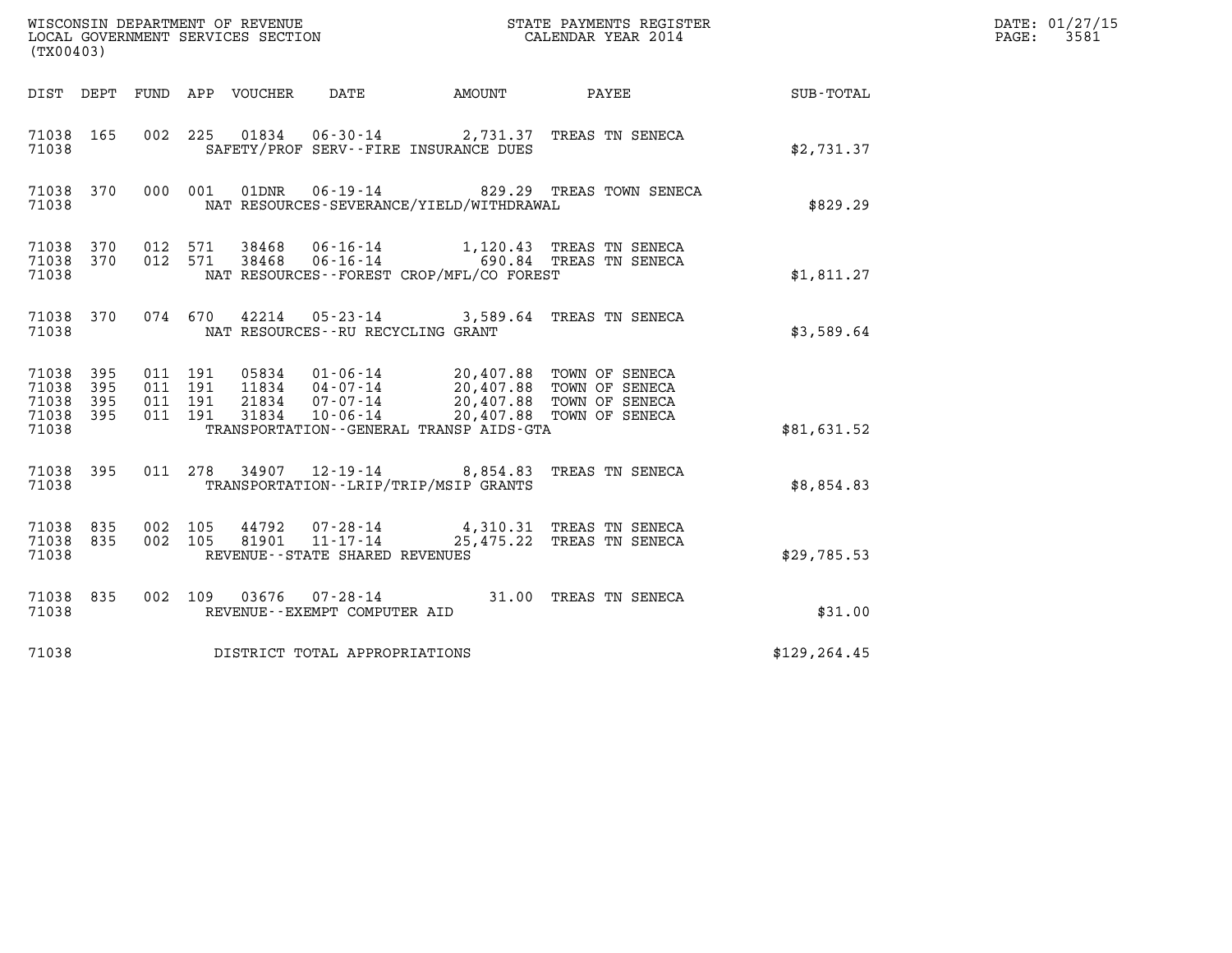| (TX00403)                                         |                                |                                          |         |       |                                                        |                                             |                                                                                                                                                                          |                                                    | DATE: 01/27/15<br>PAGE: 3582 |
|---------------------------------------------------|--------------------------------|------------------------------------------|---------|-------|--------------------------------------------------------|---------------------------------------------|--------------------------------------------------------------------------------------------------------------------------------------------------------------------------|----------------------------------------------------|------------------------------|
|                                                   |                                |                                          |         |       |                                                        |                                             |                                                                                                                                                                          | DIST DEPT FUND APP VOUCHER DATE AMOUNT PAYEE TOTAL |                              |
| 71040                                             | 71040 165                      |                                          |         |       |                                                        | SAFETY/PROF SERV--FIRE INSURANCE DUES       | 002 225 01835 06-30-14 1,940.71 TREAS TN SHERRY                                                                                                                          | \$1,940.71                                         |                              |
| 71040                                             | 71040 370 000 001<br>71040 370 |                                          | 000 001 |       |                                                        | NAT RESOURCES-SEVERANCE/YIELD/WITHDRAWAL    |                                                                                                                                                                          | \$177.52                                           |                              |
| 71040                                             | 71040 370                      |                                          |         |       |                                                        | NAT RESOURCES--AIDS IN LIEU OF TAXES        | 002 503 16725 01-30-14 594.87 TREAS TN SHERRY<br>TOWN SHARE 97.33                                                                                                        | \$594.87                                           |                              |
| 71040                                             |                                |                                          |         |       |                                                        | NAT RESOURCES - - FOREST CROP/MFL/CO FOREST | 71040 370 012 571 38469 06-16-14 436.60 TREAS TN SHERRY                                                                                                                  | \$436.60                                           |                              |
| 71040                                             |                                |                                          |         |       |                                                        | NAT RESOURCES--AIDS IN LIEU OF TAXES        | 71040 370 012 579 19952 04-16-14 330.98 TREAS TN SHERRY                                                                                                                  | \$330.98                                           |                              |
| 71040                                             |                                |                                          |         |       | NAT RESOURCES--RU RECYCLING GRANT                      |                                             | 71040 370 074 670 42215 05-23-14 2,118.66 TREAS TN SHERRY                                                                                                                | \$2,118.66                                         |                              |
| 71040                                             |                                |                                          |         |       |                                                        | NAT RESOURCES--RU CONSOLIDATED GRANT        | 71040 370 074 673 42215 05-23-14 210.42 TREAS TN SHERRY                                                                                                                  | \$210.42                                           |                              |
| 71040 395<br>71040<br>71040<br>71040 395<br>71040 | 395<br>395                     | 011 191<br>011 191<br>011 191<br>011 191 |         |       |                                                        | TRANSPORTATION--GENERAL TRANSP AIDS-GTA     | 05835 01-06-14 21,979.75 TOWN OF SHERRY<br>11835 04-07-14 21,979.75 TOWN OF SHERRY<br>21835 07-07-14 21,979.75 TOWN OF SHERRY<br>31835 10-06-14 21,979.76 TOWN OF SHERRY | \$87,919.01                                        |                              |
| 71040 835<br>71040 835<br>71040                   |                                | 002 105<br>002 105                       |         | 81902 | 11-17-14<br>REVENUE - - STATE SHARED REVENUES          |                                             | 44793 07-28-14 8,304.76 TREAS TN SHERRY<br>47,244.17 TREAS TN SHERRY                                                                                                     | \$55,548.93                                        |                              |
| 71040<br>71040                                    | 835                            | 002 109                                  |         |       | $03677$ $07 - 28 - 14$<br>REVENUE--EXEMPT COMPUTER AID |                                             | 189.00 TREAS TN SHERRY                                                                                                                                                   | \$189.00                                           |                              |
| 71040                                             |                                |                                          |         |       | DISTRICT TOTAL APPROPRIATIONS                          |                                             |                                                                                                                                                                          | \$149, 466.70                                      |                              |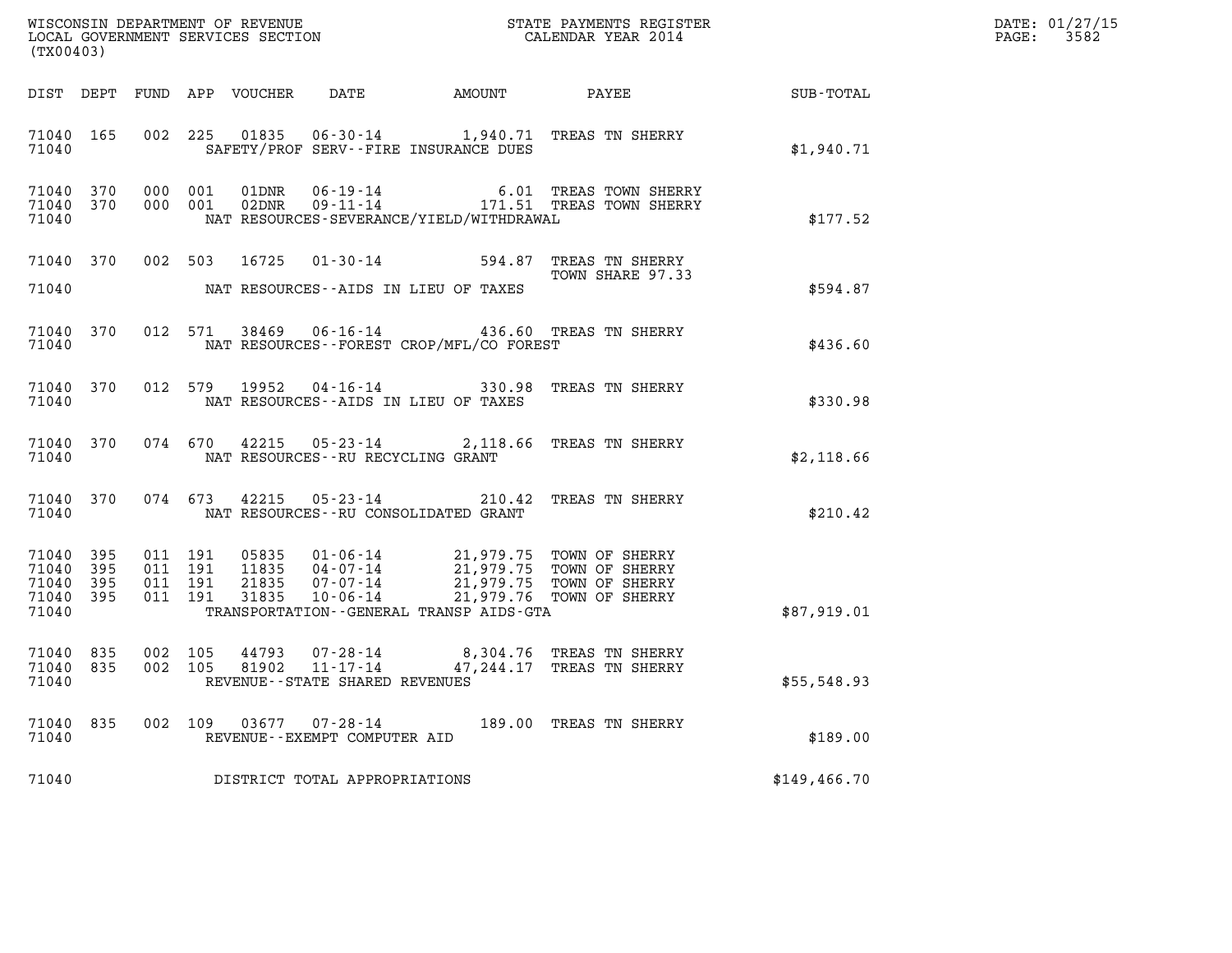| (TX00403)                                         |            |                               |         |                  |                                                           |                                                                                                                                                                             |                                                        |               | DATE: 01/27/15<br>$\mathtt{PAGE:}$<br>3583 |
|---------------------------------------------------|------------|-------------------------------|---------|------------------|-----------------------------------------------------------|-----------------------------------------------------------------------------------------------------------------------------------------------------------------------------|--------------------------------------------------------|---------------|--------------------------------------------|
| DIST DEPT                                         |            |                               |         | FUND APP VOUCHER |                                                           | DATE AMOUNT                                                                                                                                                                 | PAYEE                                                  | SUB-TOTAL     |                                            |
| 71042 165<br>71042                                |            |                               | 002 225 | 01836            |                                                           | SAFETY/PROF SERV--FIRE INSURANCE DUES                                                                                                                                       | 06-30-14 2,336.04 TREAS TN SIGEL                       | \$2,336.04    |                                            |
| 71042 370<br>71042                                |            | 000 001                       |         | 02DNR            |                                                           | NAT RESOURCES-SEVERANCE/YIELD/WITHDRAWAL                                                                                                                                    | 09-11-14 974.99 TREAS TOWN SIGEL                       | \$974.99      |                                            |
| 71042 370<br>71042                                |            |                               | 002 503 | 17174            |                                                           | NAT RESOURCES--AIDS IN LIEU OF TAXES                                                                                                                                        | 02-14-14 10,878.46 TREAS TN SIGEL<br>TOWN SHARE 956.37 | \$10,878.46   |                                            |
| 71042 370<br>71042                                |            |                               |         |                  | 012 571 38470 06-16-14                                    | NAT RESOURCES - - FOREST CROP/MFL/CO FOREST                                                                                                                                 | 213.27 TREAS TN SIGEL                                  | \$213.27      |                                            |
| 71042 370<br>71042                                |            | 012 579                       |         | 19953            | $04 - 16 - 14$                                            | NAT RESOURCES--AIDS IN LIEU OF TAXES                                                                                                                                        | 47.56 TREAS TN SIGEL                                   | \$47.56       |                                            |
| 71042 370<br>71042                                |            |                               | 074 670 | 42216            | NAT RESOURCES -- RU RECYCLING GRANT                       |                                                                                                                                                                             | 05-23-14 3,219.23 TREAS TN SIGEL                       | \$3,219.23    |                                            |
| 71042<br>71042<br>71042 395<br>71042 395<br>71042 | 395<br>395 | 011 191<br>011 191<br>011 191 | 011 191 | 31836            | $10 - 06 - 14$                                            | 05836  01-06-14  28,082.00 TOWN OF SIGEL<br>11836  04-07-14  28,082.00 TOWN OF SIGEL<br>21836  07-07-14  28,082.00 TOWN OF SIGEL<br>TRANSPORTATION--GENERAL TRANSP AIDS-GTA | 28,082.02 TOWN OF SIGEL                                | \$112,328.02  |                                            |
| 71042<br>71042 835<br>71042                       | 835        | 002 105<br>002 105            |         | 44794<br>81903   | 07-28-14<br>11-17-14<br>REVENUE - - STATE SHARED REVENUES |                                                                                                                                                                             | 12,011.28 TREAS TN SIGEL<br>68,121.23 TREAS TN SIGEL   | \$80,132.51   |                                            |
| 71042 835<br>71042                                |            | 002 109                       |         | 03678            | REVENUE--EXEMPT COMPUTER AID                              |                                                                                                                                                                             | 07-28-14 25.00 TREAS TN SIGEL                          | \$25.00       |                                            |
| 71042                                             |            |                               |         |                  | DISTRICT TOTAL APPROPRIATIONS                             |                                                                                                                                                                             |                                                        | \$210, 155.08 |                                            |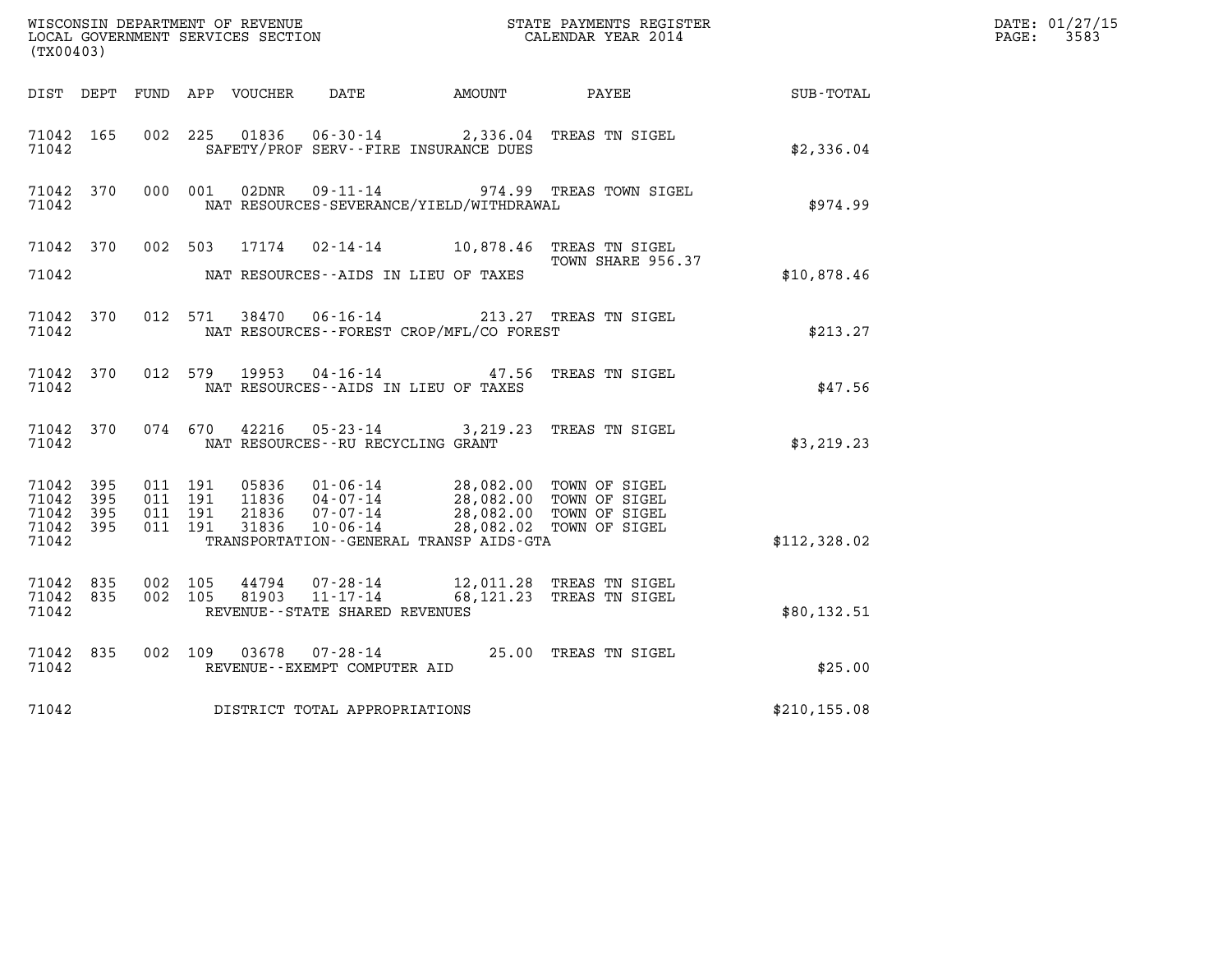| DATE: | 01/27/15 |
|-------|----------|
| PAGE: | 3584     |

| (TX00403)                                         |            |                                          |                                                     |                                                                                            | WISCONSIN DEPARTMENT OF REVENUE<br>LOCAL GOVERNMENT SERVICES SECTION<br>CALENDAR YEAR 2014                                                                                                                                                                        |               | DATE: 01/27/15<br>$\mathtt{PAGE:}$<br>3584 |
|---------------------------------------------------|------------|------------------------------------------|-----------------------------------------------------|--------------------------------------------------------------------------------------------|-------------------------------------------------------------------------------------------------------------------------------------------------------------------------------------------------------------------------------------------------------------------|---------------|--------------------------------------------|
|                                                   |            | DIST DEPT FUND APP VOUCHER               | DATE                                                |                                                                                            | AMOUNT PAYEE                                                                                                                                                                                                                                                      | SUB-TOTAL     |                                            |
| 71044 165<br>71044                                |            |                                          |                                                     | 002 225 01837 06-30-14 2,354.01 TREAS TN WOOD<br>SAFETY/PROF SERV--FIRE INSURANCE DUES     |                                                                                                                                                                                                                                                                   | \$2,354.01    |                                            |
| 71044 370<br>71044 370<br>71044                   |            |                                          |                                                     | NAT RESOURCES-SEVERANCE/YIELD/WITHDRAWAL                                                   | $\begin{array}{cccc} 000 & 001 & 01 \text{DNR} & 06 \text{ - } 19 \text{ - } 14 & 62 \text{ .}45 & \text{TREAS} & \text{TOWN WOOD} \\ 000 & 001 & 03 \text{DNR} & 11 \text{ - } 04 \text{ - } 14 & 135 \text{ .}82 & \text{TREAS} & \text{TOWN WOOD} \end{array}$ | \$198.27      |                                            |
| 71044 370<br>71044                                |            |                                          |                                                     | 012 571 38471 06-16-14 438.19 TREAS TN WOOD<br>NAT RESOURCES - - FOREST CROP/MFL/CO FOREST |                                                                                                                                                                                                                                                                   | \$438.19      |                                            |
| 71044<br>71044<br>71044 395<br>71044 395<br>71044 | 395<br>395 | 011 191<br>011 191<br>011 191<br>011 191 |                                                     | 05837  01-06-14  16,295.60  TOWN OF WOOD<br>TRANSPORTATION--GENERAL TRANSP AIDS-GTA        |                                                                                                                                                                                                                                                                   | \$65,182.43   |                                            |
|                                                   |            |                                          |                                                     |                                                                                            |                                                                                                                                                                                                                                                                   |               |                                            |
| 71044<br>71044                                    | 395        |                                          |                                                     | 011 278 35279 12-26-14 10,524.99 TREAS TN WOOD<br>TRANSPORTATION--LRIP/TRIP/MSIP GRANTS    |                                                                                                                                                                                                                                                                   | \$10,524.99   |                                            |
| 71044 835<br>71044 835<br>71044                   |            | 002 105<br>81904                         | $11 - 17 - 14$<br>REVENUE - - STATE SHARED REVENUES | 002 105 44795 07-28-14 5,674.14 TREAS TN WOOD                                              | 33,899.18 TREAS TN WOOD                                                                                                                                                                                                                                           | \$39,573.32   |                                            |
| 71044 835<br>71044                                |            |                                          | REVENUE--EXEMPT COMPUTER AID                        | 002 109 03679 07-28-14 11.00 TREAS TN WOOD                                                 |                                                                                                                                                                                                                                                                   | \$11.00       |                                            |
| 71044                                             |            | DISTRICT TOTAL APPROPRIATIONS            |                                                     |                                                                                            |                                                                                                                                                                                                                                                                   | \$118, 282.21 |                                            |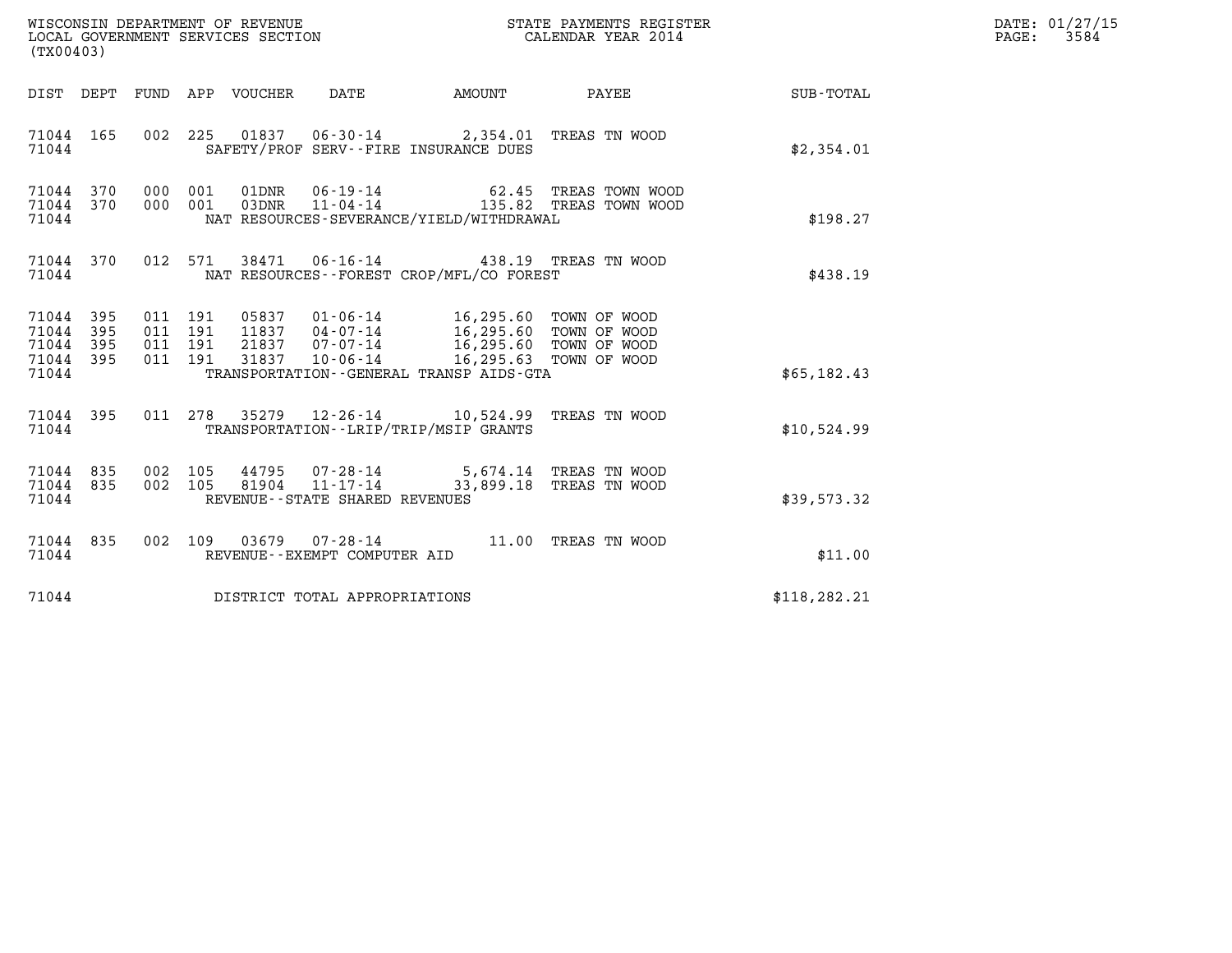| WISCONSIN DEPARTMENT OF REVENUE<br>LOCAL GOVERNMENT SERVICES SECTION<br>(TX00403)                 |                                                                                                                                                               | STATE PAYMENTS REGISTER<br>CALENDAR YEAR 2014                                                                                  | DATE: 01/27/15<br>3585<br>PAGE: |
|---------------------------------------------------------------------------------------------------|---------------------------------------------------------------------------------------------------------------------------------------------------------------|--------------------------------------------------------------------------------------------------------------------------------|---------------------------------|
| DIST<br>DEPT<br>FUND                                                                              | VOUCHER<br>AMOUNT<br>APP<br>DATE                                                                                                                              | SUB-TOTAL<br>PAYEE                                                                                                             |                                 |
| 71100<br>165<br>002<br>71100                                                                      | 01838   06-30-14   521.12<br>225<br>SAFETY/PROF SERV--FIRE INSURANCE DUES                                                                                     | TREAS VIL ARPIN<br>\$521.12                                                                                                    |                                 |
| 71100<br>370<br>074<br>71100                                                                      | 670<br>42217<br>05-23-14 1,145.71 TREAS VIL ARPIN<br>NAT RESOURCES - - RU RECYCLING GRANT                                                                     | \$1,145.71                                                                                                                     |                                 |
| 71100<br>395<br>011<br>71100<br>395<br>011<br>71100<br>395<br>011<br>71100<br>395<br>011<br>71100 | 191<br>05838<br>01-06-14<br>191<br>11838<br>04-07-14<br>21838<br>191<br>07-07-14<br>191<br>31838<br>$10 - 06 - 14$<br>TRANSPORTATION--GENERAL TRANSP AIDS-GTA | 1,635.38 VILLAGE OF ARPIN<br>1,635.38 VILLAGE OF ARPIN<br>1,635.38 VILLAGE OF ARPIN<br>1,635.39 VILLAGE OF ARPIN<br>\$6,541.53 |                                 |
| 71100<br>835<br>002<br>71100<br>835<br>002<br>71100                                               | 105<br>44796<br>07-28-14<br>81905<br>105<br>$11 - 17 - 14$<br>71,943.56<br>REVENUE - - STATE SHARED REVENUES                                                  | 12,938.15 TREAS VIL ARPIN<br>TREAS VIL ARPIN<br>\$84,881.71                                                                    |                                 |
| 71100<br>835<br>002<br>71100                                                                      | 03680<br>109<br>07-28-14<br>5.00<br>REVENUE - - EXEMPT COMPUTER AID                                                                                           | TREAS VIL ARPIN<br>\$5.00                                                                                                      |                                 |
| 71100                                                                                             | DISTRICT TOTAL APPROPRIATIONS                                                                                                                                 | \$93,095.07                                                                                                                    |                                 |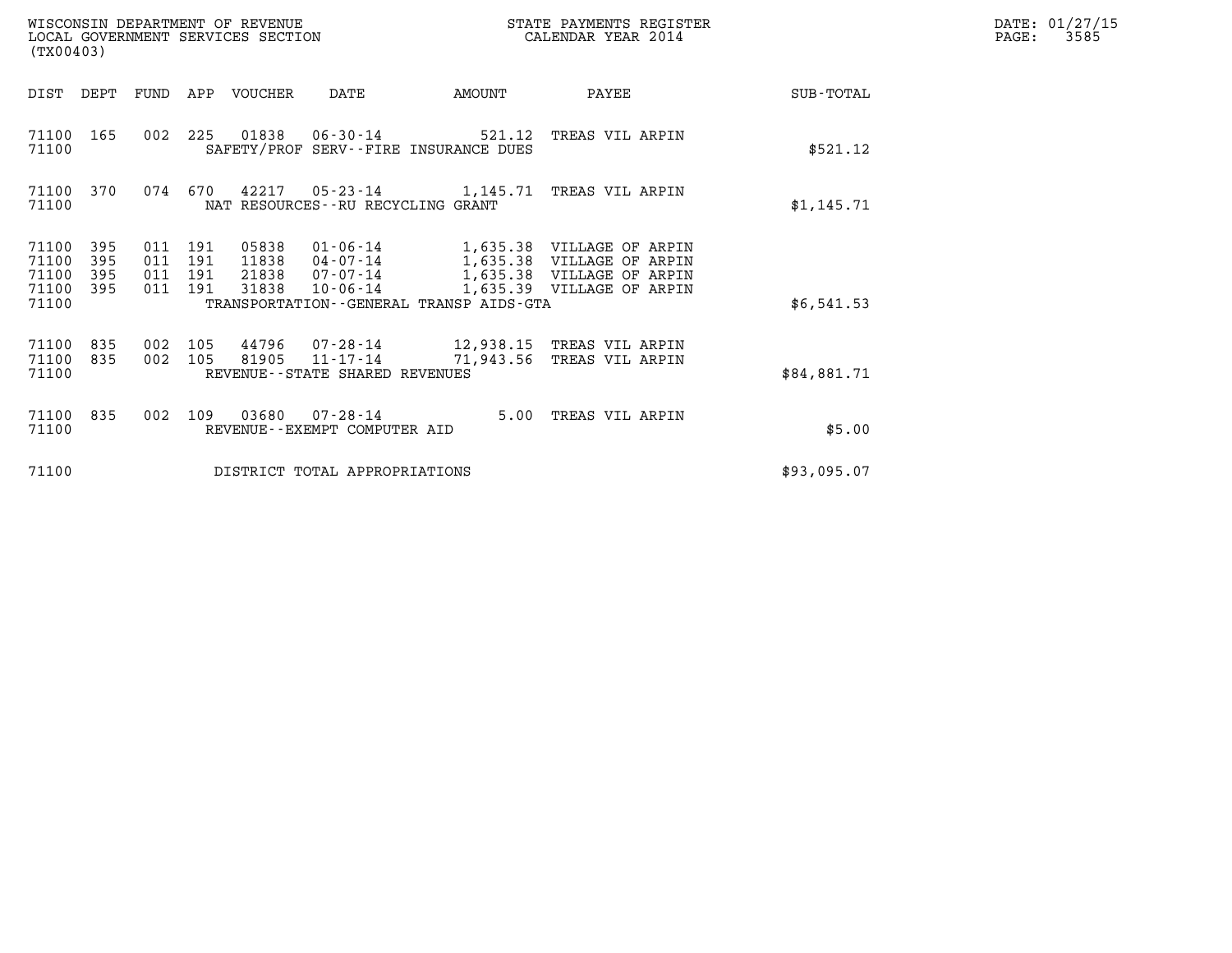| (TX00403)                                                    |                                          | WISCONSIN DEPARTMENT OF REVENUE<br>LOCAL GOVERNMENT SERVICES SECTION |                                                        | STATE PAYMENTS REGISTER<br>CALENDAR YEAR 2014                                                                                                                                                    |               | DATE: 01/27/15<br>$\mathtt{PAGE:}$<br>3586 |
|--------------------------------------------------------------|------------------------------------------|----------------------------------------------------------------------|--------------------------------------------------------|--------------------------------------------------------------------------------------------------------------------------------------------------------------------------------------------------|---------------|--------------------------------------------|
|                                                              |                                          | DIST DEPT FUND APP VOUCHER DATE                                      | AMOUNT                                                 | PAYEE                                                                                                                                                                                            | SUB-TOTAL     |                                            |
| 71101 165<br>71101                                           |                                          |                                                                      | SAFETY/PROF SERV--FIRE INSURANCE DUES                  | 002 225 01839 06-30-14 1,473.50 TREAS VIL AUBURNDALE                                                                                                                                             | \$1,473.50    |                                            |
| 71101 370<br>71101                                           |                                          |                                                                      | NAT RESOURCES--RU RECYCLING GRANT                      | 074 670 42218 05-23-14 2,426.91 TREAS VIL AUBURNDALE                                                                                                                                             | \$2,426.91    |                                            |
| 71101 370<br>71101                                           |                                          |                                                                      | NAT RESOURCES - - STEWARDSHIP 2000                     | 095 512 02249 04-08-14 23,000.00 TREAS VIL AUBURNDALE                                                                                                                                            | \$23,000.00   |                                            |
| 71101 395<br>71101<br>395<br>71101 395<br>71101 395<br>71101 | 011 191<br>011 191<br>011 191<br>011 191 | 31839                                                                | TRANSPORTATION--GENERAL TRANSP AIDS-GTA                | 05839  01-06-14  9,472.61  VILLAGE OF AUBURNDALE<br>11839  04-07-14  9,472.61  VILLAGE OF AUBURNDALE<br>21839 07-07-14 9,472.61 VILLAGE OF AUBURNDALE<br>10-06-14 9,472.63 VILLAGE OF AUBURNDALE | \$37,890.46   |                                            |
| 71101 835<br>71101 835<br>71101                              | 002 105<br>002 105                       |                                                                      | 81906 $11 - 17 - 14$<br>REVENUE--STATE SHARED REVENUES | 44797 07-28-14 20,755.46 TREAS VIL AUBURNDALE<br>117,614.28 TREAS VIL AUBURNDALE                                                                                                                 | \$138, 369.74 |                                            |
| 71101 835<br>71101                                           |                                          |                                                                      | REVENUE--EXEMPT COMPUTER AID                           | 002 109 03681 07-28-14 638.00 TREAS VIL AUBURNDALE                                                                                                                                               | \$638.00      |                                            |
| 71101                                                        |                                          |                                                                      | DISTRICT TOTAL APPROPRIATIONS                          |                                                                                                                                                                                                  | \$203,798.61  |                                            |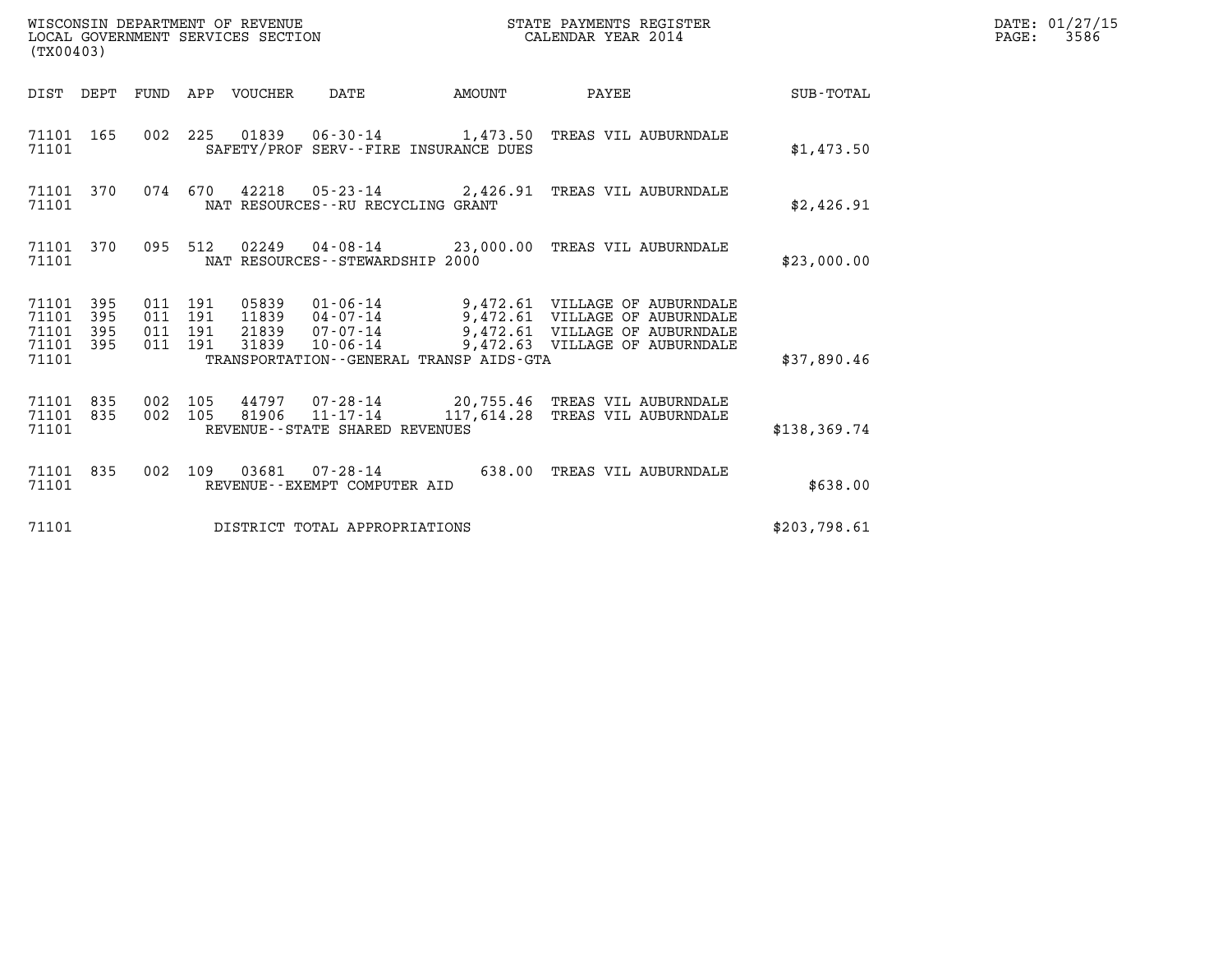| (TX00403)                                         |              |                                          |         |       |                                                             |                                              |                                                                             |               | DATE: 01/27/15<br>$\mathtt{PAGE:}$<br>3587 |
|---------------------------------------------------|--------------|------------------------------------------|---------|-------|-------------------------------------------------------------|----------------------------------------------|-----------------------------------------------------------------------------|---------------|--------------------------------------------|
|                                                   |              |                                          |         |       |                                                             | DIST DEPT FUND APP VOUCHER DATE AMOUNT PAYEE |                                                                             | SUB-TOTAL     |                                            |
| 71106 165<br>71106                                |              |                                          |         |       |                                                             | SAFETY/PROF SERV--FIRE INSURANCE DUES        | 002 225 01840 06-30-14 3,288.43 TREAS VIL BIRON                             | \$3,288.43    |                                            |
| 71106 370<br>71106                                |              |                                          | 012 571 |       |                                                             | NAT RESOURCES - - FOREST CROP/MFL/CO FOREST  | 38472  06-16-14  4.40 TREAS VIL BIRON                                       | \$4.40        |                                            |
| 71106 370<br>71106                                |              |                                          |         |       |                                                             | NAT RESOURCES--URBAN FORESTRY GRANTS         | 012 587 00808 10-03-14 2,500.00 TREAS VIL BIRON                             | \$2,500.00    |                                            |
| 71106 370<br>71106                                |              |                                          |         |       | NAT RESOURCES -- RU RECYCLING GRANT                         |                                              | 074 670 42219 05-23-14 3,313.52 TREAS VIL BIRON                             | \$3,313.52    |                                            |
| 71106                                             |              |                                          |         |       |                                                             | NAT RESOURCES--RU CONSOLIDATED GRANT         | 71106 370 074 673 42219 05-23-14 217.71 TREAS VIL BIRON                     | \$217.71      |                                            |
| 71106 395<br>71106<br>71106<br>71106 395<br>71106 | 395<br>- 395 | 011 191<br>011 191<br>011 191<br>011 191 |         | 31840 | $10 - 06 - 14$                                              | TRANSPORTATION - - GENERAL TRANSP AIDS - GTA | 11,530.24 VILLAGE OF BIRON                                                  | \$46,120.96   |                                            |
| 71106 835<br>71106 835<br>71106                   |              | 002 105                                  |         |       | 002 105 81907 11-17-14<br>REVENUE - - STATE SHARED REVENUES |                                              | 44798 07-28-14 32,582.76 TREAS VIL BIRON<br>29,657.47 TREAS VIL BIRON       | \$62, 240.23  |                                            |
| 71106 835<br>71106 835<br>71106                   |              | 002 109<br>002 109                       |         | 03682 | REVENUE--EXEMPT COMPUTER AID                                |                                              | 07-28-14 2,301.00 TREAS VIL BIRON<br>05377  07-28-14  35.00 TREAS VIL BIRON | \$2,336.00    |                                            |
| 71106 835<br>71106                                |              |                                          |         |       | REVENUE--LOTTERY CREDIT -                                   |                                              | 021 363 36431 03-24-14 108.60 TREAS VIL BIRON                               | \$108.60      |                                            |
| 71106                                             |              |                                          |         |       | DISTRICT TOTAL APPROPRIATIONS                               |                                              |                                                                             | \$120, 129.85 |                                            |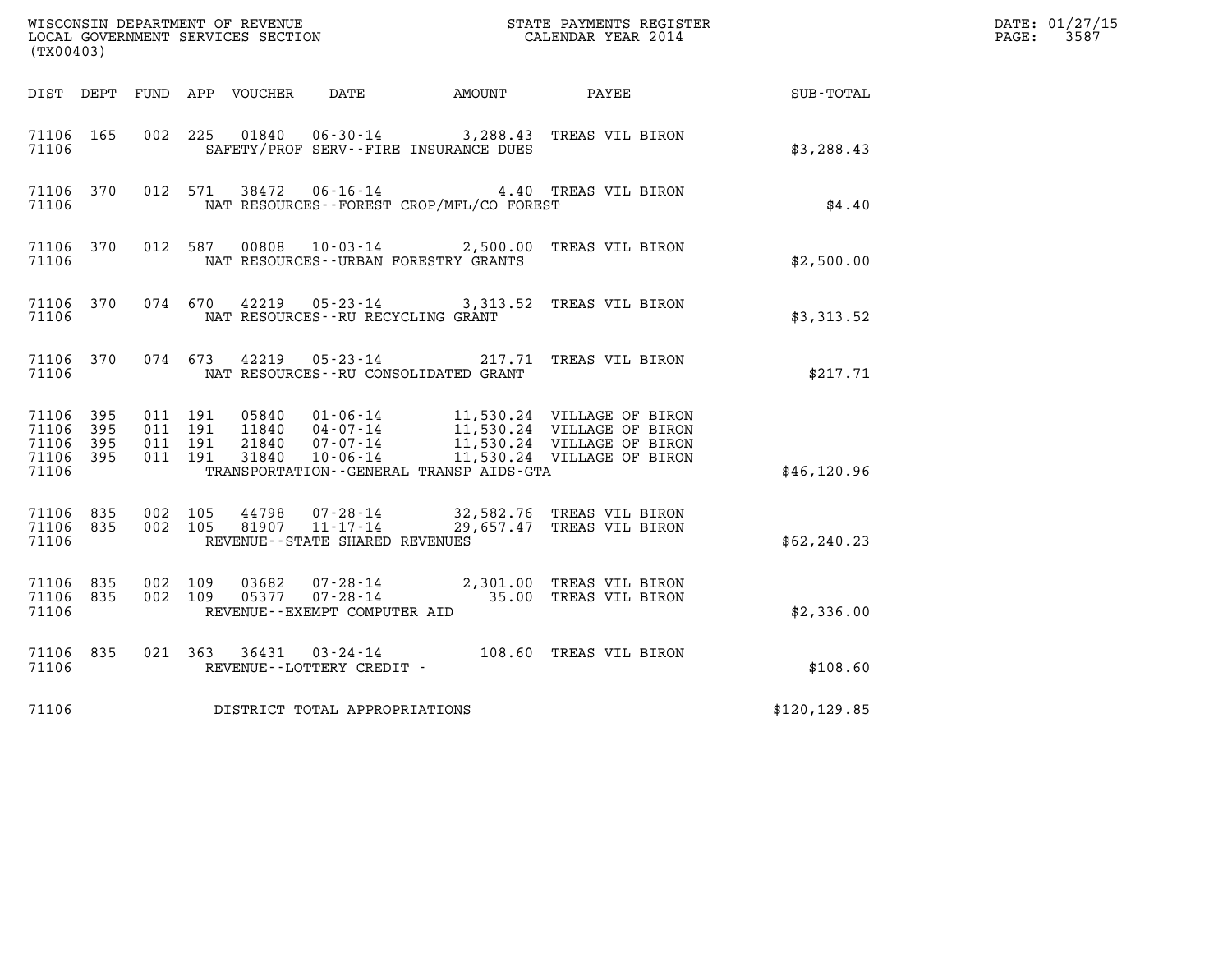| (TX00403)                                                             | WISCONSIN DEPARTMENT OF REVENUE<br>LOCAL GOVERNMENT SERVICES SECTION         |                                                                                                                          | STATE PAYMENTS REGISTER<br>CALENDAR YEAR 2014 |                                                                                        |             | DATE: 01/27/15<br>$\mathtt{PAGE}$ :<br>3588 |
|-----------------------------------------------------------------------|------------------------------------------------------------------------------|--------------------------------------------------------------------------------------------------------------------------|-----------------------------------------------|----------------------------------------------------------------------------------------|-------------|---------------------------------------------|
| DIST DEPT                                                             | FUND APP VOUCHER                                                             | DATE                                                                                                                     | AMOUNT                                        | PAYEE                                                                                  | SUB-TOTAL   |                                             |
| 71122 165<br>71122                                                    |                                                                              | 002 225 01841 06-30-14 2,318.07 TREAS VIL HEWITT<br>SAFETY/PROF SERV--FIRE INSURANCE DUES                                |                                               |                                                                                        | \$2,318.07  |                                             |
| 71122 370<br>71122                                                    | 074<br>670                                                                   | 42220 05-23-14 1,273.27<br>NAT RESOURCES--RU RECYCLING GRANT                                                             |                                               | TREAS VIL HEWITT                                                                       | \$1,273.27  |                                             |
| 71122<br>395<br>71122<br>395<br>71122<br>395<br>71122<br>395<br>71122 | 011 191<br>05841<br>011 191<br>11841<br>011 191<br>21841<br>011 191<br>31841 | 01-06-14 3,106.69 VILLAGE OF HEWITT<br>04-07-14<br>$07 - 07 - 14$<br>10-06-14<br>TRANSPORTATION--GENERAL TRANSP AIDS-GTA |                                               | 3,106.69 VILLAGE OF HEWITT<br>3,106.69 VILLAGE OF HEWITT<br>3,106.72 VILLAGE OF HEWITT | \$12,426.79 |                                             |
| 71122<br>835<br>71122<br>835<br>71122                                 | 002 105<br>002<br>105<br>81908                                               | 44799 07-28-14 9,463.11 TREAS VIL HEWITT<br>$11 - 17 - 14$<br>REVENUE--STATE SHARED REVENUES                             | 53,624.32                                     | TREAS VIL HEWITT                                                                       | \$63,087.43 |                                             |
| 71122<br>835<br>71122                                                 | 002<br>109                                                                   | REVENUE--EXEMPT COMPUTER AID                                                                                             | 24.00                                         | TREAS VIL HEWITT                                                                       | \$24.00     |                                             |
| 71122                                                                 |                                                                              | DISTRICT TOTAL APPROPRIATIONS                                                                                            |                                               |                                                                                        | \$79,129.56 |                                             |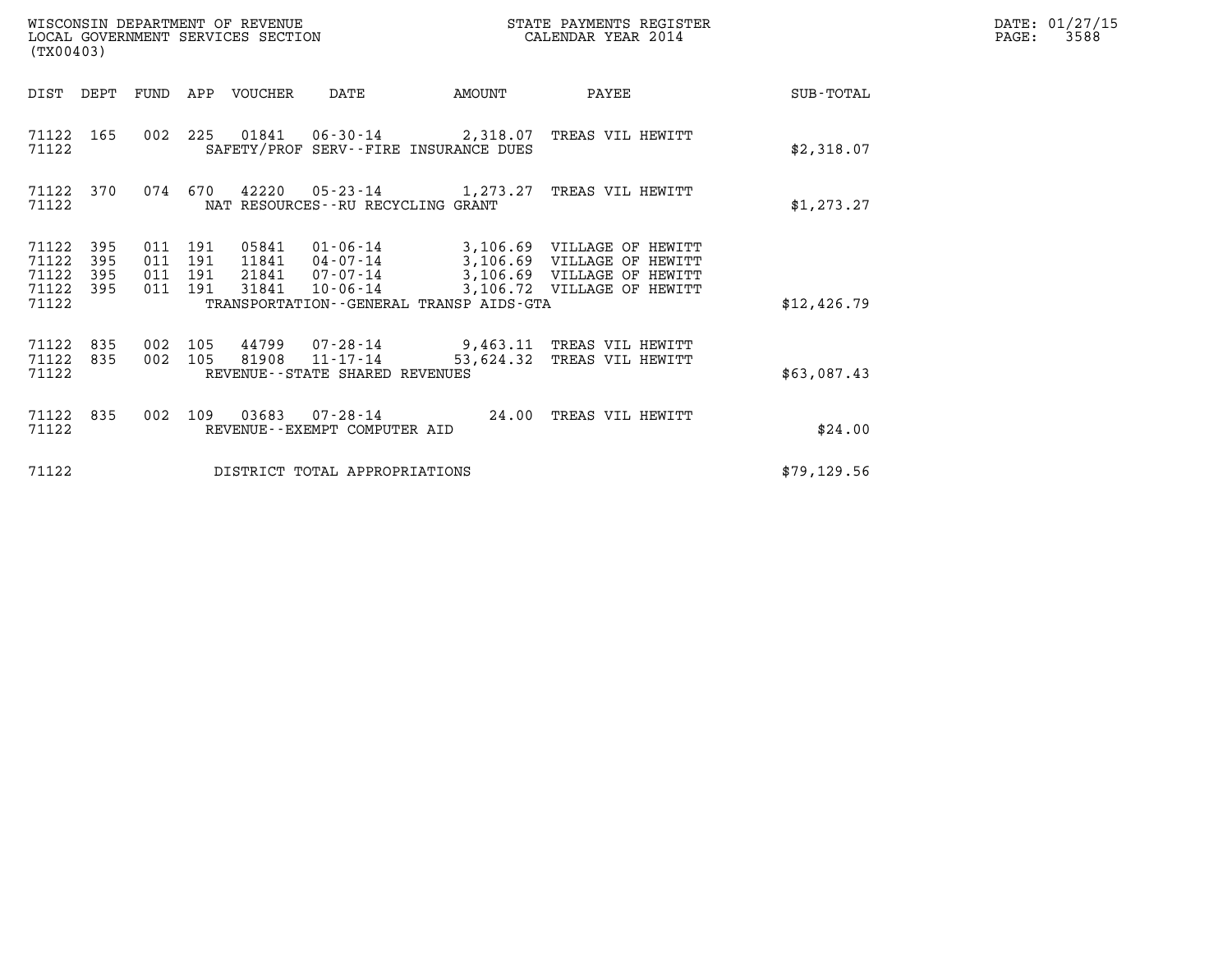| DATE: | 01/27/15 |
|-------|----------|
| PAGE: | 3589     |

| (TX00403)                                 |                          |                   |                              | WISCONSIN DEPARTMENT OF REVENUE<br>LOCAL GOVERNMENT SERVICES SECTION |                                                           |                                         | STATE PAYMENTS REGISTER<br>CALENDAR YEAR 2014                                                                                    |              | DATE: 01/27/15<br>PAGE:<br>3589 |
|-------------------------------------------|--------------------------|-------------------|------------------------------|----------------------------------------------------------------------|-----------------------------------------------------------|-----------------------------------------|----------------------------------------------------------------------------------------------------------------------------------|--------------|---------------------------------|
| DIST                                      | DEPT                     | FUND              | APP                          | VOUCHER                                                              | DATE                                                      | AMOUNT                                  | PAYEE                                                                                                                            | SUB-TOTAL    |                                 |
| 71151<br>71151                            | 165                      | 002               | 225                          | 01842                                                                |                                                           | SAFETY/PROF SERV--FIRE INSURANCE DUES   | 06-30-14 449.24 TREAS VIL MILLADORE                                                                                              | \$449.24     |                                 |
| 71151<br>71151                            | 370                      | 074               | 670                          | 42221                                                                | NAT RESOURCES -- RU RECYCLING GRANT                       | $05 - 23 - 14$ 756.67                   | TREAS VIL MILLADORE                                                                                                              | \$756.67     |                                 |
| 71151<br>71151<br>71151<br>71151<br>71151 | 395<br>395<br>395<br>395 | 011<br>011<br>011 | 191<br>191<br>191<br>011 191 | 05842<br>11842<br>21842<br>31842                                     | 01-06-14<br>04-07-14<br>07-07-14<br>$10 - 06 - 14$        | TRANSPORTATION--GENERAL TRANSP AIDS-GTA | 1,466.02 VILLAGE OF MILLADORE<br>1,466.02 VILLAGE OF MILLADORE<br>1,466.02 VILLAGE OF MILLADORE<br>1,466.03 VILLAGE OF MILLADORE | \$5,864.09   |                                 |
| 71151<br>71151<br>71151                   | 835<br>835               | 002<br>002        | 105<br>105                   | 44800<br>81909                                                       | 07-28-14<br>11-17-14<br>REVENUE - - STATE SHARED REVENUES | 60,898.55                               | 10,073.47 TREAS VIL MILLADORE<br>TREAS VIL MILLADORE                                                                             | \$70,972.02  |                                 |
| 71151<br>71151                            | 835                      | 002               | 109                          | 03684                                                                | 07-28-14<br>REVENUE - - EXEMPT COMPUTER AID               | 226.00                                  | TREAS VIL MILLADORE                                                                                                              | \$226.00     |                                 |
| 71151                                     |                          |                   |                              |                                                                      | DISTRICT TOTAL APPROPRIATIONS                             |                                         |                                                                                                                                  | \$78, 268.02 |                                 |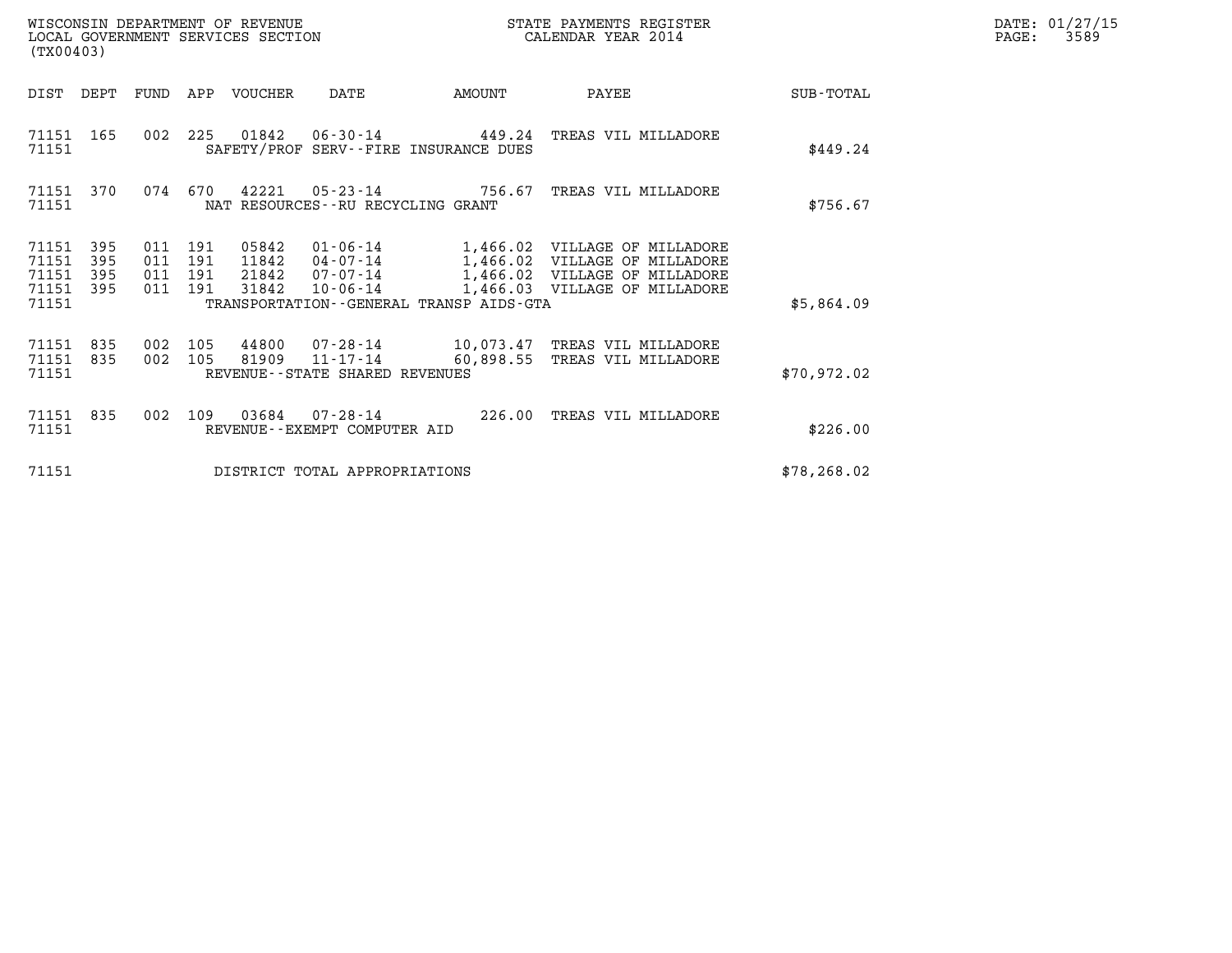| (TX00403)                       |                        |                |     |                |                                                            |                                                | WISCONSIN DEPARTMENT OF REVENUE<br>LOCAL GOVERNMENT SERVICES SECTION<br>CALENDAR YEAR 2014                                              |              | DATE: 01/27/15<br>PAGE: 3590 |
|---------------------------------|------------------------|----------------|-----|----------------|------------------------------------------------------------|------------------------------------------------|-----------------------------------------------------------------------------------------------------------------------------------------|--------------|------------------------------|
|                                 |                        |                |     |                |                                                            |                                                | DIST DEPT FUND APP VOUCHER DATE AMOUNT PAYEE SUB-TOTAL                                                                                  |              |                              |
|                                 | 71171                  |                |     |                |                                                            | SAFETY/PROF SERV--FIRE INSURANCE DUES          | 71171 165 002 225 01843 06-30-14 4,510.36 TREAS VIL PORT EDWARDS                                                                        | \$4,510.36   |                              |
|                                 |                        |                |     |                |                                                            |                                                | 71171 370 000 001 01DNR 06-19-14 174,373.00 TREAS VILL PORT EDWARDS<br>71171 NAT RESOURCES-SEVERANCE/YIELD/WITHDRAWAL                   | \$174,373.00 |                              |
|                                 |                        |                |     |                |                                                            |                                                | 71171 370 002 503 16726 01-30-14 2,105.28 TREAS VIL PORT EDWARDS<br>TOWN SHARE 760.61                                                   |              |                              |
|                                 |                        |                |     |                |                                                            | 71171 NAT RESOURCES--AIDS IN LIEU OF TAXES     |                                                                                                                                         | \$2,105.28   |                              |
|                                 |                        |                |     |                |                                                            | 71171 NAT RESOURCES--FOREST CROP/MFL/CO FOREST | 71171 370 012 571 38473 06-16-14 69.76 TREAS VIL PORT EDWARDS                                                                           | \$69.76      |                              |
|                                 |                        |                |     |                |                                                            | 71171 NAT RESOURCES--RU RECYCLING GRANT        | 71171 370 074 670 42222 05-23-14 13,637.57 TREAS VIL PORT EDWARDS                                                                       | \$13,637.57  |                              |
|                                 |                        |                |     |                |                                                            | 71171 NAT RESOURCES--RU CONSOLIDATED GRANT     | 71171 370 074 673 42222 05-23-14 463.80 TREAS VIL PORT EDWARDS                                                                          | \$463.80     |                              |
| 71171 395<br>71171 395          |                        |                |     |                |                                                            |                                                |                                                                                                                                         |              |                              |
|                                 | 71171 395<br>71171 395 |                |     |                |                                                            |                                                |                                                                                                                                         |              |                              |
|                                 | 71171                  |                |     |                |                                                            | TRANSPORTATION--GENERAL TRANSP AIDS-GTA        |                                                                                                                                         | \$105,497.94 |                              |
|                                 | 71171                  |                |     |                |                                                            | JUSTICE - - LAW ENFORCEMENT TRAINING           | 71171 455 002 231 01671 02-24-14 640.00 TREAS VIL PORT EDWARDS                                                                          | \$640.00     |                              |
| 71171                           |                        |                |     |                | REVENUE--STATE SHARED REVENUES                             |                                                | 71171 835 002 105 44801 07-28-14 77,607.39 TREAS VIL PORT EDWARDS<br>71171 835 002 105 81910 11-17-14 199,929.33 TREAS VIL PORT EDWARDS | \$277,536.72 |                              |
| 71171 835<br>71171 835<br>71171 |                        | 002<br>002 109 | 109 | 03685<br>05378 | 07-28-14<br>$07 - 28 - 14$<br>REVENUE--EXEMPT COMPUTER AID |                                                | 2,242.00 TREAS VIL PORT EDWARDS<br>90.00 TREAS VIL PORT EDWARDS                                                                         | \$2,332.00   |                              |
| 71171                           |                        |                |     |                | DISTRICT TOTAL APPROPRIATIONS                              |                                                |                                                                                                                                         | \$581,166.43 |                              |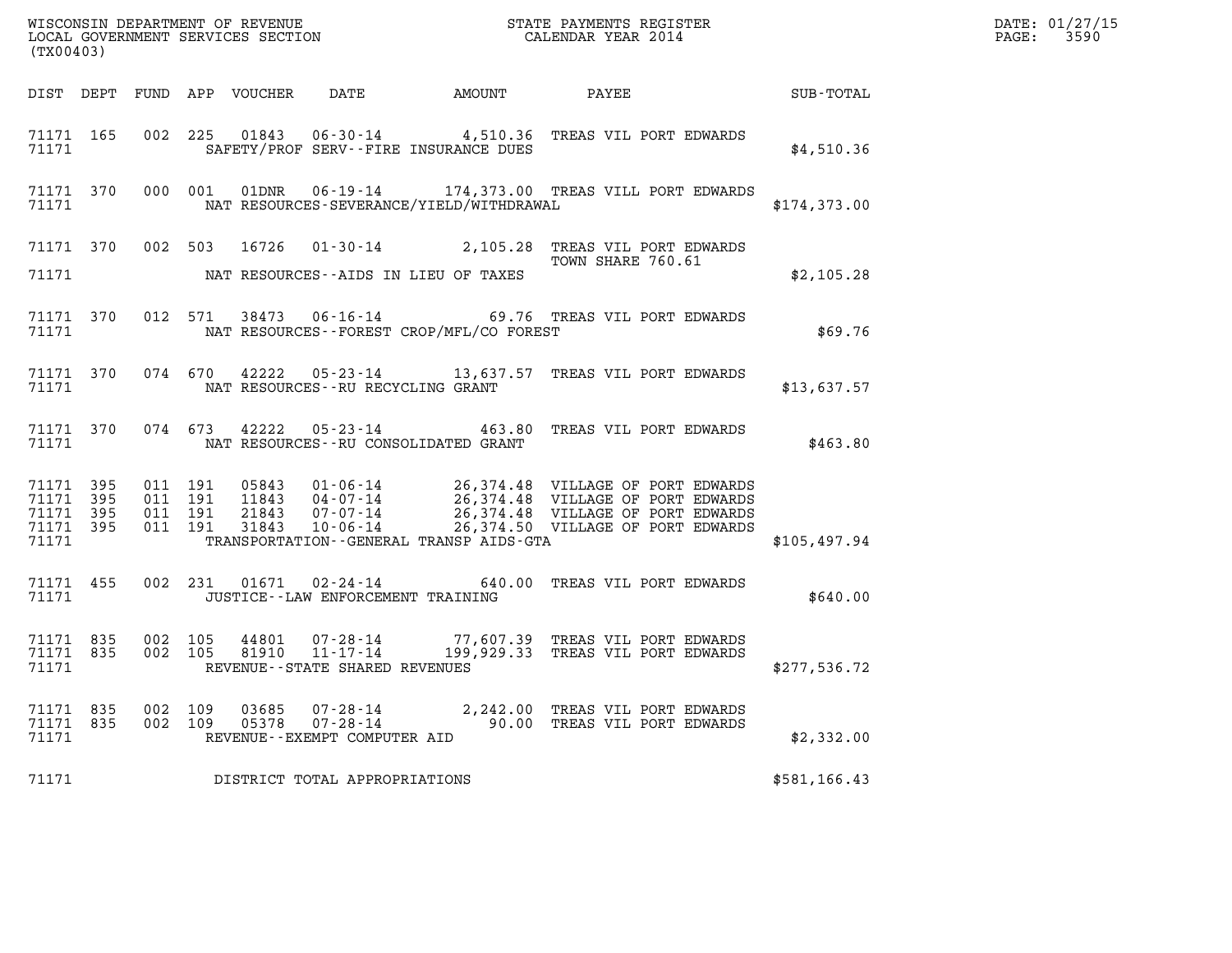| (TX00403)                                                          | WISCONSIN DEPARTMENT OF REVENUE<br>LOCAL GOVERNMENT SERVICES SECTION |                                                                                                                                                                                                              | STATE PAYMENTS REGISTER<br>CALENDAR YEAR 2014 |             | DATE: 01/27/15<br>$\mathtt{PAGE:}$<br>3591 |
|--------------------------------------------------------------------|----------------------------------------------------------------------|--------------------------------------------------------------------------------------------------------------------------------------------------------------------------------------------------------------|-----------------------------------------------|-------------|--------------------------------------------|
|                                                                    | DIST DEPT FUND APP VOUCHER                                           | DATE<br>AMOUNT                                                                                                                                                                                               | PAYEE                                         | SUB-TOTAL   |                                            |
| 71178 165<br>71178                                                 | 002 225 01844 06-30-14 1,203.96 TREAS VIL RUDOLPH                    | SAFETY/PROF SERV--FIRE INSURANCE DUES                                                                                                                                                                        |                                               | \$1,203.96  |                                            |
| 71178 370<br>71178                                                 | 074 670                                                              | 42223  05-23-14   1,485.62  TREAS VIL RUDOLPH<br>NAT RESOURCES--RU RECYCLING GRANT                                                                                                                           |                                               | \$1,485.62  |                                            |
| 71178 395<br>71178<br>395<br>71178<br>395<br>395<br>71178<br>71178 | 011 191<br>011<br>191<br>011 191<br>011 191                          | 05844  01-06-14  2,937.33  VILLAGE OF RUDOLPH<br>11844  04-07-14  2,937.33  VILLAGE OF RUDOLPH<br>21844  07-07-14  2,937.33  VILLAGE OF RUDOLPH<br>31844 10-06-14<br>TRANSPORTATION--GENERAL TRANSP AIDS-GTA | 2,937.36 VILLAGE OF RUDOLPH                   | \$11,749.35 |                                            |
| 71178 835<br>71178 835<br>71178                                    | 002 105<br>002 105                                                   | 44802 07-28-14 9,972.78 TREAS VIL RUDOLPH<br>81911 11-17-14<br>REVENUE - - STATE SHARED REVENUES                                                                                                             | 56,510.90 TREAS VIL RUDOLPH                   | \$66,483.68 |                                            |
| 71178 835<br>71178                                                 | 002<br>109                                                           | 03686  07-28-14  151.00  TREAS VIL RUDOLPH<br>REVENUE--EXEMPT COMPUTER AID                                                                                                                                   |                                               | \$151.00    |                                            |
| 71178                                                              |                                                                      | DISTRICT TOTAL APPROPRIATIONS                                                                                                                                                                                |                                               | \$81,073.61 |                                            |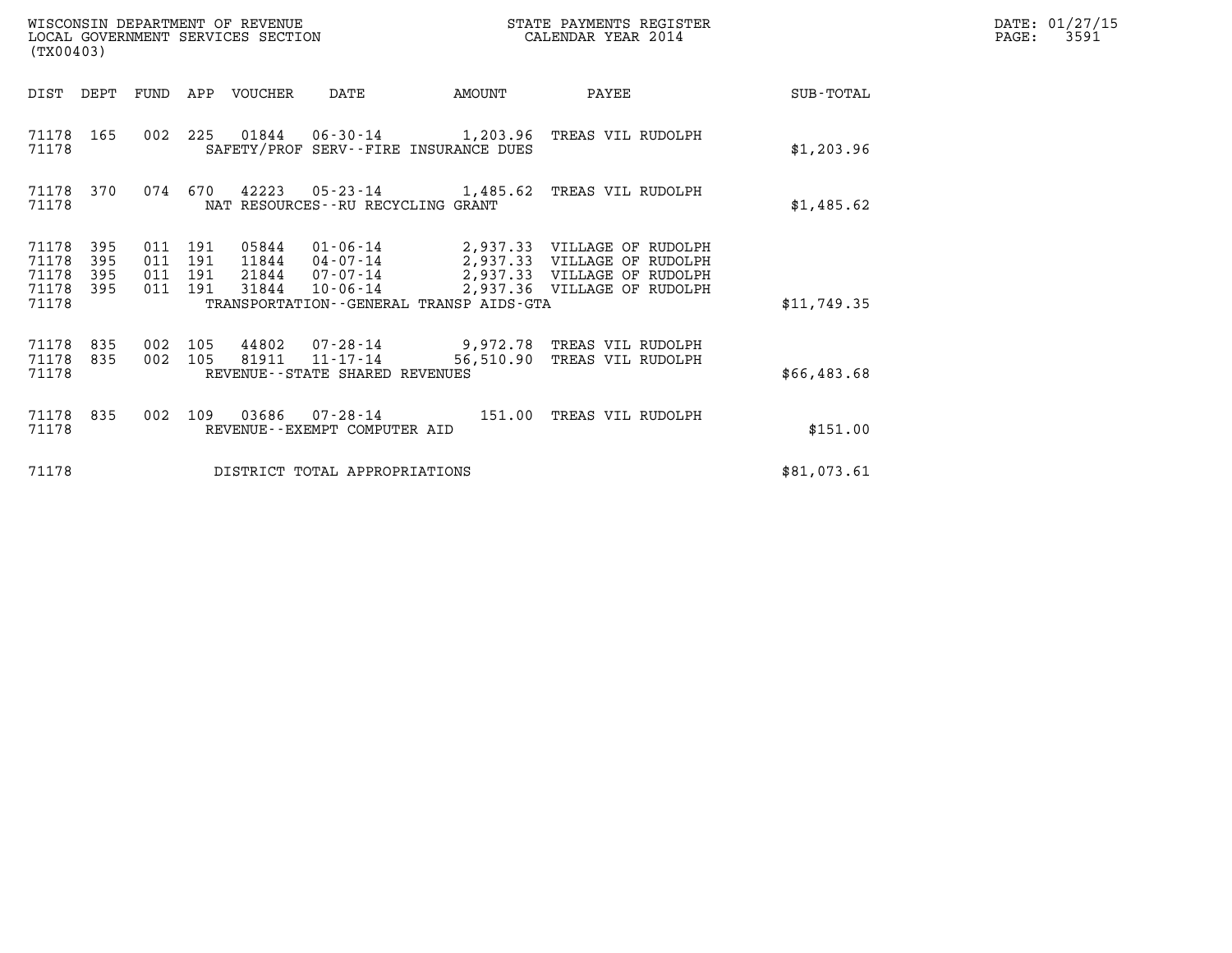| (TX00403)                                         |            |                    |                               |                                 |                                                     |                                                                                                                                                                                              |              | DATE: 01/27/15<br>$\mathtt{PAGE:}$<br>3592 |
|---------------------------------------------------|------------|--------------------|-------------------------------|---------------------------------|-----------------------------------------------------|----------------------------------------------------------------------------------------------------------------------------------------------------------------------------------------------|--------------|--------------------------------------------|
|                                                   |            |                    |                               | DIST DEPT FUND APP VOUCHER DATE |                                                     | AMOUNT PAYEE SUB-TOTAL                                                                                                                                                                       |              |                                            |
| 71186 165<br>71186                                |            |                    |                               |                                 | SAFETY/PROF SERV--FIRE INSURANCE DUES               | 002 225 01845 06-30-14 1,132.08 TREAS VIL VESPER                                                                                                                                             | \$1,132.08   |                                            |
| 71186 370<br>71186                                |            |                    |                               |                                 | NAT RESOURCES - - RU RECYCLING GRANT                | 074 670 42224 05-23-14 1,456.30 TREAS VIL VESPER                                                                                                                                             | \$1,456.30   |                                            |
| 71186 395<br>71186<br>71186<br>71186 395<br>71186 | 395<br>395 | 011 191            | 011 191<br>011 191<br>011 191 |                                 | TRANSPORTATION--GENERAL TRANSP AIDS-GTA             | 05845  01-06-14  3,208.88  VILLAGE OF VESPER<br>11845  04-07-14  3,208.88  VILLAGE OF VESPER<br>21845  07-07-14  3,208.88  VILLAGE OF VESPER<br>31845  10-06-14  3,208.90  VILLAGE OF VESPER | \$12,835.54  |                                            |
| 71186 455<br>71186                                |            |                    |                               |                                 | JUSTICE - - LAW ENFORCEMENT TRAINING                | 002 231 01790 02-26-14 320.00 TREAS VIL VESPER                                                                                                                                               | \$320.00     |                                            |
| 71186 835<br>71186 835<br>71186                   |            | 002 105<br>002 105 |                               | 81912                           | $11 - 17 - 14$<br>REVENUE - - STATE SHARED REVENUES | 44803 07-28-14 20,282.17 TREAS VIL VESPER<br>115,163.40 TREAS VIL VESPER                                                                                                                     | \$135,445.57 |                                            |
| 71186 835<br>71186 835<br>71186                   |            | 002 109<br>002 109 |                               |                                 | REVENUE--EXEMPT COMPUTER AID                        | 03687  07-28-14   114.00 TREAS VIL VESPER<br>05379  07-28-14   1,468.00 TREAS VIL VESPER                                                                                                     | \$1,582.00   |                                            |
| 71186 835<br>71186                                |            |                    |                               |                                 | REVENUE--LOTTERY CREDIT -                           | 021 363 36432 03-24-14 266.16 TREAS VIL VESPER                                                                                                                                               | \$266.16     |                                            |
| 71186                                             |            |                    |                               |                                 | DISTRICT TOTAL APPROPRIATIONS                       |                                                                                                                                                                                              | \$153,037.65 |                                            |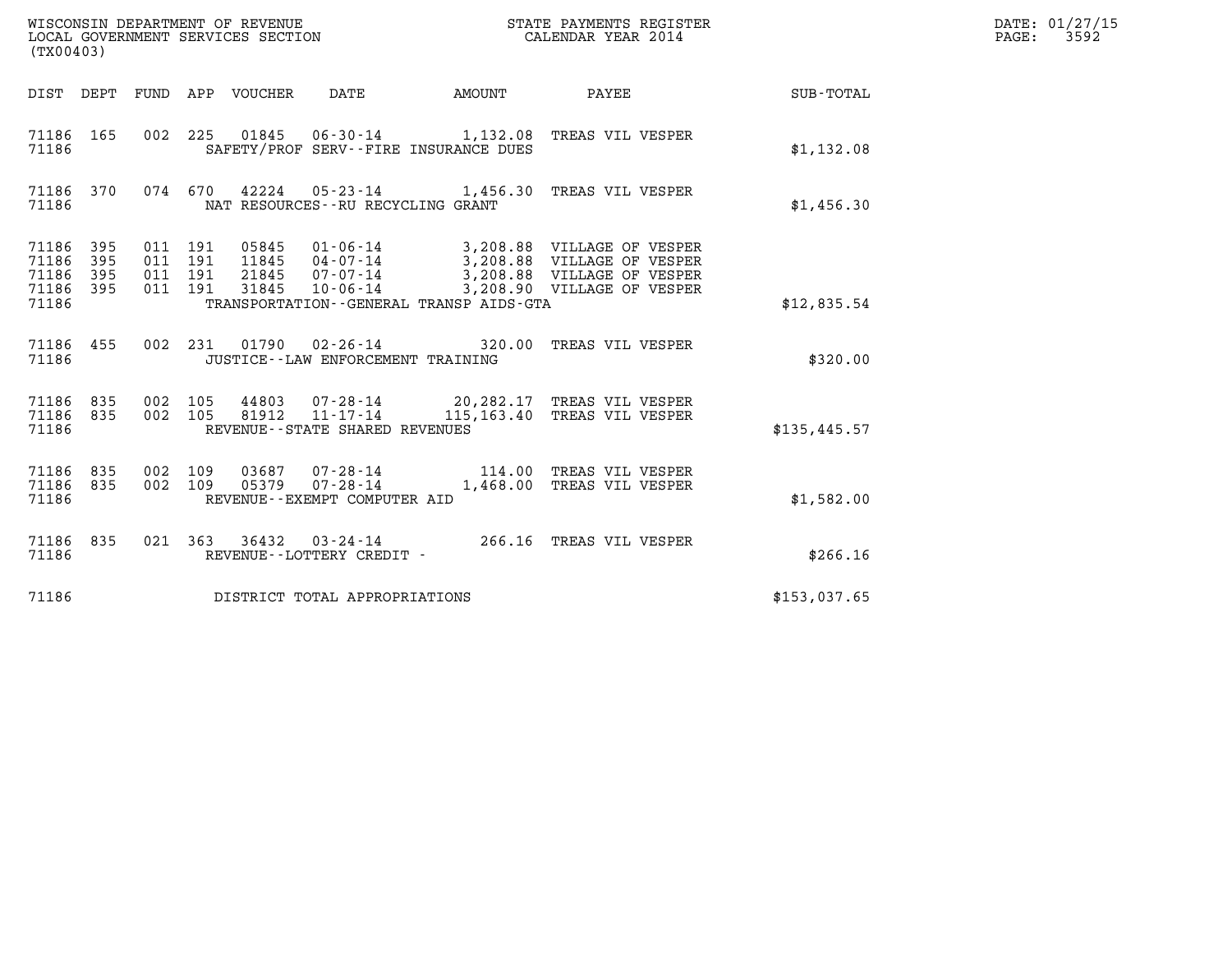| WISCONSIN DEPARTMENT OF REVENUE<br>STATE PAYMENTS REGISTER<br>LOCAL GOVERNMENT SERVICES SECTION<br>CALENDAR YEAR 2014<br>(TX00403) |                   |                                                     |                                          |                                                                             |                                                                                        |  |                                                       |                                                                                                                                                                 |                | DATE: 01/27/15<br>3593<br>PAGE: |
|------------------------------------------------------------------------------------------------------------------------------------|-------------------|-----------------------------------------------------|------------------------------------------|-----------------------------------------------------------------------------|----------------------------------------------------------------------------------------|--|-------------------------------------------------------|-----------------------------------------------------------------------------------------------------------------------------------------------------------------|----------------|---------------------------------|
| DIST DEPT                                                                                                                          |                   | FUND                                                |                                          | APP VOUCHER                                                                 | DATE                                                                                   |  | AMOUNT                                                | PAYEE                                                                                                                                                           | SUB-TOTAL      |                                 |
| 71251 165<br>71251                                                                                                                 |                   | 002                                                 | 225                                      | 01846                                                                       | $06 - 30 - 14$                                                                         |  | 53,728.99<br>SAFETY/PROF SERV--FIRE INSURANCE DUES    | TREAS CITY MARSHFIELD                                                                                                                                           | \$53,728.99    |                                 |
| 71251 370<br>71251                                                                                                                 |                   |                                                     | 074 658                                  | 02384                                                                       | 04-25-14                                                                               |  | 14,427.75<br>NAT RESOURCES - - URBAN NON-POINT GRANTS | TREAS CITY MARSHFIELD                                                                                                                                           | \$14,427.75    |                                 |
| 71251 370<br>71251                                                                                                                 |                   |                                                     | 074 670                                  | 42225<br>NAT RESOURCES - - RU RECYCLING GRANT                               | $05 - 23 - 14$                                                                         |  | 62,160.62                                             | TREAS CITY MARSHFIELD                                                                                                                                           | \$62,160.62    |                                 |
| 71251 395<br>71251<br>71251<br>71251 395<br>71251                                                                                  | 395<br>395        | 011<br>011 162                                      | 011 162<br>162<br>011 162                | 06119<br>12119<br>22119<br>32119                                            | $01 - 06 - 14$<br>$04 - 07 - 14$<br>07-07-14<br>$10 - 06 - 14$                         |  | TRANSPORTATION--CONNECTING HIGHWAY AIDS               | 48,932.22 CITY OF MARSHFIELD<br>48,932.22 CITY OF MARSHFIELD<br>48,932.22 CITY OF MARSHFIELD<br>48,932.22 CITY OF MARSHFIELD                                    | \$195,728.88   |                                 |
| 71251 395<br>71251<br>71251<br>71251<br>71251 395<br>71251                                                                         | 395<br>395<br>395 | 011 177<br>011 177<br>011 177<br>011 177<br>011 177 |                                          | 16071<br>24070<br>26070<br>34577<br>42070<br>TRANSPORTATION - - TRANSIT AID | $06 - 04 - 14$<br>$07 - 07 - 14$<br>$09 - 30 - 14$<br>$12 - 19 - 14$<br>$12 - 30 - 14$ |  |                                                       | 42,169.00 CITY OF MARSHFIELD<br>42,169.00 CITY OF MARSHFIELD<br>42,169.00 CITY OF MARSHFIELD<br>64,017.00 TREAS CITY MARSHFIELD<br>25,302.00 CITY OF MARSHFIELD | \$215,826.00   |                                 |
| 71251 395<br>71251<br>71251<br>71251 395<br>71251                                                                                  | 395<br>395        | 011 182<br>011 182<br>011<br>011 182                | 182                                      | 03248<br>21471<br>26832<br>31798                                            | $02 - 10 - 14$<br>$08 - 18 - 14$<br>$10 - 09 - 14$<br>$11 - 24 - 14$                   |  | TRANSPORTATION - - TRANSIT AIDS - FEDERAL             | 49,868.00 TREAS CITY MARSHFIELD<br>27,500.00 TREAS CITY MARSHFIELD<br>103,145.00 TREAS CITY MARSHFIELD<br>52,194.00 TREAS CITY MARSHFIELD                       | \$232,707.00   |                                 |
| 71251 395<br>71251                                                                                                                 |                   |                                                     | 011 185                                  | 08606                                                                       | $04 - 07 - 14$                                                                         |  | TRANSPORTATION - - HIGHWAY SAFETY - FEDERAL           | 4,000.00 TREAS CITY MARSHFIELD                                                                                                                                  | \$4,000.00     |                                 |
| 71251 395<br>71251 395<br>71251 395<br>71251 395<br>71251                                                                          |                   |                                                     | 011 191<br>011 191<br>011 191<br>011 191 | 05846<br>11846<br>21846<br>31846                                            | $01 - 06 - 14$<br>04-07-14<br>$07 - 07 - 14$<br>$10 - 06 - 14$                         |  | TRANSPORTATION - - GENERAL TRANSP AIDS - GTA          | 283,035.92 CITY OF MARSHFIELD<br>283,035.92 CITY OF MARSHFIELD<br>283,035.92 CITY OF MARSHFIELD<br>283,035.93 CITY OF MARSHFIELD                                | \$1,132,143.69 |                                 |
| 71251 395<br>71251                                                                                                                 |                   |                                                     |                                          | 011 278 01291 01-16-14                                                      |                                                                                        |  | TRANSPORTATION - - LRIP/TRIP/MSIP GRANTS              | 50,084.09 TREAS CITY MARSHFIELD                                                                                                                                 | \$50,084.09    |                                 |
| 71251 435<br>71251                                                                                                                 |                   |                                                     | 005 162                                  | $01$ HSD                                                                    | 09-08-14                                                                               |  | HS--AMBULANCE FUNDING ASSISTANCE GRANTS               | 7,530.93 TREAS CITY MARSHFIELD                                                                                                                                  | \$7,530.93     |                                 |
| 71251 435                                                                                                                          |                   |                                                     | 005 163                                  | 01LGS                                                                       | 11-17-14                                                                               |  |                                                       | 43,000.00 CITY OF MARSHFIELD                                                                                                                                    |                |                                 |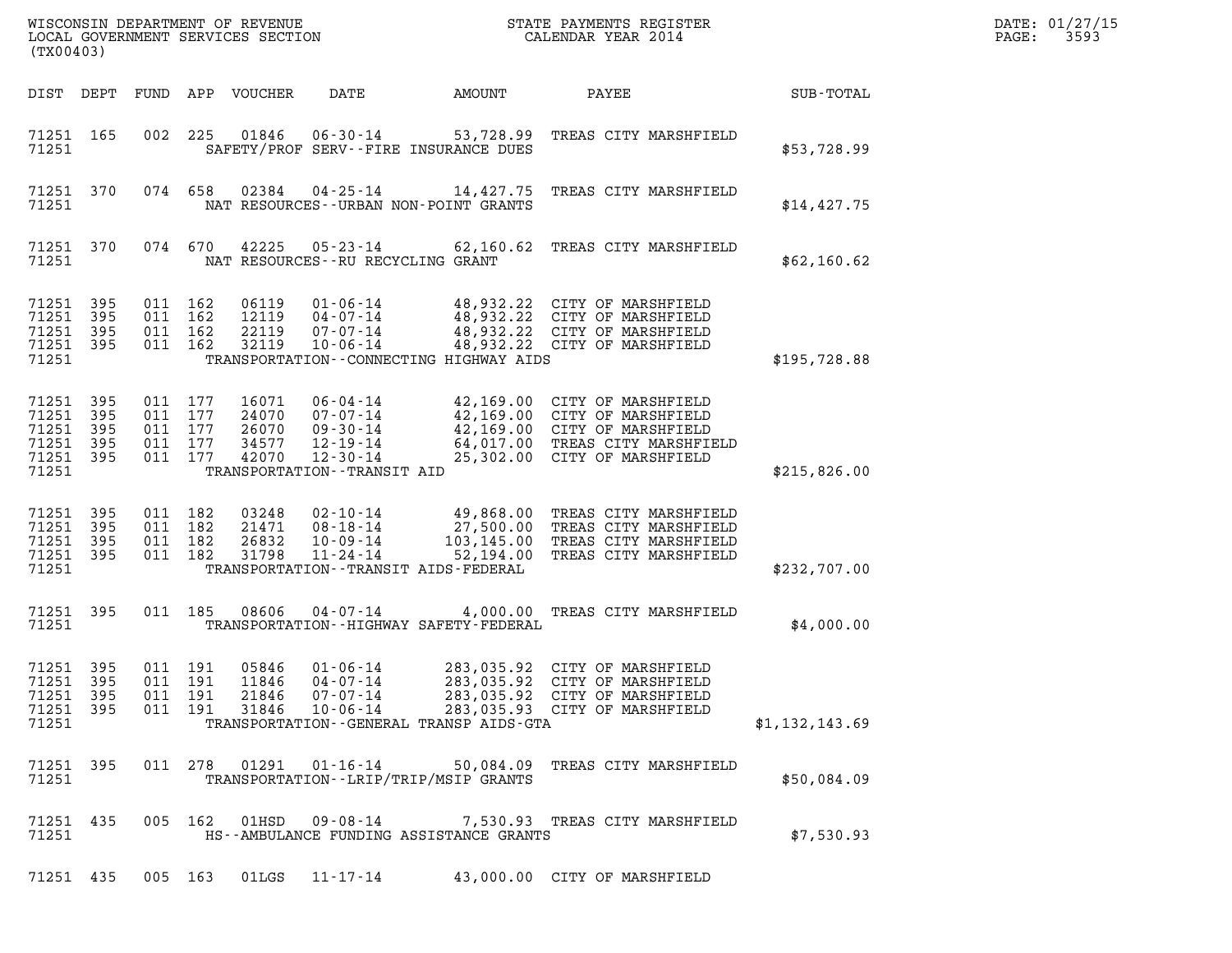| WISCONSIN DEPARTMENT OF REVENUE   | STATE PAYMENTS REGISTER | DATE: 01/27/15 |
|-----------------------------------|-------------------------|----------------|
| LOCAL GOVERNMENT SERVICES SECTION | CALENDAR YEAR 2014      | 3594<br>PAGE:  |

| WISCONSIN DEPARTMENT OF REVENUE<br>(TX00403)                                                      | LOCAL GOVERNMENT SERVICES SECTION                                                                                                                                               |                                                                                                                                      | STATE PAYMENTS REGISTER<br>CALENDAR YEAR 2014  |                |
|---------------------------------------------------------------------------------------------------|---------------------------------------------------------------------------------------------------------------------------------------------------------------------------------|--------------------------------------------------------------------------------------------------------------------------------------|------------------------------------------------|----------------|
| DEPT<br>DIST<br>FUND                                                                              | APP VOUCHER<br>DATE                                                                                                                                                             | AMOUNT                                                                                                                               | PAYEE                                          | SUB-TOTAL      |
| 71251                                                                                             | HS--PREPAID MEDICAL TRANSPORT REIMBURSE                                                                                                                                         |                                                                                                                                      |                                                | \$43,000.00    |
| 002<br>71251<br>455<br>71251                                                                      | 01553<br>231<br>JUSTICE - - LAW ENFORCEMENT TRAINING                                                                                                                            | $02 - 21 - 14$ 6, 240.00                                                                                                             | TREAS CITY MARSHFIELD                          | \$6,240.00     |
| 71251<br>465<br>002<br>71251<br>465<br>002<br>71251<br>002<br>465<br>71251<br>465<br>002<br>71251 | 306<br>00050<br>$10 - 29 - 14$<br>306<br>$02 - 25 - 14$<br>00791<br>306<br>00989<br>$04 - 14 - 14$<br>306<br>$07 - 25 - 14$<br>01392<br>MILITARY AFFAIRS-EMER MGMT--HAZMAT AIDS | 2,078.16 TREAS CITY MARSHFIELD<br>2,078.16 TREAS CITY MARSHFIELD<br>2,078.16 TREAS CITY MARSHFIELD<br>2,078.28 TREAS CITY MARSHFIELD |                                                | \$8,312.76     |
| 505<br>002<br>71251<br>71251                                                                      | 142<br>01572<br>$09 - 17 - 14$<br>DOA--FEDERAL ENERGY GRANTS                                                                                                                    | 500.00                                                                                                                               | TREAS CITY MARSHFIELD                          | \$500.00       |
| 71251<br>835<br>002<br>835<br>002<br>71251<br>71251                                               | 105<br>$07 - 28 - 14$<br>44804<br>105<br>$11 - 17 - 14$<br>81913<br>REVENUE - - STATE SHARED REVENUES                                                                           | 1,061,120.29 TREAS CITY MARSHFIELD<br>3,691,276.87 TREAS CITY MARSHFIELD                                                             |                                                | \$4,752,397.16 |
| 002<br>71251<br>835<br>71251<br>835<br>002<br>002<br>71251<br>835<br>71251                        | 109<br>02872<br>$07 - 28 - 14$<br>$07 - 28 - 14$<br>109<br>03688<br>05380<br>$07 - 28 - 14$<br>109<br>REVENUE--EXEMPT COMPUTER AID                                              | 6,968.00 TREAS CITY MARSHFIELD<br>291,759.00 TREAS CITY MARSHFIELD<br>239,773.00 TREAS CITY MARSHFIELD                               |                                                | \$538,500.00   |
| 71251<br>835<br>002<br>71251                                                                      | 501<br>00004<br>$02 - 03 - 14$<br>DOA-PAYMENT FOR MUNICIPAL SERVICES AID                                                                                                        | 65,842.62                                                                                                                            | TREAS CITY MARSHFIELD                          | \$65,842.62    |
| 71251<br>021<br>835<br>71251<br>835<br>021<br>71251                                               | 36216<br>$03 - 24 - 14$<br>363<br>$03 - 24 - 14$<br>363<br>36433<br>REVENUE - - LOTTERY CREDIT -                                                                                | 2,977.68<br>15,859.82                                                                                                                | TREAS CITY MARSHFIELD<br>TREAS CITY MARSHFIELD | \$18,837.50    |
| 71251                                                                                             | DISTRICT TOTAL APPROPRIATIONS                                                                                                                                                   |                                                                                                                                      |                                                | \$7,401,967.99 |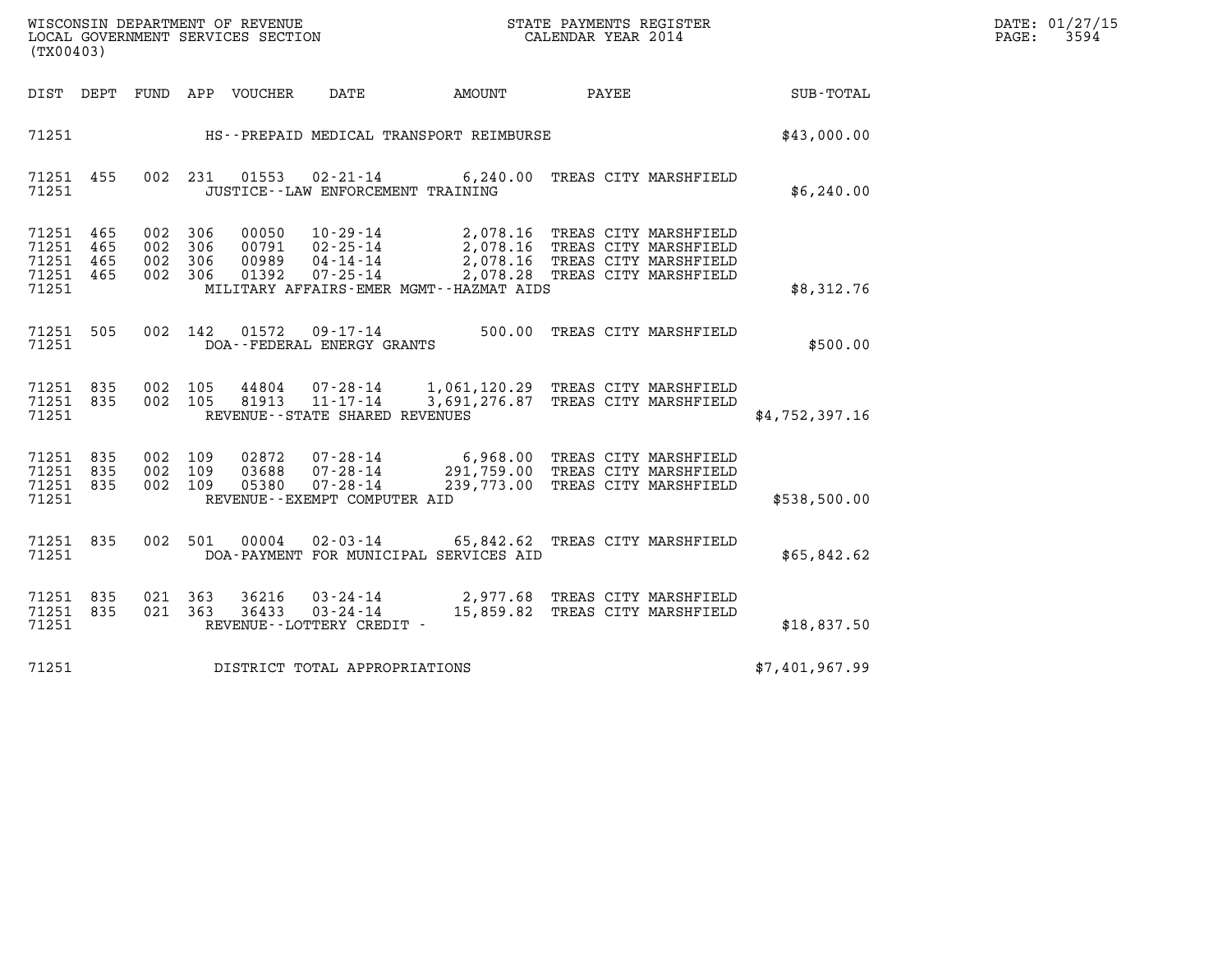| (TX00403)                       |                                     |                               |         |                |                                                                       |                                             |                                                                                                                                                                                          |                | DATE: 01/27/15<br>3595<br>$\mathtt{PAGE:}$ |
|---------------------------------|-------------------------------------|-------------------------------|---------|----------------|-----------------------------------------------------------------------|---------------------------------------------|------------------------------------------------------------------------------------------------------------------------------------------------------------------------------------------|----------------|--------------------------------------------|
|                                 |                                     |                               |         |                |                                                                       | DIST DEPT FUND APP VOUCHER DATE AMOUNT      | <b>PAYEE</b> FOR THE PAYEE                                                                                                                                                               | SUB-TOTAL      |                                            |
| 71261                           | 71261 165                           |                               |         |                |                                                                       | SAFETY/PROF SERV--FIRE INSURANCE DUES       | 002 225 01847 06-30-14 4,420.51 TREAS CITY NEKOOSA                                                                                                                                       | \$4.420.51     |                                            |
| 71261                           |                                     |                               |         |                |                                                                       | NAT RESOURCES - - RECREATION RESOURCE - FED | 71261 370 012 583 02138 03-27-14 658.38 NEKOOSA FIRE DEPT                                                                                                                                | \$658.38       |                                            |
|                                 | 71261                               |                               |         |                |                                                                       | NAT RESOURCES--RU RECYCLING GRANT           | 71261 370 074 670 42226 05-23-14 9,262.33 TREAS CITY NEKOOSA                                                                                                                             | \$9,262.33     |                                            |
| 71261                           | 71261 395                           |                               |         |                |                                                                       | TRANSPORTATION - - HIGHWAY SAFETY - FEDERAL | 011 185 08064 03-31-14 4,000.00 TREAS CITY NEKOOSA                                                                                                                                       | \$4,000.00     |                                            |
| 71261 395<br>71261              | 71261 395<br>71261 395<br>71261 395 | 011 191<br>011 191<br>011 191 | 011 191 |                |                                                                       | TRANSPORTATION--GENERAL TRANSP AIDS-GTA     | 05847  01-06-14  52,221.06  CITY OF NEKOOSA<br>11847  04-07-14  52,221.06  CITY OF NEKOOSA<br>21847  07-07-14  52,221.06  CITY OF NEKOOSA<br>31847  10-06-14  52,221.09  CITY OF NEKOOSA | \$208,884.27   |                                            |
| 71261                           | 71261 395                           |                               |         |                |                                                                       | TRANSPORTATION - - LRIP/TRIP/MSIP GRANTS    | 011 278 12404 05-14-14 17,250.00 TREAS CITY NEKOOSA                                                                                                                                      | \$17,250.00    |                                            |
| 71261                           | 71261 435                           |                               |         |                |                                                                       | HS--AMBULANCE FUNDING ASSISTANCE GRANTS     | 005 162 01HSD 09-08-14 5,852.53 TREAS CITY NEKOOSA                                                                                                                                       | \$5,852.53     |                                            |
| 71261                           | 71261 435                           |                               |         |                |                                                                       | HS--PREPAID MEDICAL TRANSPORT REIMBURSE     | 005 163 01LGS 11-17-14 17,500.00 NEKOOSA AMBULANCE SERVICE                                                                                                                               | \$17,500.00    |                                            |
| 71261                           | 71261 455                           |                               |         |                |                                                                       | JUSTICE -- LAW ENFORCEMENT TRAINING         | 002 231 01606 02-24-14 800.00 TREAS CITY NEKOOSA                                                                                                                                         | \$800.00       |                                            |
| 71261 835<br>71261 835<br>71261 |                                     | 002 105<br>002 105            |         | 44805<br>81914 | $07 - 28 - 14$<br>$11 - 17 - 14$<br>REVENUE - - STATE SHARED REVENUES | 214,156.65<br>799,983.75                    | TREAS CITY NEKOOSA<br>TREAS CITY NEKOOSA                                                                                                                                                 | \$1,014,140.40 |                                            |
| 71261 835<br>71261 835<br>71261 |                                     | 002 109<br>002 109            |         | 03689<br>05381 | $07 - 28 - 14$<br>$07 - 28 - 14$<br>REVENUE--EXEMPT COMPUTER AID      |                                             | 7,212.00 TREAS CITY NEKOOSA<br>1,871.00 TREAS CITY NEKOOSA                                                                                                                               | \$9,083.00     |                                            |
| 71261                           |                                     |                               |         |                | DISTRICT TOTAL APPROPRIATIONS                                         |                                             |                                                                                                                                                                                          | \$1,291,851.42 |                                            |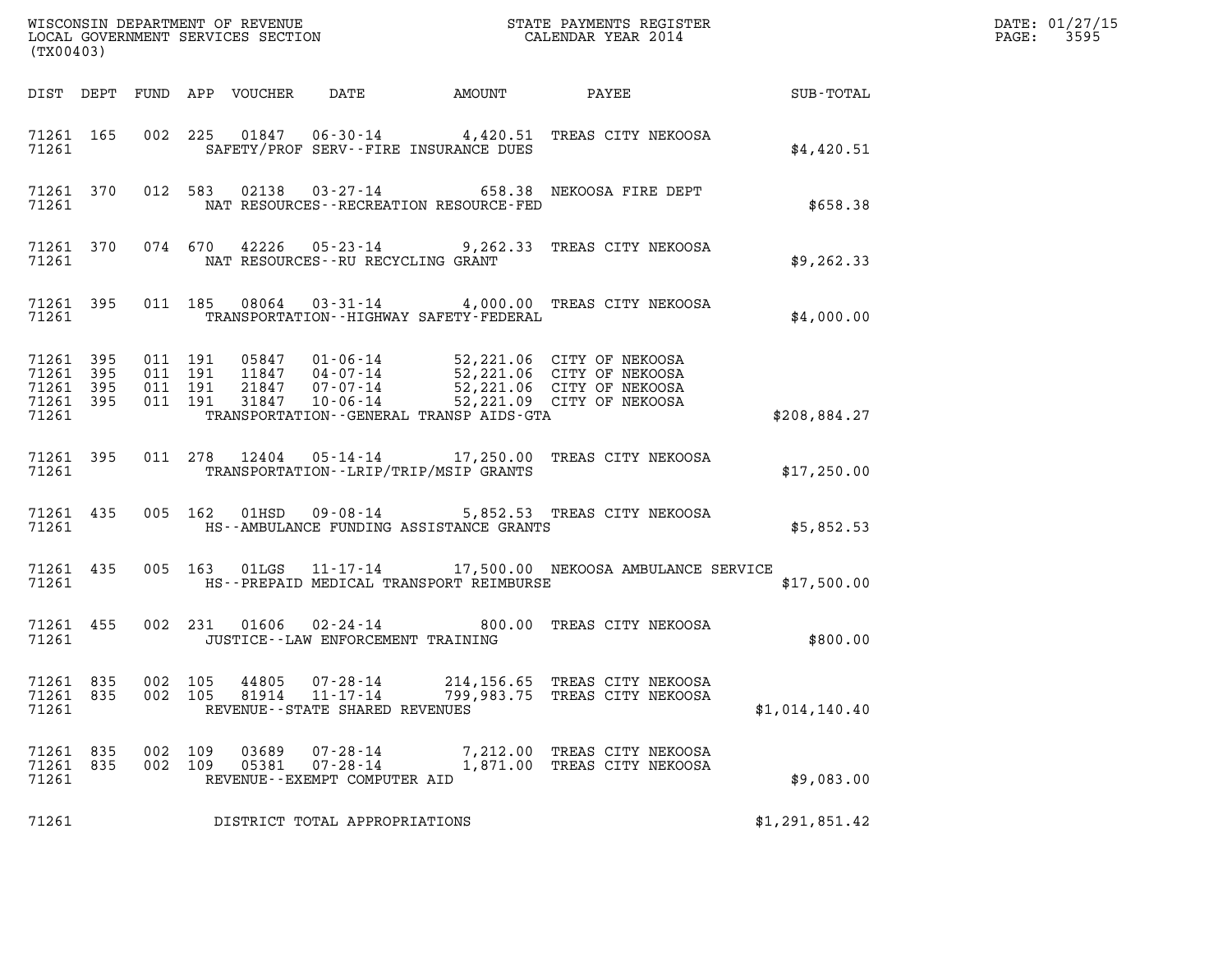| (TX00403)          |                                     |                                          |                                      |                                          |                                                                                                                                                                                                      |              | DATE: 01/27/15<br>PAGE: 3596 |
|--------------------|-------------------------------------|------------------------------------------|--------------------------------------|------------------------------------------|------------------------------------------------------------------------------------------------------------------------------------------------------------------------------------------------------|--------------|------------------------------|
|                    |                                     |                                          |                                      |                                          | DIST DEPT FUND APP VOUCHER DATE AMOUNT PAYEE                                                                                                                                                         | SUB-TOTAL    |                              |
|                    | 71271 165<br>71271                  |                                          |                                      | SAFETY/PROF SERV--FIRE INSURANCE DUES    | 002 225 01848 06-30-14 2,174.32 TREAS CITY PITTSVILLE                                                                                                                                                | \$2,174.32   |                              |
| 71271              | 71271 370                           |                                          |                                      | NAT RESOURCES--FOREST CROP/MFL/CO FOREST | 012 571 38474 06-16-14 7.60 TREAS CITY PITTSVILLE                                                                                                                                                    | \$7.60       |                              |
| 71271              | 71271 370                           |                                          |                                      | NAT RESOURCES--URBAN FORESTRY GRANTS     | 012 587 01292 01-07-14 2,375.50 TREAS CITY PITTSVILLE                                                                                                                                                | \$2,375.50   |                              |
| 71271              | 71271 370                           |                                          | NAT RESOURCES--RU RECYCLING GRANT    |                                          | 074 670 42227 05-23-14 4,015.52 TREAS CITY PITTSVILLE                                                                                                                                                | \$4,015.52   |                              |
| 71271 370<br>71271 |                                     |                                          |                                      | NAT RESOURCES--RU CONSOLIDATED GRANT     | 074 673 42227 05-23-14 228.13 TREAS CITY PITTSVILLE                                                                                                                                                  | \$228.13     |                              |
| 71271 395<br>71271 | 71271 395<br>71271 395<br>71271 395 | 011 191<br>011 191<br>011 191<br>011 191 |                                      | TRANSPORTATION--GENERAL TRANSP AIDS-GTA  | 05848  01-06-14  27,693.97  CITY OF PITTSVILLE<br>11848  04-07-14  27,693.97  CITY OF PITTSVILLE<br>21848  07-07-14  27,693.97  CITY OF PITTSVILLE<br>31848  10-06-14  27,693.99  CITY OF PITTSVILLE | \$110,775.90 |                              |
|                    | 71271 455<br>71271                  |                                          | JUSTICE - - LAW ENFORCEMENT TRAINING |                                          | 002 231 01663 02-24-14 320.00 TREAS CITY PITTSVILLE                                                                                                                                                  | \$320.00     |                              |
| 71271              |                                     |                                          | REVENUE--STATE SHARED REVENUES       |                                          | 71271 835 002 105 44806 07-28-14 68,882.31 TREAS CITY PITTSVILLE<br>71271 835 002 105 81915 11-17-14 284,017.11 TREAS CITY PITTSVILLE                                                                | \$352,899.42 |                              |
| 71271              | 71271 835<br>71271 835              |                                          | REVENUE--EXEMPT COMPUTER AID         |                                          | 002 109 03690 07-28-14 413.00 TREAS CITY PITTSVILLE<br>002 109 05382 07-28-14 114.00 TREAS CITY PITTSVILLE                                                                                           | \$527.00     |                              |
| 71271              |                                     |                                          | REVENUE--LOTTERY CREDIT -            |                                          | 71271 835 021 363 36434 03-24-14 139.44 TREAS CITY PITTSVILLE                                                                                                                                        | \$139.44     |                              |
| 71271              |                                     |                                          | DISTRICT TOTAL APPROPRIATIONS        |                                          |                                                                                                                                                                                                      | \$473,462.83 |                              |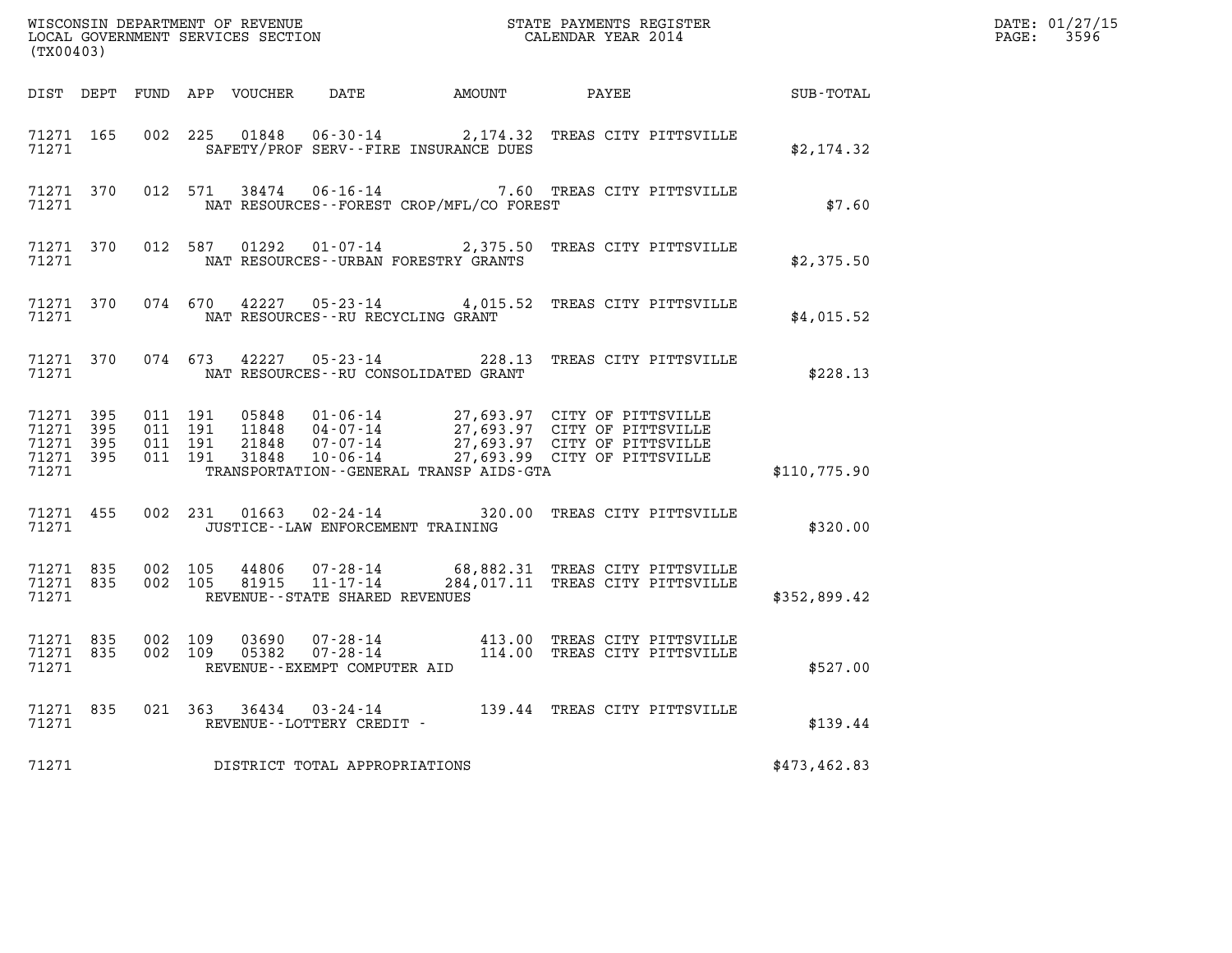| DATE: | 01/27/15 |
|-------|----------|
| PAGE: | 3597     |

| (TX00403)                                                       |                                 |                                                     |                |                                                    |                                                                                                          | ${\tt WISCOONSIM} \begin{tabular}{lcccc} DEPARTMENT OF REVENUE & & & & & & & \begin{tabular}{l} \bf STATE} & \bf PAYMENTS & REGISTER \\ \bf LOCAL GOVERNMENT & SERVICES & SECTION & & & & & & \begin{tabular}{l} \bf CALENDAR & YEAR & 2014 \end{tabular} \end{tabular}$ |                                                                                                                                                                            |  | DATE: 01/27/15<br>$\mathtt{PAGE}$ :<br>3597 |  |
|-----------------------------------------------------------------|---------------------------------|-----------------------------------------------------|----------------|----------------------------------------------------|----------------------------------------------------------------------------------------------------------|--------------------------------------------------------------------------------------------------------------------------------------------------------------------------------------------------------------------------------------------------------------------------|----------------------------------------------------------------------------------------------------------------------------------------------------------------------------|--|---------------------------------------------|--|
|                                                                 |                                 |                                                     |                | DIST DEPT FUND APP VOUCHER                         | DATE                                                                                                     | AMOUNT                                                                                                                                                                                                                                                                   | PAYEE                                                                                                                                                                      |  | SUB-TOTAL                                   |  |
| 71291 165<br>71291                                              |                                 | 002 225                                             |                |                                                    | 01849   06-30-14                                                                                         | 43,468.37 TREAS CITY WISCONSIN RAPI<br>SAFETY/PROF SERV--FIRE INSURANCE DUES                                                                                                                                                                                             |                                                                                                                                                                            |  | \$43,468.37                                 |  |
| 71291 370<br>71291 370<br>71291                                 |                                 | 012 580                                             | 012 580        |                                                    |                                                                                                          | 01308  12-17-14   1,295.52  TREAS CITY WISCONSIN RAPI<br>01524  02-11-14   1,678.25  TREAS CITY WISCONSIN RAPI<br>NAT RESOURCES-WILDLIFE ABATEMENT/CONTROL                                                                                                               |                                                                                                                                                                            |  | \$2,973.77                                  |  |
| 71291 370<br>71291                                              |                                 |                                                     |                |                                                    | NAT RESOURCES--RU RECYCLING GRANT                                                                        | 074 670 42228 05-23-14 67,462.89 TREAS CITY WISCONSIN RAPI                                                                                                                                                                                                               |                                                                                                                                                                            |  | \$67,462.89                                 |  |
| 71291 370<br>71291                                              |                                 |                                                     | 074 673        | 42228                                              |                                                                                                          | 05-23-14 4,776.31 TREAS CITY WISCONSIN RAPI<br>NAT RESOURCES--RU CONSOLIDATED GRANT                                                                                                                                                                                      |                                                                                                                                                                            |  | \$4,776.31                                  |  |
| 71291 395<br>71291 395<br>71291<br>71291 395<br>71291           | 395                             | 011 162<br>011 162<br>011 162<br>011 162            |                | 06120<br>12120<br>22120<br>32120                   | 10-06-14                                                                                                 | 01-06-14 78,413.71 CITY OF WISCONSIN RAPIDS<br>04-07-14 78,413.71 CITY OF WISCONSIN RAPIDS<br>07-07-14 78,413.71 CITY OF WISCONSIN RAPIDS<br>TRANSPORTATION -- CONNECTING HIGHWAY AIDS                                                                                   | 78,413.74 CITY OF WISCONSIN RAPIDS                                                                                                                                         |  | \$313,654.87                                |  |
| 71291 395<br>71291<br>71291 395<br>71291<br>71291 395<br>71291  | 395<br>395                      | 011 177<br>011 177<br>011 177<br>011 177<br>011 177 |                | 16072<br>24071<br>26071<br>34558<br>42071          | TRANSPORTATION - - TRANSIT AID                                                                           | 06-04-14 56,721.00 CITY OF WISCONSIN RAPIDS<br>07-07-14 56,721.00 CITY OF WISCONSIN RAPIDS<br>09-30-14 56,721.00 CITY OF WISCONSIN RAPIDS<br>12-19-14 18,951.00 TREAS CITY WISCONSIN RAPI<br>12-30-14 34,033.00 CITY OF WISCONSIN RAPIDS                                 |                                                                                                                                                                            |  | \$223,147.00                                |  |
| 71291 395<br>71291<br>71291<br>71291<br>71291<br>71291          | 395<br>395<br>395<br>395        | 011 182<br>011 182<br>011 182<br>011 182<br>011 182 |                | 02694<br>03620<br>26833<br>28594<br>30316          | $11 - 10 - 14$                                                                                           | 02-04-14<br>02-12-14<br>02-12-14<br>13,163.00 TREAS CITY WISCONSIN RAPI<br>10-09-14<br>142,886.00 TREAS CITY WISCONSIN RAPI<br>10-24-14 56,126.40 TREAS CITY WISCONSIN RAPI<br>TRANSPORTATION - - TRANSIT AIDS - FEDERAL                                                 | 62,021.00 TREAS CITY WISCONSIN RAPI                                                                                                                                        |  | \$321,457.40                                |  |
| 71291 395<br>71291<br>71291<br>71291<br>71291<br>71291<br>71291 | 395<br>395<br>395<br>395<br>395 | 011 185<br>011<br>011 185<br>011 185<br>011 185     | 185<br>011 185 | 12514<br>13202<br>14589<br>17938<br>26415<br>26415 | $05 - 19 - 14$<br>$05 - 27 - 14$<br>$06 - 11 - 14$<br>$07 - 15 - 14$<br>$10 - 06 - 14$<br>$10 - 06 - 14$ | 883.65<br>4,000.00<br>994.11<br>991.29<br>1,934.78<br>195.85<br>TRANSPORTATION - - HIGHWAY SAFETY - FEDERAL                                                                                                                                                              | TREAS CITY WISCONSIN RAPI<br>TREAS CITY WISCONSIN RAPI<br>TREAS CITY WISCONSIN RAPI<br>TREAS CITY WISCONSIN RAPI<br>TREAS CITY WISCONSIN RAPI<br>TREAS CITY WISCONSIN RAPI |  | \$8,999.68                                  |  |
| 71291<br>71291<br>71291<br>71291                                | 395<br>395<br>395<br>395        | 011 191<br>011 191<br>011 191<br>011 191            |                | 05849<br>11849<br>21849<br>31849                   | $01 - 06 - 14$<br>$04 - 07 - 14$<br>$07 - 07 - 14$<br>$10 - 06 - 14$                                     | 224,459.65<br>224,459.65<br>224,459.65                                                                                                                                                                                                                                   | CITY OF WISCONSIN RAPIDS<br>CITY OF WISCONSIN RAPIDS<br>CITY OF WISCONSIN RAPIDS<br>224,459.65 CITY OF WISCONSIN RAPIDS                                                    |  |                                             |  |